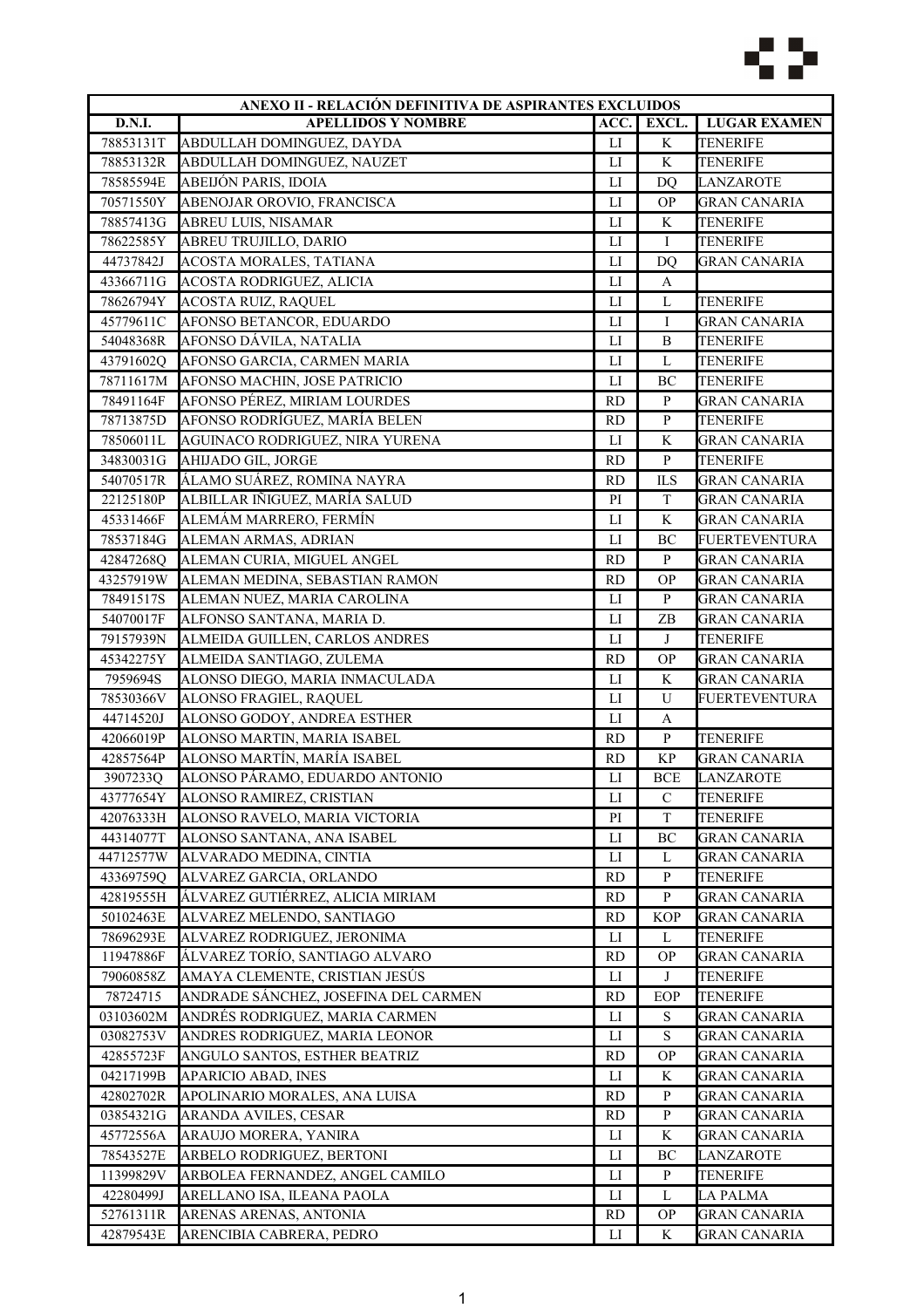

| ANEXO II - RELACIÓN DEFINITIVA DE ASPIRANTES EXCLUIDOS |                                      |                |                   |                      |
|--------------------------------------------------------|--------------------------------------|----------------|-------------------|----------------------|
| D.N.I.                                                 | <b>APELLIDOS Y NOMBRE</b>            | ACC.           | EXCL.             | <b>LUGAR EXAMEN</b>  |
| 42879648N                                              | ARENCIBIA HERNANDEZ, MARIA ISABEL    | ${\rm LI}$     | DQ                | <b>GRAN CANARIA</b>  |
| 43657040G                                              | ARENCIBIA HERNANDEZ, TERESA          | <b>RD</b>      | <b>KP</b>         | <b>GRAN CANARIA</b>  |
| 52859762N                                              | ARENCIBIA ORTEGA, JORGE              | <b>RD</b>      | <b>OP</b>         | GRAN CANARIA         |
| 20208363B                                              | ARGOS SAMPERIO, MARGARITA            | LI             | K                 | <b>TENERIFE</b>      |
| 78481753A                                              | ARMAS CABRERA, BEATRIZ               | <b>RD</b>      | <b>OP</b>         | <b>GRAN CANARIA</b>  |
| 43779805H                                              | ARMAS GUARDIA, JOSE CARLOS           | LI             | K                 | <b>TENERIFE</b>      |
| 43781258E                                              | ARMAS HERNÁNDEZ, Mª BEATRIZ          | LI             | U                 | <b>TENERIFE</b>      |
| 45726448X                                              | ARMAS MARRERO, YURENA                | $_{\text{LI}}$ | A                 |                      |
| 42852355C                                              | ARMAS MORALES, PALOMA ENCARNACIÓN    | $_{\text{LI}}$ | DQ                | <b>GRAN CANARIA</b>  |
| 43805120X                                              | ARMAS PADRON, JUAN FRANCISCO         | LI             | ZB                | <b>TENERIFE</b>      |
| 78514939T                                              | ARMAS SANTANA, FABIO                 | <b>RD</b>      | ${\bf P}$         | GRAN CANARIA         |
| 78727923G                                              | ARTEAGA GARCIA, TAMARA NAZARET       | $_{\text{LI}}$ | K                 | <b>TENERIFE</b>      |
| 42860608Q                                              | ARTEAGA NESPEREIRA, MARIA PATRICIA   | $_{\text{LI}}$ | K                 | <b>GRAN CANARIA</b>  |
| 47339480E                                              | ARTEAGA SANCHEZ, JORGE               | $_{\text{LI}}$ | U                 | <b>TENERIFE</b>      |
| 42873356Z                                              | ARTILES HERNÁNDEZ, MARIA LUISA       | LI             | $\mathbf E$       | <b>GRAN CANARIA</b>  |
| 52856111H                                              | ARTILES LEON, PABLO MIGUEL           | $_{\rm LI}$    | B                 | <b>FUERTEVENTURA</b> |
| 43650274T                                              | ARTILES PEÑA, ANTONIA YOLANDA        | <b>RD</b>      | $\, {\bf p}$      | <b>GRAN CANARIA</b>  |
| 42819692V                                              | ARTILES RODRIGUEZ, MARIA DEL CARMEN  | <b>RD</b>      | <b>OP</b>         | <b>GRAN CANARIA</b>  |
| 45535839W                                              | ARTILES RUANO, JUAN PEDRO            | <b>RD</b>      | $\mathbf{P}$      | <b>GRAN CANARIA</b>  |
| 42845780T                                              | ASCANIO SISTERNES, ELENA MARIA       | ${\rm LI}$     | ${\bf P}$         | <b>GRAN CANARIA</b>  |
| 43647922V                                              | ASCENSION CASTELLANO, JUANA ROSA     | $_{\text{LI}}$ | K                 | <b>GRAN CANARIA</b>  |
| 74375353T                                              | ASENCIO ROCA, DAVID                  | LI             | I                 | <b>GRAN CANARIA</b>  |
| 78539506A                                              | ASWANI JETHANI, TANIA                | $_{\rm LI}$    | $\mathbf L$       | <b>TENERIFE</b>      |
| 47856663B                                              | <b>AUBA MARTOS, INGRID</b>           | $_{\rm LI}$    | K                 | <b>LANZAROTE</b>     |
| 78483718J                                              | ÁVILA ASCANIO, MONTSERRAT            | <b>RD</b>      | <b>OP</b>         | GRAN CANARIA         |
| 43785986N                                              | AYLLON SAEZ, CONCEPCION              | LI             | K                 | TENERIFE             |
| 05430574K                                              | <b>BABARRO BUENO, OLGA</b>           | <b>RD</b>      | <b>OP</b>         | <b>TENERIFE</b>      |
| 79062155T                                              | BACALLADO CABRERA, CANDELARIA ELENA  | ${\rm LI}$     | KL                | <b>TENERIFE</b>      |
| 79060561Q                                              | BÁEZ ADRIÁN, RUT AINHOA              | LI             | ${\bf S}$         | <b>TENERIFE</b>      |
| 32810447G                                              | BARCIA DIAZ, JUAN CARLOS             | $_{\rm LI}$    | L                 | <b>GRAN CANARIA</b>  |
| 33336098J                                              | BARREIRO LÓPEZ, MARÍA NOEMÍ          | $_{\text{LI}}$ | K                 | <b>TENERIFE</b>      |
| 42884040B                                              | <b>BARRERA BARRIOS, Mª NIEVES</b>    | <b>RD</b>      | ${\bf P}$         | FUERTEVENTURA        |
| 45727488S                                              | BARRERA GUERRA, LISETH YAIZA         | $_{\rm LI}$    | I                 | TENERIFE             |
| 78728475G                                              | <b>BARRERA HERNÁNDEZ, RUTH</b>       | LI             | K                 | <b>TENERIFE</b>      |
| 33975694W                                              | BARRERA LOPEZ, MARIA DOLORES         | $_{\rm LI}$    | L                 | <b>TENERIFE</b>      |
| 45441062P                                              | BARRETO LORENZO, ANA SONIA           | <b>RD</b>      | $\, {\bf P}$      | <b>TENERIFE</b>      |
| 45766024A                                              | BARRIOS BARRIOS, YENEIRA DE JESÚS    | RD             | <b>OP</b>         | <b>GRAN CANARIA</b>  |
| 13778650V                                              | BARRIUSO PUENTE, RUFINA MARIA        | LI             | B                 | TENERIFE             |
| 78570710L                                              | <b>BARROSO ALVAREZ, SAMUEL</b>       | П              | K                 | TENERIFE             |
| 79089277M                                              | <b>BARROSO DELGADO, PAOLA</b>        | П              | K                 | TENERIFE             |
| 45845023C                                              | BASADRE FERREIROS, ALFONSO HUGO      | <b>RD</b>      | K                 | GRAN CANARIA         |
| 78559245P                                              | BAUTE GONZÁLEZ, BÁRBARA              | LI             | A                 |                      |
| 43261396Y                                              | BAZAN LORENZO, ELISA ESTHER          | <b>RD</b>      | $\, {\bf P}$      | <b>GRAN CANARIA</b>  |
| 53050019J                                              | BELLVER GUILL, MARÍA REMEDIOS        | LI             | L                 | <b>TENERIFE</b>      |
| 42215582W                                              | BENITEZ MEDINA, RITA ETHER           | <b>RD</b>      | <b>OP</b>         | <b>GRAN CANARIA</b>  |
| 78616712K                                              | BENITO TOSTE, ISAAC AYOZE            | LI             | B                 | TENERIFE             |
| 43283418V                                              | BETANCOR DELGADO, JOSEFINA           | П              | K                 | <b>GRAN CANARIA</b>  |
| 78587031X                                              | BETANCOR DELGADO, NADINNE MARÍA      | <b>RD</b>      | P                 | LANZAROTE            |
| 52843878K                                              | BETANCOR FALCON, MIGUEL ANGEL        | LI             | P                 | GRAN CANARIA         |
| 78715453T                                              | BETHENCOURTH LEDESMA, JESUS MANUEL   | <b>RD</b>      | L                 | <b>TENERIFE</b>      |
| 78792978S                                              | BLANCO VÁZQUEZ, MARTA                | ${\rm LI}$     | L                 | <b>TENERIFE</b>      |
| 78528346K                                              | <b>BOBIS ALBUERNE, JAVIER ISIDRO</b> |                | U                 |                      |
|                                                        | BOLAÑOS CABRERA, ESTHER GLORIA       | LI<br>LI       |                   | FUERTEVENTURA        |
| 44304051W                                              |                                      |                | A<br>$\mathbf{P}$ |                      |
| 42839883Z                                              | BOLAÑOS JIMENEZ, GEMA DOLORES        | <b>RD</b>      |                   | GRAN CANARIA         |
| 78496726A                                              | BOLAÑOS MARRERO, CATALINA            | $_{\rm LI}$    | K                 | GRAN CANARIA         |
| 44706290V                                              | BOLAÑOS RODRIGUEZ, CARMEN MARÍA      | П              | K                 | GRAN CANARIA         |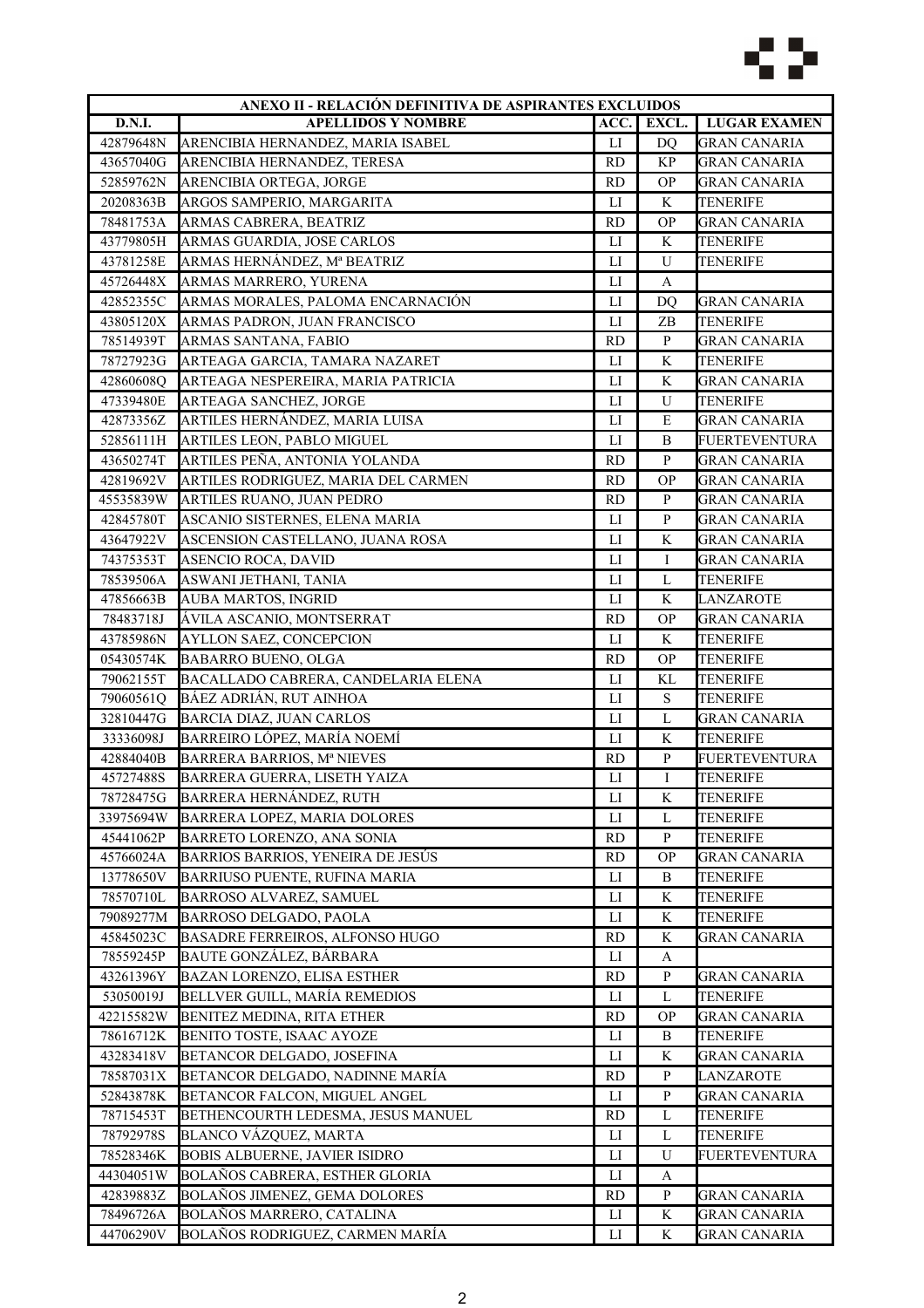

| ANEXO II - RELACIÓN DEFINITIVA DE ASPIRANTES EXCLUIDOS |                                           |                |                |                      |
|--------------------------------------------------------|-------------------------------------------|----------------|----------------|----------------------|
| <b>D.N.I.</b>                                          | <b>APELLIDOS Y NOMBRE</b>                 | ACC.           | EXCL.          | <b>LUGAR EXAMEN</b>  |
| 33863819E                                              | <b>BOLDO GUERRA, DOLORES</b>              | <b>RD</b>      | <b>OP</b>      | <b>TENERIFE</b>      |
| 54052307F                                              | <b>BOLLIT AYLLÓN, AYOZE</b>               | LI             | AU             |                      |
| 03106967N                                              | BORDERAS PEDROSA, ALBERTO MANUEL          | LI             | ${\bf S}$      | <b>GRAN CANARIA</b>  |
| 42909710J                                              | BORGES CABRERA, MARIA ANGELES GRISELDA    | <b>RD</b>      | $\, {\bf p}$   | <b>LANZAROTE</b>     |
| 43657603Z                                              | <b>BORGES GUTIERREZ, DUNIA ESTHER</b>     | $_{\text{LI}}$ | ${\bf E}$      | <b>GRAN CANARIA</b>  |
| 78561770A                                              | BORGES MENDEZ, Mª CANDELARIA              | LI             | <b>OP</b>      | <b>TENERIFE</b>      |
| 38095780Y                                              | <b>BOULLON LECHON, JOSE LUIS</b>          | <b>RD</b>      | $\mathbf{P}$   | <b>TENERIFE</b>      |
| 43782580X                                              | <b>BRAVO ARTILES, ANA AMELIA</b>          | LI             | D <sub>O</sub> | <b>TENERIFE</b>      |
| 45438630Z                                              | BRIONES GONZALEZ, MARIA ISABEL            | $_{\rm LI}$    | K              | TENERIFE             |
| 52859396Z                                              | BRISSÓN CAMACHO, CARMEN                   | LI             | BC             | <b>GRAN CANARIA</b>  |
| 43829946L                                              | BRITO MARTÍN, MIGUEL ÁNGEL                | LI             | K              | LA GOMERA            |
| 43817344K                                              | BRITO NUÑEZ, MARIA CONCEPCIÓN             | $_{\text{LI}}$ | L              | <b>TENERIFE</b>      |
| 78853785X                                              | BRITO PLACER, GARA ARANZAZU               | <b>RD</b>      | <b>OP</b>      | <b>TENERIFE</b>      |
| 44314449G                                              | BRITO RODRIGUEZ, AUXILIADORA DE LOS REYES | <b>RD</b>      | $\, {\bf P}$   | <b>GRAN CANARIA</b>  |
| 43830574A                                              | CABEZA PLASENCIA, JAIME RUIMAN            | <b>RD</b>      | $\, {\bf p}$   | <b>LA GOMERA</b>     |
| 29036507L                                              | CABEZAS JIMÉNEZ, ANTONIO                  | <b>RD</b>      | ${\bf P}$      | <b>TENERIFE</b>      |
| 45774646T                                              | CABRERA DENIZ, IRENE ESTEFANIA            | <b>RD</b>      | $\, {\bf p}$   | <b>GRAN CANARIA</b>  |
| 78568952D                                              |                                           |                | BC             |                      |
|                                                        | CABRERA GONZALEZ, JONAY                   | П              |                | FUERTEVENTURA        |
| 78543242J                                              | CABRERA HERNANDEZ, MARIA ERENA            | $_{\text{LI}}$ | J              | <b>GRAN CANARIA</b>  |
| 44315699N                                              | CABRERA NAVARRO, DAVID                    | ${\rm LI}$     | $\, {\bf B}$   | <b>GRAN CANARIA</b>  |
| 52834352V                                              | CABRERA PEÑA, FERNANDO                    | $_{\text{LI}}$ | K              | <b>GRAN CANARIA</b>  |
| 54077394R                                              | CABRERA PÉREZ, DAVINIA                    | LI             | K              | <b>GRAN CANARIA</b>  |
| 44322860C                                              | CABRERA SUÁREZ, SONIA                     | <b>RD</b>      | $\mathbf{P}$   | <b>GRAN CANARIA</b>  |
| 78514961E                                              | CÁCERES HERNÁNDEZ, CRISTINA               | <b>RD</b>      | $\, {\bf p}$   | <b>GRAN CANARIA</b>  |
| 45573119E                                              | CALCEDO ANTON, IDOYA                      | LI             | L              | TENERIFE             |
| 44703072L                                              | CALDERIN FLEITAS, VIOLETA                 | LI             | K              | <b>GRAN CANARIA</b>  |
| 78534505Q                                              | CALERO PEREA, ÁNGELA MARÍA                | <b>RD</b>      | $\mathbf{P}$   | <b>FUERTEVENTURA</b> |
| 44741474B                                              | CAMACHO VALENTIN, ARIADNE                 | ${\rm LI}$     | <b>OP</b>      | <b>GRAN CANARIA</b>  |
| 42412293V                                              | CAMEJO GARCIA, VALERIA                    | LI             | I              | <b>LANZAROTE</b>     |
| 06236808J                                              | CAMPO HERRERO, BEATRIZ                    | $_{\rm LI}$    | $\mathbf I$    | <b>TENERIFE</b>      |
| 42180807A                                              | CANDELARIO DÍAZ, JORGE MANUEL             | $_{\text{LI}}$ | K              | <b>LA PALMA</b>      |
| 19847005Y                                              | CAÑETE COLAS, ANGELES                     | $_{\rm LI}$    | $\mathbf L$    | <b>TENERIFE</b>      |
| 78854471Y                                              | CARAMES GALLARDO, INMACULADA              | <b>RD</b>      | <b>OP</b>      | TENERIFE             |
| 39960231P                                              | CARDONA GARCIA, JAMILED                   | $_{\rm LI}$    | Ι              | <b>GRAN CANARIA</b>  |
| 54086159A                                              | CARDOSO PEÑATE, PATRICIA                  | П              | M              | <b>GRAN CANARIA</b>  |
| 43825229V                                              | CAREAGA AFONSO, ESTIBALIZ                 | ${\rm LI}$     | ${\bf P}$      | <b>TENERIFE</b>      |
| 52448276L                                              | CARRASCO NAVARRO, CARLOS                  | LI             | K              | <b>TENERIFE</b>      |
| 43345485F                                              | CARRILLO GARCÍA, MªISABEL MONTSERRAT      | <b>RD</b>      | $\mathbf{P}$   | <b>TENERIFE</b>      |
| 28630428M                                              | CASADO VARGAS, DOLORES                    | $_{\rm LI}$    | L              | <b>LA PALMA</b>      |
| 45767083G                                              | CASALINS RODRIGUEZ, LAURA                 | П              | $\, {\bf P}$   | FUERTEVENTURA        |
| 26041785N                                              | CASTILLO CABRERA, Mª CARMEN               | $_{\rm LI}$    | B              | GRAN CANARIA         |
| 33324520G                                              | CASTIÑEIRA BELLON, EVA                    | <b>RD</b>      | P              | <b>GRAN CANARIA</b>  |
| 54047281H                                              | CASTRO EXPÓSITO, DAVINIA                  | ${\rm LI}$     | K              | <b>TENERIFE</b>      |
| 42867477P                                              | CASTRO OJEDA, NORBERTO                    | <b>RD</b>      | <b>OP</b>      | <b>GRAN CANARIA</b>  |
| 42175680M                                              | CASTRO RODRÍGUEZ, CARMEN MARÍA            | <b>RD</b>      | $\mathbf{P}$   | <b>LA PALMA</b>      |
| 42221396C                                              | CASTRO SÁNCHEZ, CARLOS JESÚS              | LI             | DQ             | TENERIFE             |
| 43645063X                                              | CATALÁ ESTELLER, JOSÉ MARÍA               | <b>RD</b>      | ${\bf P}$      | <b>GRAN CANARIA</b>  |
| 54136676N                                              | CEBALLOS ALEJANDRO, CRISTIAN              | LI             | <b>DQU</b>     | GRAN CANARIA         |
| 43810866Y                                              | CEDRÉS PADRÓN, NOEMÍ                      | LI             | DQ             | TENERIFE             |
| 43836908N                                              | CEJAS HERNÁNDEZ, M.ª DE LOS ÁNGELES       |                | K              | <b>EL HIERRO</b>     |
|                                                        | CERDÁ GARCIA, DAVID                       | $_{\rm LI}$    |                |                      |
| 20426287X                                              |                                           | <b>RD</b>      | <b>OP</b>      | <b>FUERTEVENTURA</b> |
| 46903913J                                              | CHANS GARCIA, ESTEFANIA                   | $_{\rm LI}$    | Ι              | <b>GRAN CANARIA</b>  |
| 78544941X                                              | CHICANO CABALLERO, CRISTINA MARIA         | <b>RD</b>      | $\, {\bf P}$   | LANZAROTE            |
| 44282458Y                                              | CHICHARRO PEREZ, AURORA                   | <b>RD</b>      | ${\bf P}$      | LANZAROTE            |
| 42916869L                                              | CIPRES VIDAL, SALOMÉ CARMEN               | <b>RD</b>      | <b>OP</b>      | LANZAROTE            |
| 78726732D                                              | CLEMENTE SANCHEZ, DANIEL                  | LI             | L              | TENERIFE             |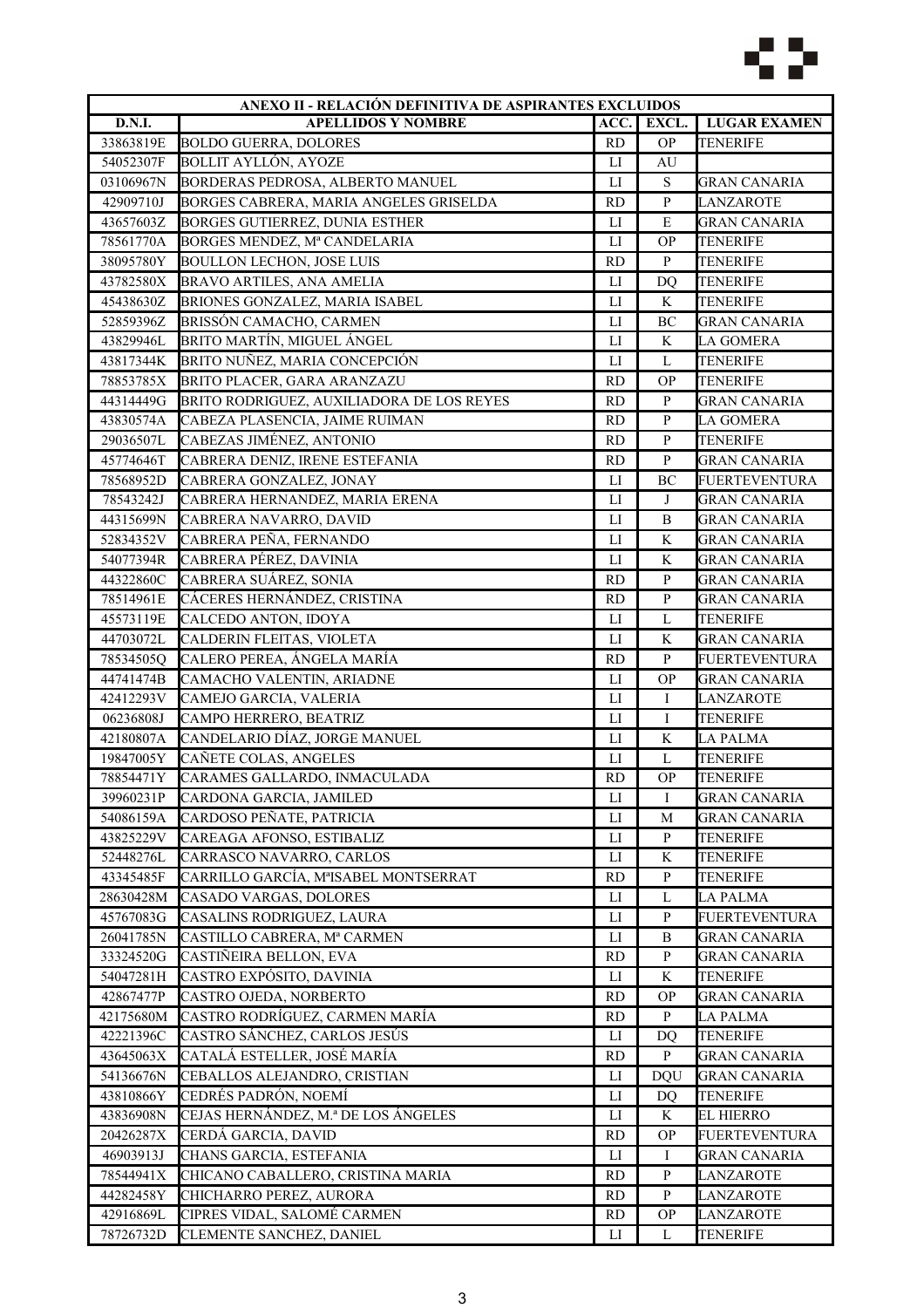

| ANEXO II - RELACIÓN DEFINITIVA DE ASPIRANTES EXCLUIDOS |                                        |                |                |                                    |
|--------------------------------------------------------|----------------------------------------|----------------|----------------|------------------------------------|
| D.N.I.                                                 | <b>APELLIDOS Y NOMBRE</b>              | ACC.           | EXCL.          | <b>LUGAR EXAMEN</b>                |
| 36056113W                                              | COELLO MIRANDA, JUAN CARLOS            | <b>RD</b>      | $\, {\bf p}$   | <b>GRAN CANARIA</b>                |
| 21624943K                                              | COLOMA GIL, MARIA DE LOS LIRIOS        | LI             | $\, {\bf B}$   | <b>TENERIFE</b>                    |
| 42936903C                                              | COMEZ HERNANDEZ, JUAN CARLOS           | <b>RD</b>      | <b>OP</b>      | <b>TENERIFE</b>                    |
| 45897118C                                              | CONCEPCION MARTIN, YESSICA             | $_{\text{LI}}$ | K              | <b>TENERIFE</b>                    |
| 42223700R                                              | CONDE BATISTA, LAURA                   | $_{\text{LI}}$ | K              | <b>TENERIFE</b>                    |
| 42223701W                                              | CONDE BATISTA, SONIA                   | LI             | K              | <b>TENERIFE</b>                    |
| 44456334W                                              | CONDE NOVOA, EVA MARIA                 | <b>RD</b>      | $\mathbf{P}$   | <b>TENERIFE</b>                    |
| 43814028V                                              | CORDERO ARMAS, EVA BELEN               | $_{\text{LI}}$ | $\, {\bf p}$   | <b>TENERIFE</b>                    |
| 77588078Q                                              | CORNEJO GUERRERO, ADOLFO MANUEL        | $_{\rm LI}$    | K              | <b>GRAN CANARIA</b>                |
| 78717613K                                              | CORREA VALERIO, SAULO                  | LI             | K              | <b>TENERIFE</b>                    |
| 52826459J                                              | CORTES RODRIGUEZ, FRANCISCO JESUS      | <b>RD</b>      | $\mathbf{P}$   | TENERIFE                           |
| 43790155H                                              | COVO GOMEZ, CRISTINA ALEJANDRA         | <b>RD</b>      | <b>OP</b>      | <b>TENERIFE</b>                    |
| 17216680F                                              | CRESPO MILLAN, Mª PILAR                | LI             | A              |                                    |
| 32669048D                                              | CRIADO PRIETO, JORGE                   | <b>RD</b>      | $\, {\bf P}$   | <b>TENERIFE</b>                    |
| 31645838T                                              | CRUCES VEGA, MARIA DEL CARMEN          | <b>RD</b>      | $\, {\bf p}$   | <b>FUERTEVENTURA</b>               |
| 54085226J                                              | CRUZ ANTOLINO, LARA MARIA              | <b>RD</b>      | $\mathbf{P}$   | <b>FUERTEVENTURA</b>               |
| 45706841E                                              | CRUZ DELGADO, SONIA MARIA              | LI             | L              | <b>TENERIFE</b>                    |
| 43815146P                                              | <b>CRUZ DIEZ, ENRIQUE</b>              | <b>RD</b>      | $\, {\bf P}$   | TENERIFE                           |
| 42824420F                                              | CRUZ GIL, CARMELO                      | LI             | J              |                                    |
| 78702135E                                              | CRUZ HERNÁNDEZ, NURIA                  | $_{\text{LI}}$ | K              | <b>TENERIFE</b>                    |
| 44302156Q                                              | CRUZ RODRIGUEZ, TERESA DE LOURDES      | PI             | $\mathbf T$    | <b>GRAN CANARIA</b>                |
| 71147982N                                              | <b>CUADRADO GARCIA, NOEMI</b>          | LI             | L              | <b>GRAN CANARIA</b>                |
| 44317561B                                              | CUBAS SANTOS, MARIA DEL CARMEN         | $_{\rm LI}$    | B              | <b>GRAN CANARIA</b>                |
| 43777811W                                              | CUGAT ACUÑA, JORGE JAVIER              | $_{\text{LI}}$ | <b>BCOP</b>    | <b>TENERIFE</b>                    |
| X4213820J                                              | DA SILVA, JOSEFINA                     | LI             | K              | LANZAROTE                          |
| 72043002X                                              | DAMIÁN SANCHEZ, VANESA                 | LI             | D <sub>O</sub> | <b>TENERIFE</b>                    |
| 78527140B                                              | DARIAS GALLEGO, DOMINGO AGONEY         | <b>RD</b>      | <b>OP</b>      | <b>FUERTEVENTURA</b>               |
| 78401842V                                              | DARIAS HERRERA, ANA BELEN              | $_{\text{LI}}$ | Ι              | <b>TENERIFE</b>                    |
| 43820304Z                                              | DARIAS HERRERA, NURIA ESTHER           | LI             | I              | <b>TENERIFE</b>                    |
| 45762489X                                              | DARYANANI QUEVEDO, BINA DE FATIMA      | $_{\rm LI}$    | $\rm K$        | <b>GRAN CANARIA</b>                |
| 41494407S                                              | DATSIRA SINTES, SUSANA                 | <b>RD</b>      | <b>OP</b>      | <b>TENERIFE</b>                    |
| 43668142C                                              | DAVÓ MORALES, MARÍA DEL PINO           | $_{\text{LI}}$ | L              | <b>GRAN CANARIA</b>                |
| 42047262L                                              | DE ARMAS CEJAS, MANUEL PAULINO         | <b>RD</b>      | $\, {\bf p}$   | <b>TENERIFE</b>                    |
| 78542305L                                              | DE LA CONCEPCIÓN SÁNCHEZ, GUAYARMINA   | LI             | K              | <b>LANZAROTE</b>                   |
| 43825278C                                              | DE LA FUENTE MORALES, NIEVES           | ${\rm LI}$     | <b>DQ</b>      | <b>EL HIERRO</b>                   |
| 30951145E                                              | DE LA FUENTE VEGA, VANESA              | ${\rm LI}$     | K              | <b>TENERIFE</b>                    |
| 52853260L                                              | DE LA NUEZ MEDINA, SALVADOR JUAN       | <b>RD</b>      | $\, {\bf P}$   | <b>GRAN CANARIA</b>                |
| 10592773P                                              | DE LA PEÑA DUGNOL, RUFINO              | <b>RD</b>      | <b>OP</b>      | FUERTEVENTURA                      |
| 50191827P                                              | DE LA VEGA ANTUNEZ, MARIA JOSE         | $_{\rm LI}$    | K              | <b>TENERIFE</b>                    |
| 78725455C                                              | DE LEÓN ALONSO, CONCEPCIÓN             | $_{\rm LI}$    | K              | TENERIFE                           |
| 45555165P                                              | DE LEON HERNANDEZ, CARMEN NEREIDA      | LI             | K              | LANZAROTE                          |
| 78569021D                                              | DE LEÓN SUÁREZ, NÉSTOR CONRADO         | LI             | P              | TENERIFE                           |
| 78649946C                                              | DE LEÓN TORRES, SYRA                   | ${\rm LI}$     | $\rm K$        | <b>TENERIFE</b>                    |
| 78508376S                                              | DE SANCHO HENRIQUEZ, JOSÉ ISMAEL       | LI             | L              | <b>GRAN CANARIA</b>                |
| 78497360Q                                              | DEL PINO LÓPEZ, JOSE CARLOS            | <b>RD</b>      | $\mathbf{P}$   | <b>GRAN CANARIA</b>                |
| 78717642G                                              | DEL PINO LORENZO, AIRAM M.             | LI             | D              | TENERIFE                           |
| 43776359                                               | DEL ROSARIO VILLARÁN, FRANCISCO JAVIER | П              | E              | TENERIFE                           |
| 45765152M                                              | DELGADO ALONSO, ISIDRO                 | <b>RD</b>      | P              | GRAN CANARIA                       |
| 45530939R                                              | DELGADO FERNANDEZ, MARÍA ISABEL        | LI             | B              | LANZAROTE                          |
| 54084183M                                              | DELGADO LOPEZ, LETICIA                 | <b>RD</b>      | <b>OP</b>      | <b>GRAN CANARIA</b>                |
|                                                        |                                        |                |                |                                    |
| 78569836L<br>43809811D                                 | DELGADO MARTIN, ALEJANDRO              | ${\rm LI}$     | $\rm K$<br>Ι   | <b>TENERIFE</b><br><b>TENERIFE</b> |
|                                                        | DELGADO SECO, ROSARIO ZORAIDA          | LI<br>LI       | $\, {\bf B}$   |                                    |
| 78564779E                                              | DELGADO TORRES, N                      |                | $\mathbf{P}$   | <b>GRAN CANARIA</b>                |
| 45750129N                                              | DENIZ GONZALEZ, JUAN DAVID             | <b>RD</b>      |                | <b>GRAN CANARIA</b>                |
| 42874369T                                              | DENIZ GUERRA, PAOLA Mª DEL CARMEN      | $_{\rm LI}$    | B              | <b>FUERTEVENTURA</b>               |
| 44713266R                                              | DENIZ ORTIZ, CARMELO                   | LI             | B              | GRAN CANARIA                       |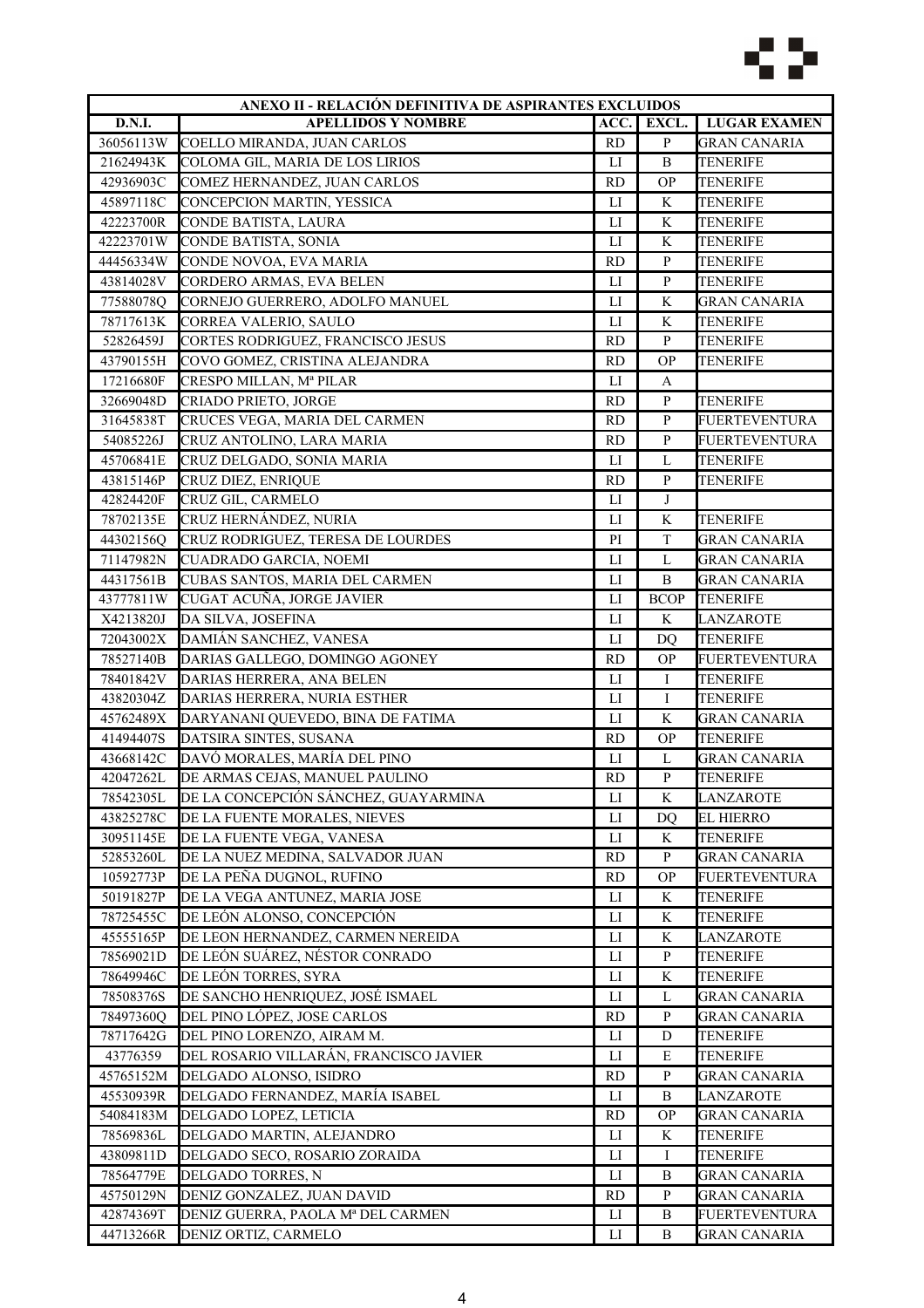

|               | ANEXO II - RELACIÓN DEFINITIVA DE ASPIRANTES EXCLUIDOS |                |                |                      |
|---------------|--------------------------------------------------------|----------------|----------------|----------------------|
| <b>D.N.I.</b> | <b>APELLIDOS Y NOMBRE</b>                              | ACC.           | EXCL.          | <b>LUGAR EXAMEN</b>  |
| 78473140S     | DENIZ PEREZ, NATALIA BEATRIZ                           | <b>RD</b>      | $\, {\bf p}$   | LANZAROTE            |
| 78631025M     | DIAZ DIAZ, JOSE MANUEL                                 | LI             | $\, {\bf B}$   | <b>TENERIFE</b>      |
| 42857448F     | DÍAZ DÍAZ, PATRICIO                                    | <b>RD</b>      | $\mathbf{P}$   | <b>GRAN CANARIA</b>  |
| 45448779C     | DIAZ FARIÑA, ANA ISABEL                                | <b>RD</b>      | $\, {\bf p}$   | <b>TENERIFE</b>      |
| 78975458G     | DIAZ GOMEZ, MARIA DEL PINO                             | LI             | EU             | <b>GRAN CANARIA</b>  |
| 42241799E     | DIAZ GONZALEZ, KARIL                                   | $_{\rm LI}$    | Ι              | <b>TENERIFE</b>      |
| 43613633K     | DIAZ HERRERA, MARIA CRISTINA                           | <b>RD</b>      | $\, {\bf p}$   | <b>TENERIFE</b>      |
| 43775525Q     | DIAZ MARICHAL, JOSE GREGORIO                           | LI             | I              | <b>TENERIFE</b>      |
| 42799591H     | DIAZ MELIAN, MARIA JOSEFA                              | LI             | L              | <b>GRAN CANARIA</b>  |
| 42832928M     | DIAZ MORALES, FATIMA CLAUDINA                          | <b>RD</b>      | <b>OP</b>      | <b>FUERTEVENTURA</b> |
| 42846609R     | DIAZ NAVARRO, JUAN CARLOS                              | LI             | B              | <b>GRAN CANARIA</b>  |
| 43799652Q     | DIAZ OVAL, NATALIA LUISA                               | $_{\text{LI}}$ | K              | <b>TENERIFE</b>      |
| 78527301B     | DÍAZ PERDOMO, LAVINIA MARÍA                            | <b>RD</b>      | ${\bf P}$      | <b>TENERIFE</b>      |
| 44734232Z     | DIAZ PERDOMO, PATRICIA                                 | LI             | $\, {\bf B}$   | <b>GRAN CANARIA</b>  |
| 78480256R     | DIAZ RAMOS, HERMINIA DEL ROCIO                         | <b>RD</b>      | ${\bf P}$      | <b>GRAN CANARIA</b>  |
| 43614646E     | DIAZ SUAREZ, ANTONIO FELIPE                            | <b>RD</b>      | $\, {\bf p}$   | <b>TENERIFE</b>      |
| 07008870B     | DIAZ VALIENTE, MARIA ADELA                             | LI             | J              |                      |
| 44427464      | DIEZ BODELON, ANALIA                                   | LI             | EU             | <b>TENERIFE</b>      |
| 78617977K     | DOBLE ABREU, JOEL IVAN                                 | LI             | L              | <b>TENERIFE</b>      |
| 42933473V     | DOMÍNGUEZ FERNÁNDEZ-LYNCH, JUANA MARÍA                 | <b>RD</b>      | $\, {\bf p}$   | <b>TENERIFE</b>      |
| 78570781K     | DOMÌNGUEZ GONZÁLEZ, NAYRA                              | LI             | DQ             | <b>TENERIFE</b>      |
| 78551306G     | DOMINGUEZ HERNANDEZ, ALEJANDRO                         | LI             | L              | <b>LANZAROTE</b>     |
| 20149020P     | DOMINGUEZ OLMEDO, MARIA SOLEDAD                        | $_{\rm LI}$    | <b>CU</b>      | <b>TENERIFE</b>      |
| 78626124A     | DOMINGUEZ ROBLES, BRUNO AIRAM                          | $_{\text{LI}}$ | K              | <b>TENERIFE</b>      |
|               |                                                        |                |                |                      |
| 45897394C     | DONATE GONZÁLEZ, SARAY                                 | <b>RD</b>      | $\, {\bf P}$   | TENERIFE             |
| 42078190N     | DORTA GARCIA, ANA GLADYS                               | <b>RD</b>      | $\mathbf{P}$   | TENERIFE             |
| 43821300K     | DORTA SANTOS, JOSE MANUEL                              | ${\rm LI}$     | A              |                      |
| 45555604X     | DOSIL GIRALDEZ, ANA ISABEL                             | $_{\text{LI}}$ | L              | <b>LANZAROTE</b>     |
| 45332957A     | DUQUE RODRIGUEZ, ACORAIDA                              | LI             | I              | <b>GRAN CANARIA</b>  |
| 54078653H     | DURÁN SUAREZ, NAUZET DAILOS                            | <b>RD</b>      | $\, {\bf p}$   | <b>GRAN CANARIA</b>  |
| 15481083J     | EGEA BARRETO, JOSE GINES                               | $_{\text{LI}}$ | $\, {\bf B}$   | <b>TENERIFE</b>      |
| 33426711Y     | EGEA REDRADO, MARIA LOURDES                            | $_{\rm LI}$    | Ι              | <b>GRAN CANARIA</b>  |
| 78850033F     | EIROA MEDINA, CELIA ELBA                               | <b>RD</b>      | ${\bf P}$      | <b>TENERIFE</b>      |
| 45334308C     | ENGO HERNÁNDEZ, DANIEL                                 | ${\rm LI}$     | Q              | <b>GRAN CANARIA</b>  |
| 04627063S     | ESCAMILLA SAIZ, MARTA                                  | <b>RD</b>      | P              | <b>GRAN CANARIA</b>  |
| 29089031      | ESCOLANO COLAS, Mª PILAR                               | $_{\rm LI}$    | U              | <b>GRAN CANARIA</b>  |
|               | 42.063.950-D ESCOVAR AMAT, MARÍA LUISA                 | $_{\rm LI}$    | D <sub>O</sub> | <b>TENERIFE</b>      |
| 77720181F     | <b>ESPIN ESPIN, ELENA</b>                              | LI             | A              |                      |
| 78493316C     | ESPINO ALVAREZ, ELENA                                  | <b>RD</b>      | ${\bf P}$      | <b>GRAN CANARIA</b>  |
| 78550872F     | ESPINO TIMÓN, CARLOS                                   | LI             | J              | <b>TENERIFE</b>      |
| 42791174L     | ESTEBAN SERRANO, RAÚL                                  | LI             | U              | <b>GRAN CANARIA</b>  |
| 54053932E     | ESTEVEZ MARTIN, ISABEL YURENA                          | П              | DQ             | <b>TENERIFE</b>      |
| 54063664W     | ESTEVEZ MENDOZA, ARIANNA                               | ${\rm LI}$     | K              | <b>TENERIFE</b>      |
| 54133354W     | ESTÉVEZ SANTANA, MARÍA DEL CARMEN                      | LI             | K              | <b>GRAN CANARIA</b>  |
| 42255865N     | ESTÉVEZ SULZER, JULISSA                                | LI             | K              | <b>LA PALMA</b>      |
| 44343052W     | ESTEVEZ TRUJILLO, ADRIAN                               | П              | E              | <b>GRAN CANARIA</b>  |
| 54072367B     | ESTUPIÑAN ACOSTA, AMELIO JESÚS ACORAN                  | <b>RD</b>      | <b>OP</b>      | GRAN CANARIA         |
| 78558650B     | EXPÓSITO DÍAZ, ANDRÉS PABLO                            | RD             | ОP             | TENERIFE             |
| 78568853W     | EXPÓSITO FORTE, BENAYGA                                | LI             | K              | TENERIFE             |
| 78615504D     | EXPOSITO PERAZA, MARIA AMAIRA                          | ${\rm LI}$     | L              | <b>TENERIFE</b>      |
| 16599419C     | FALCÓN GARCÍA, SARA                                    | LI             | K              | TENERIFE             |
| 78543748J     | FALCON GONZALEZ, RUBEN                                 | <b>RD</b>      | <b>OP</b>      | <b>GRAN CANARIA</b>  |
| 42864348F     | FALCON GONZALEZ, TUBAL                                 | <b>RD</b>      | <b>OP</b>      | <b>GRAN CANARIA</b>  |
| 44303096J     | FALCON GONZALEZ, VICTORIA EUGENIA                      | LI             | K              | <b>GRAN CANARIA</b>  |
| 78483514Q     | FALCON HERNANDEZ, NOEMI                                | <b>RD</b>      | P              | GRAN CANARIA         |
| 43763863S     | FALCÓN MARRERO, CRISTINA                               | <b>RD</b>      | <b>OP</b>      | <b>GRAN CANARIA</b>  |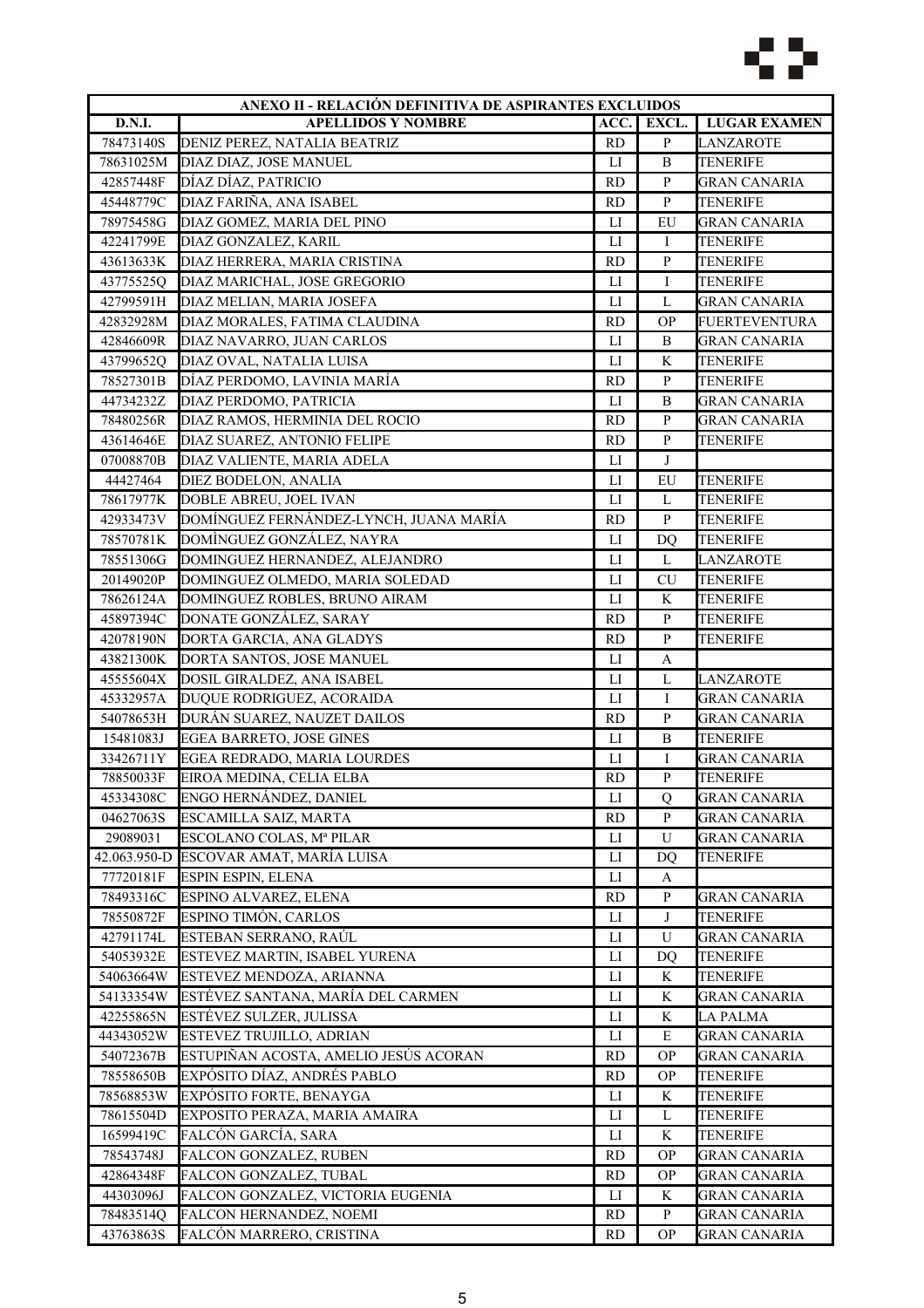

|           | ANEXO II - RELACIÓN DEFINITIVA DE ASPIRANTES EXCLUIDOS |                |              |                      |
|-----------|--------------------------------------------------------|----------------|--------------|----------------------|
| D.N.I.    | <b>APELLIDOS Y NOMBRE</b>                              | ACC.           | EXCL.        | <b>LUGAR EXAMEN</b>  |
| 43257060V | FALCÓN PÉREZ, MILAGROSA                                | $_{\rm LI}$    | A            |                      |
| 42178042Q | FALCON RODRIGUEZ, FRANCISCA ISABEL                     | LI             | EU           | <b>LA PALMA</b>      |
| 52851633W | <b>FALCÓN SANTANA, DANIEL</b>                          | <b>RD</b>      | <b>OP</b>    | <b>GRAN CANARIA</b>  |
| 45773870Y | <b>FALCON TORRES, ECHENTIVE</b>                        | $_{\text{LI}}$ | $\, {\bf P}$ | <b>GRAN CANARIA</b>  |
| 42873786E | FARIAS CABRERA, DUNIA ESTHER                           | $_{\text{LI}}$ | EU           | <b>GRAN CANARIA</b>  |
| 78857367G | FARIÑA ESPINOSA, LIDIA MARIA                           | LI             | L            | <b>TENERIFE</b>      |
| 43810939X | FARIÑA PALOMINO, JULIUS                                | <b>RD</b>      | $\, {\bf p}$ | <b>TENERIFE</b>      |
| 43821757H | FAUST RAMÍREZ, DÁCIL                                   | <b>RD</b>      | <b>OP</b>    | <b>TENERIFE</b>      |
| 09198809M | FELIPE ANDUJAR, CARMEN                                 | LI             | L            | <b>TENERIFE</b>      |
| 43617986G | FELIPE MARRERO, BENIGNA                                | LI             | DQ           | TENERIFE             |
| 18595112A | FERNANDEZ DE LARRINOA PORTILLA, AZUCENA                | <b>RD</b>      | $\, {\bf P}$ | FUERTEVENTURA        |
| 33268060D | FERNANDEZ DOMINGUEZ, CAYETANO                          | $_{\text{LI}}$ | K            | <b>TENERIFE</b>      |
| 44719758F | FERNANDEZ LASECA, BEATRIZ                              | <b>RD</b>      | ZA           | <b>GRAN CANARIA</b>  |
| 78680044B | FERNANDEZ MARRERO, MARIA DOLORES                       | <b>RD</b>      | $\, {\bf p}$ | <b>TENERIFE</b>      |
| 78530844N | FERNANDEZ MARTINEZ, KEPA                               | <b>RD</b>      | ${\bf P}$    | <b>FUERTEVENTURA</b> |
| 13723172S | FERNANDEZ ORAA, MARIA PURIFICACIÓN                     | <b>RD</b>      | <b>OP</b>    | <b>TENERIFE</b>      |
| 78547803C | FERNANDEZ PACHECO, ZENEIDA                             | LI             | BC           |                      |
|           |                                                        |                |              | LANZAROTE            |
| 43778972J | FERNANDEZ PEREZ, MARIA DACIL                           | $_{\rm LI}$    | L            | TENERIFE             |
| 33326522M | FERNÁNDEZ POUPARIÑA, AMANDA                            | LI             | K            | <b>GRAN CANARIA</b>  |
| 43818247G | FERNANDEZ PRIETO, JOSE DAVID                           | <b>RD</b>      | ${\bf P}$    | <b>TENERIFE</b>      |
| 33349599J | FERNÁNDEZ SOENGAS, RUBÉN                               | <b>RD</b>      | <b>OP</b>    | <b>GRAN CANARIA</b>  |
| 42177745T | FERRAZ CAMACHO, ANA BEATRIZ                            | $_{\rm LI}$    | B            | <b>LA PALMA</b>      |
| 78788032Z | <b>FILGUEIRA BEIRO, ANDRES</b>                         | $_{\rm LI}$    | $\mathbf L$  | <b>TENERIFE</b>      |
| 43616106X | FLORES PEREZ, MARIA SOLEDAD                            | $_{\text{LI}}$ | L            | TENERIFE             |
| 45435638N | FLORES PÉREZ, RAMONA ESTHER                            | <b>RD</b>      | <b>LOP</b>   | TENERIFE             |
| 71668258M | FLOREZ PEREZ, JENNIFER                                 | LI             | K            | FUERTEVENTURA        |
| 42089552N | FUENTE MONTERO, VICTOR MANUEL                          | ${\rm LI}$     | $\rm K$      | <b>TENERIFE</b>      |
| 43372100B | FUENTES DÍAZ, RAQUEL                                   | $_{\text{LI}}$ | K            | <b>TENERIFE</b>      |
| 33290314E | FUENTES GUTIERREZ, ALBERTO                             | <b>RD</b>      | <b>OP</b>    | <b>GRAN CANARIA</b>  |
| 54074211S | FUENTES RONCO, MARINA                                  | $_{\text{LI}}$ | <b>OP</b>    | <b>GRAN CANARIA</b>  |
| 52859274F | GALINDO FALCON, ANTONIA AUXILIADORA                    | $_{\text{LI}}$ | BC           | <b>GRAN CANARIA</b>  |
| 12401317Q | GALINDO GONZALEZ, RAQUEL MARIA                         | ${\rm LI}$     | B            | LANZAROTE            |
| 44711790C | GALLARDO HERNANDEZ, DULCE YASMINA                      | $_{\text{LI}}$ | ${\bf P}$    | <b>GRAN CANARIA</b>  |
| 43759043W | GALLEGO CAMPOS, PALOMA                                 | <b>RD</b>      | <b>OP</b>    | <b>GRAN CANARIA</b>  |
| 79074354D | <b>GALLINA MAGDALENO, AIDA</b>                         | $_{\text{LI}}$ | BC           | <b>TENERIFE</b>      |
| 43608455H | <b>GALVAN LORENZO, ANA ROSA</b>                        | <b>RD</b>      | $\mathbf{P}$ | <b>TENERIFE</b>      |
| 52833361S | <b>GALVAN MEDINA, AGUSTIN</b>                          | <b>RD</b>      | $\, {\bf P}$ | <b>GRAN CANARIA</b>  |
| 44710871K | GARAY GONZALEZ, CARMEN DELIA                           | LI             | K            | <b>GRAN CANARIA</b>  |
| 78477913G | GARCIA AFONSO, Mª DEL MAR                              | П              | J            | <b>GRAN CANARIA</b>  |
| 78613837K | GARCIA AFONSO, MARIA MONICA                            | П              | K            | <b>TENERIFE</b>      |
| 45455595M | GARCIA BARROSO, ELENA SOFIA                            | LI             | Β            | TENERIFE             |
| 43353703Z | GARCIA BRITO, REMEDIOS DEL CARMEN                      | LI             | B            | <b>TENERIFE</b>      |
| 78496316F | GARCÍA CABALLERO, GONZALO ANDRÉS                       | <b>RD</b>      | P            | <b>GRAN CANARIA</b>  |
| 43354300J | GARCÍA CABRERA, CARMEN GLORIA                          | LI             | D            | <b>TENERIFE</b>      |
| 43801078Q | GARCIA CASAÑAS, RICARDO JESUS                          | <b>RD</b>      | $\mathbf{P}$ | TENERIFE             |
| 42055629Z | GARCÍA DE LA FUENTE, MARÍA IMMACULADA                  | PI             | KT           | TENERIFE             |
| 71446436H | <b>GARCIA DEL POZO, ALEX</b>                           | <b>RD</b>      | $\, {\bf P}$ | GRAN CANARIA         |
| 53534037L | <b>GARCIA DEL RIO, BEATRIZ</b>                         | LI             | K            | TENERIFE             |
|           |                                                        |                |              |                      |
| 53012892P | GARCÍA DÍAZ, COVADONGA                                 | LI             | B            | TENERIFE             |
| 42862831P | GARCIA ESTEVEZ, FRANCISCOJAVIER                        | ${\rm LI}$     | ${\bf P}$    | <b>GRAN CANARIA</b>  |
| 43278062C | GARCÍA ESTUPIÑÁN, MARÍA DEL PILAR                      | <b>RD</b>      | <b>OP</b>    | <b>GRAN CANARIA</b>  |
| 71654631V | GARCÍA FERNÁNDEZ, LAURA                                | <b>RD</b>      | $\mathbf{P}$ | <b>TENERIFE</b>      |
| 33290841C | GARCIA FERREIRO, MARIA LUCIA                           | <b>RD</b>      | $\mathbf{P}$ | <b>TENERIFE</b>      |
| 71128765T | <b>GARCIA GARCIA, ALBERTO</b>                          | <b>RD</b>      | <b>OP</b>    | <b>GRAN CANARIA</b>  |
| 30524251P | <b>GARCIA GOMEZ, MARIA DOLORES</b>                     | <b>RD</b>      | <b>OP</b>    | FUERTEVENTURA        |
| 02913692Y | GARCÍA GONZALEZ, BELÉN                                 | LI             | <b>OP</b>    | LA PALMA             |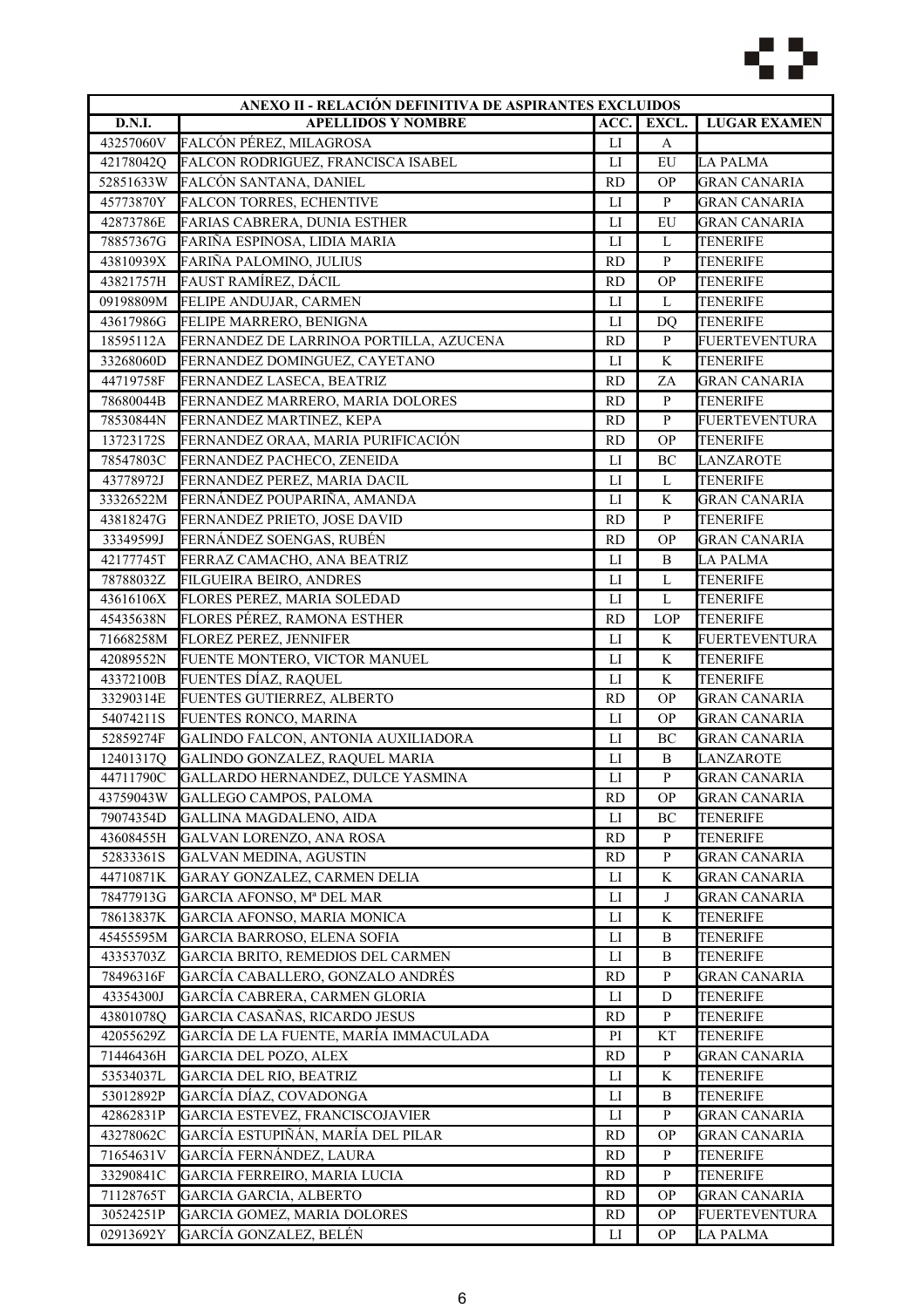

| ANEXO II - RELACIÓN DEFINITIVA DE ASPIRANTES EXCLUIDOS |                                          |                |                        |                      |
|--------------------------------------------------------|------------------------------------------|----------------|------------------------|----------------------|
| <b>D.N.I.</b>                                          | <b>APELLIDOS Y NOMBRE</b>                | ACC.           | EXCL.                  | <b>LUGAR EXAMEN</b>  |
| 45445871X                                              | GARCÍA GONZÁLEZ, LUIS MANUEL             | <b>RD</b>      | <b>KP</b>              | <b>TENERIFE</b>      |
| 43624734J                                              | GARCIA GONZALEZ, MONTSERRAT              | LI             | M                      | <b>TENERIFE</b>      |
| 79159512K                                              | GARCÍA GUTIÉRREZ, MARCO ANTONIO          | LI             | DU                     | TENERIFE             |
| 42221409X                                              | GARCIA HERNANADEZ, NURIA                 | $_{\text{LI}}$ | K                      | <b>TENERIFE</b>      |
| 45442154L                                              | GARCIA HERNANDEZ, PETRA LILIA            | $_{\text{LI}}$ | K                      | <b>TENERIFE</b>      |
| 42090349G                                              | GARCÍA LÓPEZ, CARMEN NIEVES              | $_{\rm LI}$    | <b>OP</b>              | <b>TENERIFE</b>      |
| 43772799G                                              | GARCIA LORENZO, ANTONIO ISRAEL           | <b>RD</b>      | <b>OP</b>              | <b>EL HIERRO</b>     |
| 44741198B                                              | GARCÍA MACÍAS, TOMÁS JESÚS               | $_{\rm LI}$    | ${\bf P}$              | <b>GRAN CANARIA</b>  |
| 78513428F                                              | GARCIA MARTIN, JESSICA DEL PILAR         | LI             | K                      | <b>GRAN CANARIA</b>  |
| 45763994C                                              | GARCIA MENDOZA, MARTA ERIKA              | <b>RD</b>      | P                      | GRAN CANARIA         |
| 16590068F                                              | <b>GARCIA MIRANDA, DIEGO</b>             | <b>RD</b>      | $\mathbf{P}$           | <b>GRAN CANARIA</b>  |
| 78637342C                                              | GARCÍA MORALES, TAMARA                   | $_{\text{LI}}$ | K                      | <b>TENERIFE</b>      |
| 78528199N                                              | <b>GARCIA NIEVES, CARLOS ALBERTO</b>     | $_{\text{LI}}$ | U                      | <b>FUERTEVENTURA</b> |
| 44302434H                                              | <b>GARCIA OLIVERO, MARIA ISABEL</b>      | ${\rm LI}$     | $\rm K$                | <b>GRAN CANARIA</b>  |
| 54088858B                                              |                                          | <b>RD</b>      | <b>OP</b>              | <b>GRAN CANARIA</b>  |
| 44733868H                                              | <b>GARCIA ORTEGA, CARLOS JAVIER</b>      |                |                        |                      |
|                                                        | <b>GARCIA PADRON, VICTOR</b>             | LI             | L                      | <b>GRAN CANARIA</b>  |
| 44383531V                                              | <b>GARCIA PASTRANA, MARIA ROSA</b>       | <b>RD</b>      | K                      | <b>TENERIFE</b>      |
| 43370408K                                              | GARCIA PEREZ, MARIA CANDELARIA           | <b>RD</b>      | $\, {\bf P}$           | <b>TENERIFE</b>      |
| 45443040P                                              | GARCIA PEREZ, SONIA MARGARITA            | LI             | K                      | <b>TENERIFE</b>      |
| 48600528X                                              | GARCIA REQUENA, BEATRIZ                  | <b>RD</b>      | $\, {\bf p}$           | <b>GRAN CANARIA</b>  |
| 52181336V                                              | <b>GARCIA RICO, ANA MARIA</b>            | <b>RD</b>      | $\, {\bf p}$           | <b>GRAN CANARIA</b>  |
| 53227717J                                              | GARCIA RODENAS, AMAYA                    | $_{\rm LI}$    | ${\bf S}$              | <b>TENERIFE</b>      |
| 43649412N                                              | <b>GARCIA SANTOS, ALFONSO</b>            | <b>RD</b>      | $\mathbf{P}$           | <b>GRAN CANARIA</b>  |
| 42067347W                                              | GARCIA SOBRINO, Mª TERESA                | LI             | B                      | TENERIFE             |
| 78505176N                                              | GARCIA SUÁREZ, ESTHER LIDIA              | <b>RD</b>      | <b>OP</b>              | <b>GRAN CANARIA</b>  |
| 78549371R                                              | GARCIA VIÑOLY, SIDALIA RAQUEL            | LI             | D <sub>O</sub>         | LANZAROTE            |
| Y1737029Z                                              | GARCÍA, CLAUDIA MILENA                   | ${\rm LI}$     | DQ                     | <b>TENERIFE</b>      |
| 16583835F                                              | GARCÍA-FRESCA PÉREZ, PEDRO               | $_{\text{LI}}$ | K                      | <b>TENERIFE</b>      |
| 53450277W                                              | GARRIDO GÓMEZ, HUGO                      | LI             | Q                      | <b>LA PALMA</b>      |
| 42888320J                                              | <b>GIL FRANCES, ANA MARIA</b>            | <b>RD</b>      | $\, {\bf p}$           | <b>FUERTEVENTURA</b> |
| 76262722N                                              | GIL GUTIÉRREZ DE LA BARREDA, CIPRIANO    | <b>RD</b>      | $\, {\bf p}$           | <b>TENERIFE</b>      |
| 77513852B                                              | <b>GIL PEREZ, EMILIA</b>                 | LI             | J                      |                      |
| 20443895T                                              | GIL SÁNCHIZ, LUCÍA                       | <b>RD</b>      | ${\bf P}$              | <b>TENERIFE</b>      |
| 75146430W                                              | GIRÓN MARTÍN, ALBA MARÍA                 | <b>RD</b>      | P                      | <b>TENERIFE</b>      |
| 78498833S                                              | GODOY GONZALEZ, JESUS MISAEL             | ${\rm LI}$     | E                      | <b>GRAN CANARIA</b>  |
| 43760281K                                              | GODOY LUJÁN, ANTONIO EUGENIO             | $_{\rm LI}$    | K                      | <b>GRAN CANARIA</b>  |
| 78614974P                                              | <b>GOMEZ ALCALA, ABEL</b>                | <b>RD</b>      | <b>OP</b>              | <b>TENERIFE</b>      |
| 42190947T                                              | GÓMEZ CRUZ, INMACULADA BEATRIZ           | LI             | J                      |                      |
| 42184443M                                              | GÓMEZ MARTÍN, CARMEN ANGÉLICA            | <b>RD</b>      | <b>KP</b>              | LA PALMA             |
| 48421930F                                              | GÓMEZ RODRÍGUEZ, FRANCISCO RAMÓN         | $_{\rm LI}$    | Ι                      | GRAN CANARIA         |
| 48376830X                                              | <b>GOMIS ESPINOSA, LOURDES</b>           | LI             | ${\bf S}$              | TENERIFE             |
| 78483788Z                                              | GONZALEZ ALMEIDA, MARIA DOLORES          | <b>RD</b>      | $\mathbf{P}$           | <b>GRAN CANARIA</b>  |
| 43294003E                                              | <b>GONZALEZ ARENCIBIA, CARLOS JAVIER</b> | $_{\rm LI}$    | K                      | <b>GRAN CANARIA</b>  |
| 42056246X                                              | GONZALEZ AVERO, ANDRES CELSO             | <b>RD</b>      | <b>OP</b>              | <b>TENERIFE</b>      |
| 42867534L                                              | <b>GONZÁLEZ CABRERA, DOLORES</b>         | LI             | B                      | <b>GRAN CANARIA</b>  |
| 71016237B                                              | GONZALEZ CARNICERO, GEMA PILAR           | <b>RD</b>      | $\mathbf{L}\mathbf{P}$ | TENERIFE             |
| 44312360P                                              | GONZALEZ CARREÑO, JOSE ALBERTO           |                |                        |                      |
|                                                        |                                          | LI<br>LI       | K                      | GRAN CANARIA         |
| 45435252V                                              | GONZÁLEZ CARRILLO, SILVIA                |                | K                      | TENERIFE             |
| 42195902X                                              | GONZALEZ DE LA CRUZ, SAUL                | LI             | K                      | LA PALMA             |
| 43773862D                                              | GONZALEZ DE LA ROCHA, CARMEN DOLORES     | ${\rm LI}$     | L                      | <b>TENERIFE</b>      |
| 78672918S                                              | GONZALEZ DIAZ, ALEJANDRO                 | LI             | U                      | <b>TENERIFE</b>      |
| 43377868Y                                              | GONZALEZ DÍAZ, ANA MARIA                 | LI             | DQ                     | <b>TENERIFE</b>      |
| 78574839P                                              | GONZALEZ DÍAZ, REBECA                    | LI             | L                      | <b>TENERIFE</b>      |
| 78855345Y                                              | GONZÁLEZ DOMÍNGUEZ, IVÁN                 | П              | B                      | TENERIFE             |
| 79074774S                                              | GONZÁLEZ DOMÍNGUEZ, SARA BLANCA          | <b>RD</b>      | P                      | TENERIFE             |
| 54042126S                                              | GONZÁLEZ DORTA, LUISA BEGOÑA             | <b>RD</b>      | P                      | TENERIFE             |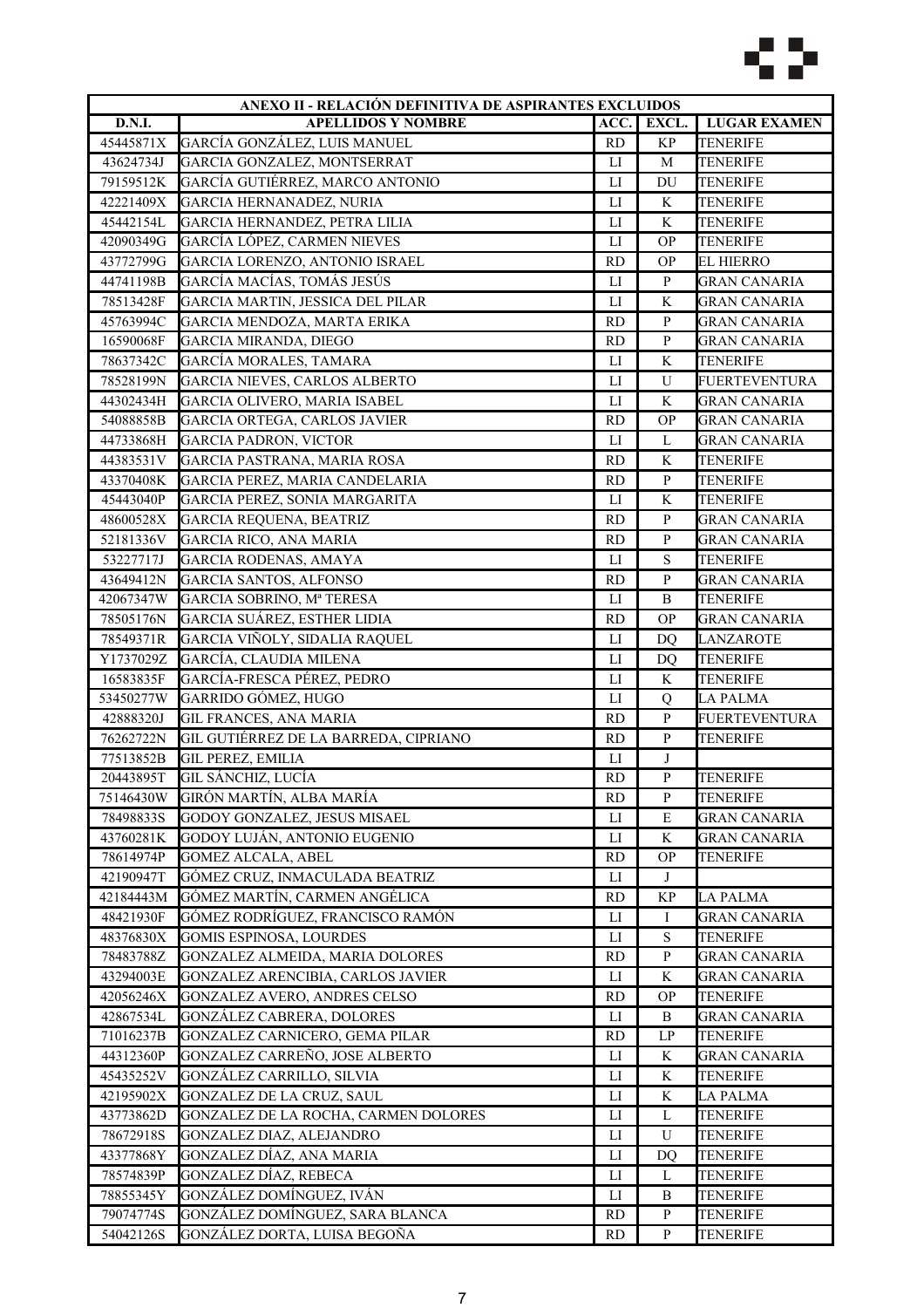

| ANEXO II - RELACIÓN DEFINITIVA DE ASPIRANTES EXCLUIDOS |                                       |                |              |                     |
|--------------------------------------------------------|---------------------------------------|----------------|--------------|---------------------|
| D.N.I.                                                 | <b>APELLIDOS Y NOMBRE</b>             | ACC.           | EXCL.        | <b>LUGAR EXAMEN</b> |
| 45457476T                                              | GONZÁLEZ FALERO, MARÍA DOLORES        | ${\rm LI}$     | $\mathbf L$  | <b>TENERIFE</b>     |
| 43808444E                                              | GONZALEZ FRAGOSO, ANGELA CONCEPCION   | LI             | Ι            | <b>TENERIFE</b>     |
| 77595999W                                              | GONZALEZ GARCIA, LUIS MANUEL          | <b>RD</b>      | ${\bf P}$    | <b>TENERIFE</b>     |
| 43364176E                                              | <b>GONZALEZ GARCIA, MANUEL</b>        | <b>RD</b>      | <b>OP</b>    | <b>TENERIFE</b>     |
| 78852236W                                              | <b>GONZALEZ GIL, ALVARO</b>           | $_{\text{LI}}$ | L            | <b>TENERIFE</b>     |
| 44324843W                                              | <b>GONZALEZ GIL, NOEMI</b>            | LI             | K            | <b>GRAN CANARIA</b> |
| 29439269M                                              | GONZALEZ GINES, MARIA DEL MAR         | <b>RD</b>      | $\, {\bf p}$ | <b>TENERIFE</b>     |
| 44321063V                                              | GONZÁLEZ GONZÁLEZ, CARLOS YERAY       | <b>RD</b>      | ${\bf P}$    | <b>GRAN CANARIA</b> |
| 52410754X                                              | GONZALEZ GUDINO, ALEJANDRO            | <b>RD</b>      | LP           | <b>GRAN CANARIA</b> |
| 45755293J                                              | GONZALEZ GUIMERA, ELISABET            | LI             | B            | GRAN CANARIA        |
| 54042637C                                              | GONZÁLEZ HERRERA, ELISA ISABEL        | LI             | ${\bf P}$    | TENERIFE            |
| 78613429G                                              | GONZÁLEZ LEÓN, JOSÉ JULIO             | <b>RD</b>      | ${\bf P}$    | <b>TENERIFE</b>     |
| 44305550Y                                              | GONZALEZ LORDA, BENITO MANUEL         | <b>RD</b>      | <b>OP</b>    | <b>TENERIFE</b>     |
| 42418567N                                              | GONZALEZ LUGO, CARLOS DANIEL          | <b>RD</b>      | $\, {\bf P}$ | <b>TENERIFE</b>     |
| 52843941S                                              | GONZÁLEZ MARRERO, LIDIA ESTHER        | <b>RD</b>      | <b>OP</b>    | <b>GRAN CANARIA</b> |
| 44700490J                                              | GONZALEZ MARTIN, MARÍA JOSÉ           | $_{\rm LI}$    | ${\bf P}$    | <b>GRAN CANARIA</b> |
| 78711169V                                              | GONZÁLEZ MONTESDEOCA, NICOLASA YURENA | $_{\text{LI}}$ | I            | <b>TENERIFE</b>     |
| 42843574W                                              | GONZÁLEZ MORALES, JUAN CARLOS         | <b>RD</b>      | <b>OP</b>    | <b>GRAN CANARIA</b> |
| 78711975H                                              | GONZÁLEZ MORENO, IVÁN                 | LI             | $\mathbf{P}$ | <b>LA GOMERA</b>    |
| 70044704K                                              | GONZALEZ MORENO, YOLANDA              | ${\rm LI}$     | L            | <b>GRAN CANARIA</b> |
| 03106785Z                                              | GONZALEZ PARDO, MARIA ENCARNACION     | $_{\text{LI}}$ | L            | <b>GRAN CANARIA</b> |
| 42918354D                                              | GONZÁLEZ PERERA, RITA ISABEL          | <b>RD</b>      | <b>OP</b>    | <b>LANZAROTE</b>    |
| 78648208F                                              | GONZÁLEZ PÉREZ, ELSA                  | <b>RD</b>      | <b>OP</b>    | <b>TENERIFE</b>     |
| 31335427C                                              | <b>GONZALEZ PONCE, GASPAR</b>         | <b>RD</b>      | <b>OP</b>    | <b>TENERIFE</b>     |
| 43290788G                                              | <b>GONZALEZ QUESADA, SANDRA</b>       | LI             | DO           | GRAN CANARIA        |
| 78857592E                                              | <b>GONZÁLEZ RAMOS, AIRAM</b>          | LI             | K            | TENERIFE            |
| 78857695X                                              | <b>GONZALEZ RAMOS, SARAY</b>          | LI             | B            | <b>TENERIFE</b>     |
| 44703621Q                                              | GONZALEZ RODRIGUEZ, MARIA ISABEL      | <b>RD</b>      | ${\bf P}$    | <b>GRAN CANARIA</b> |
| 78468880X                                              | GONZÁLEZ ROMERO, CARMEN               | LI             | I            | <b>GRAN CANARIA</b> |
| 42846421C                                              | GONZÁLEZ ROMERO, CATALINA             | $_{\rm LI}$    | I            | <b>GRAN CANARIA</b> |
| 45453527F                                              | GONZALEZ SANGINES, MARIA ASUNCION     | $_{\text{LI}}$ | K            | <b>TENERIFE</b>     |
| 43812112X                                              | <b>GONZÁLEZ TARIFE, ANA</b>           | <b>RD</b>      | ${\bf P}$    | <b>TENERIFE</b>     |
| 45458314X                                              | <b>GONZÁLEZ TORRES, ELENA</b>         | <b>RD</b>      | ${\bf P}$    | TENERIFE            |
| 51147022J                                              | <b>GONZÁLEZ TORRES, SHEREZADE</b>     | LI             | DQ           | <b>TENERIFE</b>     |
| 44321555A                                              | <b>GONZALEZ TRUJILLO, NOEMI</b>       | ${\rm LI}$     | L            | <b>GRAN CANARIA</b> |
| 45555420X                                              | <b>GONZALEZ VALDERAS, ICO</b>         | ${\rm LI}$     | ZA           | <b>LANZAROTE</b>    |
| 42212816L                                              | GONZALEZ VALIDO, JOSE ANTONIO         | RD             | <b>OP</b>    | <b>GRAN CANARIA</b> |
| 44726615X                                              | GONZÁLEZ VEGA, BEATRIZ                | LI             | K            | <b>GRAN CANARIA</b> |
| 30957341P                                              | GONZÁLEZ VIÑAS, DIEGO                 | <b>RD</b>      | $\mathbf{P}$ | <b>TENERIFE</b>     |
| 42774532Y                                              | <b>GOTERA SOSA, EMILIO</b>            |                | JP           | GRAN CANARIA        |
| 43811268V                                              | GOYA MARTÍNEZ, BEATRIZ                | <b>RD</b>      | K            | TENERIFE            |
| 45438460M                                              | GRANADOS BASTÉ, GEORGINA              | LI             | <b>BJ</b>    | <b>TENERIFE</b>     |
| 78678329K                                              | GRILLO ALBELO, MARIA DE LA SALUD      | ${\rm LI}$     | K            | <b>TENERIFE</b>     |
| 42914952B                                              | GUADALUPE CABRERA, ANA TERESA         | LI             | DQ           | LANZAROTE           |
|                                                        |                                       |                |              |                     |
| 43658564X                                              | GUEDES MEDINA, INMACULADA CONCEPCIÓN  | <b>RD</b>      | <b>OP</b>    | <b>GRAN CANARIA</b> |
| 42866259D                                              | GUERRA FERNANDEZ, MANUEL JUAN         | <b>RD</b>      | $\mathbf{P}$ | <b>GRAN CANARIA</b> |
| 07006078W                                              | <b>GUERRA GIRALDO, ISIDRO</b>         |                | JP           | TENERIFE            |
| 44704950B                                              | GUERRA GONZÁLEZ, EVA MARÍA            | LI             | B            | GRAN CANARIA        |
| 78496679W                                              | GUERRA PEREZ, CARMEN ZAIDA            | <b>RD</b>      | P            | GRAN CANARIA        |
| 45764139G                                              | GUERRA QUINTANA, CLARA NEREIDA        | <b>RD</b>      | <b>OP</b>    | <b>GRAN CANARIA</b> |
| 44322560L                                              | GUERRA RODRIGUEZ, MARIA YURENA        | <b>RD</b>      | $\mathbf{P}$ | <b>GRAN CANARIA</b> |
| 44728762H                                              | <b>GUERRA SUAREZ, NAIARA</b>          | $_{\rm LI}$    | K            | <b>GRAN CANARIA</b> |
| 43768622J                                              | <b>GUTIERREZ DIAZ, SILVERIO</b>       | LI             | B            | <b>GRAN CANARIA</b> |
| 50044319T                                              | GUTIÉRREZ FARIÑA, MARÍA MONSERRAT     | ${\rm LI}$     | EU           | <b>TENERIFE</b>     |
| 78852106X                                              | GUTIERREZ FARIÑA, YOLANDA             | $_{\rm LI}$    | U            | <b>TENERIFE</b>     |
| 78723675B                                              | GUTIERREZ GALEOTE, BEGOÑA             | LI             | K            | TENERIFE            |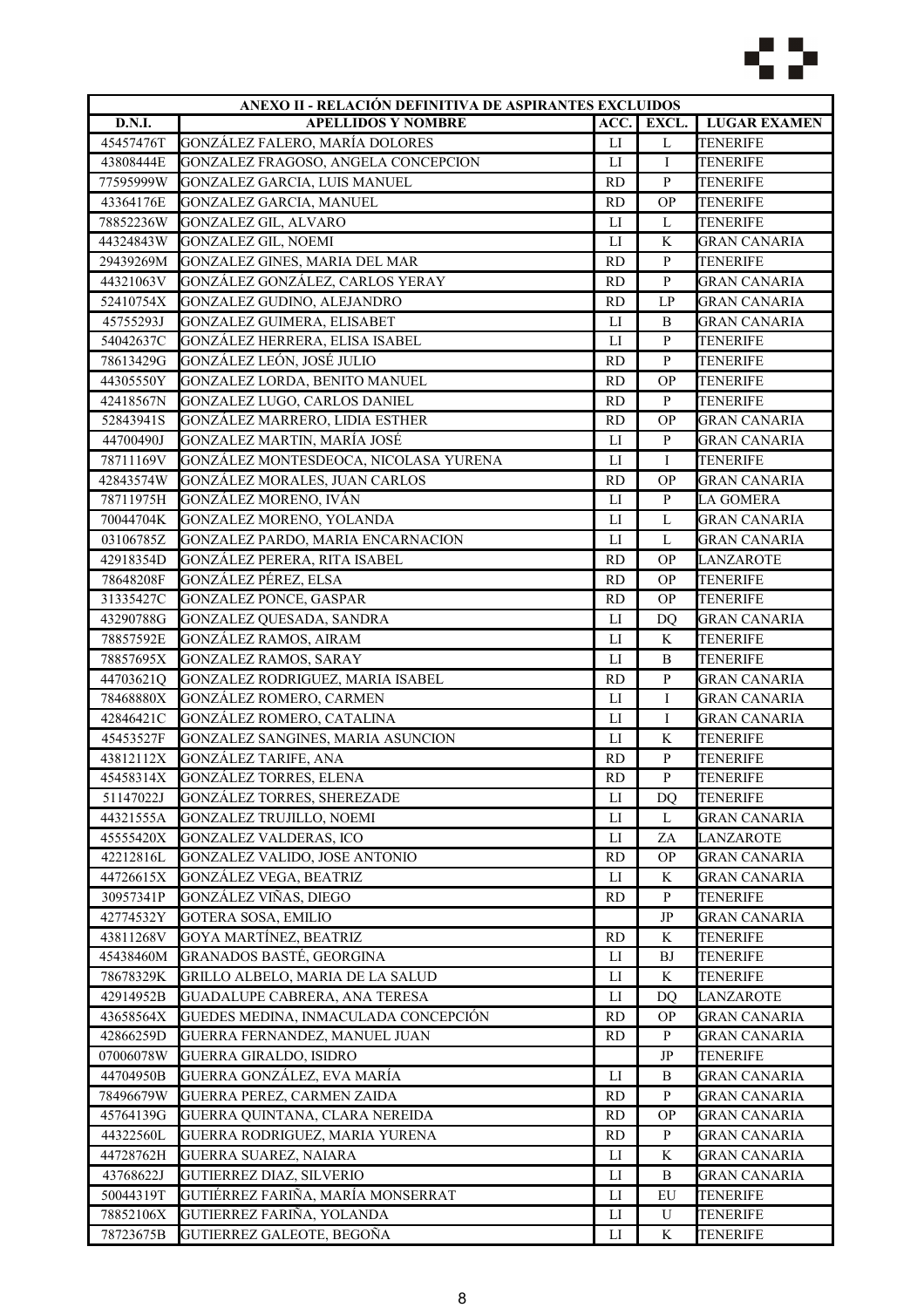

|            | ANEXO II - RELACIÓN DEFINITIVA DE ASPIRANTES EXCLUIDOS         |                |                   |                                        |
|------------|----------------------------------------------------------------|----------------|-------------------|----------------------------------------|
| D.N.I.     | <b>APELLIDOS Y NOMBRE</b>                                      | ACC.           | EXCL.             | <b>LUGAR EXAMEN</b>                    |
| 36093027R  | GUTIERREZ HERBELLO, CARMEN MARIA                               | <b>RD</b>      | $\, {\bf P}$      | <b>GRAN CANARIA</b>                    |
| 43814037A  | GUTIERREZ MARTIN, LUCIA BEATRIZ                                | PI             | PT                | TENERIFE                               |
| 43649614   | GUTIERREZ PERERA, EMELINA                                      | $_{\text{LI}}$ | E                 | <b>GRAN CANARIA</b>                    |
| 03873286V  | GUTIERREZ RODRIGUEZ, MARIA BELEN                               | LI             | ${\bf U}$         | FUERTEVENTURA                          |
| 42867641B  | GUTIERREZ SANCHEZ, ALEXIS                                      | LI             | L                 | <b>GRAN CANARIA</b>                    |
| 13928632Q  | HARILLO RUIZ, MARÍA DEL CARMEN                                 | LI             | U                 | <b>TENERIFE</b>                        |
| 78520974D  | HENRIQUEZ ACOSTA, CRISTINA                                     | $_{\text{LI}}$ | K                 | <b>GRAN CANARIA</b>                    |
| 54094534Y  | HENRIQUEZ ACOSTA, RITA MIGDALIA                                | $_{\rm LI}$    | K                 | <b>GRAN CANARIA</b>                    |
| 54094535F  | HENRIQUEZ ACOSTA, TATIANA                                      | LI             | K                 | GRAN CANARIA                           |
| 43645138Q  | HENRÍQUEZ DENIZ, ANDRES CARMELO                                | LI             | B                 | GRAN CANARIA                           |
| 42821774Y  | HENRIQUEZ JORGE, FERNANDO RAFAEL                               | $_{\text{LI}}$ | L                 | <b>GRAN CANARIA</b>                    |
| 43792996-F | HENRIQUEZ PESCE, ISRAEL JUAN                                   | <b>RD</b>      | ${\bf P}$         | <b>TENERIFE</b>                        |
| 77501574S  | HERMOSILLA PARRAGA, NICOLAS                                    | <b>RD</b>      | <b>OP</b>         | <b>TENERIFE</b>                        |
| 78555789W  | HERNANDEZ AFONSO, ELENA ALICIA                                 | LI             | LS                | <b>TENERIFE</b>                        |
| 42180581F  | HERNÁNDEZ ALONSO, GRIMANESA                                    | $_{\rm LI}$    | K                 | <b>LA PALMA</b>                        |
| 44322464S  | HERNÁNDEZ ARIAS, MARIA ZORITA                                  | $_{\text{LI}}$ | ZB                | <b>GRAN CANARIA</b>                    |
| 42855910X  | HERNANDEZ BAEZ, ROSA DELIA                                     | <b>RD</b>      | $\, {\bf P}$      | <b>GRAN CANARIA</b>                    |
| 43818042Y  | HERNANDEZ BRITO, LORETO VANESA                                 | $_{\rm LI}$    | <b>BU</b>         | <b>TENERIFE</b>                        |
| 42888333A  | HERNÁNDEZ CABRERA, MARÍA DEL CARMEN                            | <b>RD</b>      | $\, {\bf P}$      | <b>FUERTEVENTURA</b>                   |
| 44716853T  | HERNÁNDEZ DÁVILA, CARMEN GLORIA                                | LI             | <b>OP</b>         | <b>GRAN CANARIA</b>                    |
| 42884623L  | HERNANDEZ DE LEON, MARIA DEL CARMEN                            | $_{\text{LI}}$ | B                 | <b>FUERTEVENTURA</b>                   |
| 78400059M  | HERNÁNDEZ DELGADO, CARMEN CONCEPCIÓN                           | $_{\text{LI}}$ | BC                | <b>TENERIFE</b>                        |
| 42196479N  | HERNÁNDEZ DÍAZ, JULIO AITOR                                    | $_{\rm LI}$    | K                 | <b>LA PALMA</b>                        |
| 78723162B  | HERNÁNDEZ GARCÍA, BADEL XERACH                                 | LI             | E                 | <b>TENERIFE</b>                        |
| 43796054Y  | HERNANDEZ GARCIA, MARIA TERESA                                 | LI             | BC                | <b>TENERIFE</b>                        |
| 11773720C  | HERNÁNDEZ GÓMEZ, MARÍA DEL PILAR                               | $_{\text{LI}}$ | L                 | <b>TENERIFE</b>                        |
|            | HERNANDEZ GONZALEZ, ROSA                                       | $_{\text{LI}}$ | $\rm K$           | <b>GRAN CANARIA</b>                    |
| 52833431Q  | HERNÁNDEZ GONZÁLEZ, SERGIO ARIEL                               |                |                   |                                        |
| 54074595P  |                                                                | LI             | K<br>I            | <b>GRAN CANARIA</b>                    |
| 45333114E  | HERNÁNDEZ HENRÍQUEZ, DAVID<br>HERNANDEZ HERNANDEZ, MARIA BELEN | LI             | $\rm K$           | <b>GRAN CANARIA</b>                    |
| 42175386X  | HERNÁNDEZ HERNÁNDEZ, MINERVA                                   | $_{\text{LI}}$ | K                 | <b>LA PALMA</b><br><b>GRAN CANARIA</b> |
| 78593083J  |                                                                | $_{\rm LI}$    |                   |                                        |
| 78642939M  | HERNANDEZ HERNANDEZ, YENNIFER                                  | П              | Q<br>$\, {\bf p}$ | <b>TENERIFE</b>                        |
| 42891535P  | HERNANDEZ JORGE, MARIA DOLORES                                 | <b>RD</b>      |                   | FUERTEVENTURA                          |
| 44704972X  | HERNANDEZ MARRERO, BLANCA SABINA                               | $_{\rm LI}$    | <b>OP</b>         | <b>GRAN CANARIA</b>                    |
| 42158409F  | HERNANDEZ MARTIN, GUILLERMINA NIEVES                           | $_{\rm LI}$    | U                 | <b>TENERIFE</b>                        |
| 44307773K  | HERNÁNDEZ OJEDA, MARÍA DEL MAR                                 | LI             | DQ                | <b>GRAN CANARIA</b>                    |
| 78692791Q  | HERNANDEZ OSMA, JOSE LUIS                                      | LI             | B                 | <b>TENERIFE</b>                        |
| 05644677V  | HERNÁNDEZ PALOMARES, JULIAN MARTÍN                             | <b>RD</b>      | <b>OP</b>         | <b>GRAN CANARIA</b>                    |
| 78486064J  | HERNANDEZ PERDOMO, BEGOÑA DEL PINO                             | LI             | L                 | <b>GRAN CANARIA</b>                    |
| 78855574M  | HERNÁNDEZ QUESADA, NAYARA                                      | П              | K                 | <b>TENERIFE</b>                        |
| 79094232S  | HERNÁNDEZ RANGEL, ALEXANDER JOSE                               | LI             | L                 | TENERIFE                               |
| 78622659B  | HERNANDEZ RODRIGUEZ, ELVIRA                                    | ${\rm LI}$     | L                 | <b>TENERIFE</b>                        |
| 42229200G  | HERNÁNDEZ SANTANA, ALBA MARÍA                                  | LI             | $\mathbf{P}$      | <b>GRAN CANARIA</b>                    |
| 42866382V  | HERNANDEZ SANTANA, MARIA LUISA                                 | <b>RD</b>      | $\mathbf{P}$      | <b>GRAN CANARIA</b>                    |
| 54094244S  | HERNÁNDEZ SANTOS, BLAS FRANCISCO                               | PI             | T                 | <b>GRAN CANARIA</b>                    |
| 42832935N  | HERNANDEZ TRAVIESO, MARIA DEL PINO                             | <b>RD</b>      | <b>OP</b>         | <b>GRAN CANARIA</b>                    |
| 78726558L  | HERRERA ABREU, JENNIFER                                        | LI             | K                 | TENERIFE                               |
| 43801433A  | HERRERA BATISTA, ROBERTO                                       | LI             | L                 | TENERIFE                               |
| 77956286V  | HERRERA BRUGALETTA, NICOLÁS                                    | $_{\rm LI}$    | K                 | <b>GRAN CANARIA</b>                    |
| 78553823Z  | HERRERA GARCÍA, YAIZA ESPERANZA                                | <b>RD</b>      | ${\bf P}$         | LANZAROTE                              |
| 45458868N  | HERRERA HERNÁNDEZ, GUSTAVO                                     | $_{\rm LI}$    | L                 | <b>TENERIFE</b>                        |
| 44701886Y  | HERRERA LORENZO, JOSE ALBERTO                                  | <b>RD</b>      | $\, {\bf P}$      | <b>GRAN CANARIA</b>                    |
| 54049666B  | HERRERA MAGDALENO, JESÚS YERAY                                 | LI             | K                 | TENERIFE                               |
| 43757149   | HERRERA QUINTANA, MARGARITA                                    | П              | ${\bf E}$         | <b>GRAN CANARIA</b>                    |
| 42869298L  | HERRERA RÍOS, ANA MARÍA                                        | П              | E                 | GRAN CANARIA                           |
| 42875049J  | HERRERA SAAVEDRA, ANDRES DE JESUS                              | <b>RD</b>      | <b>OP</b>         | <b>GRAN CANARIA</b>                    |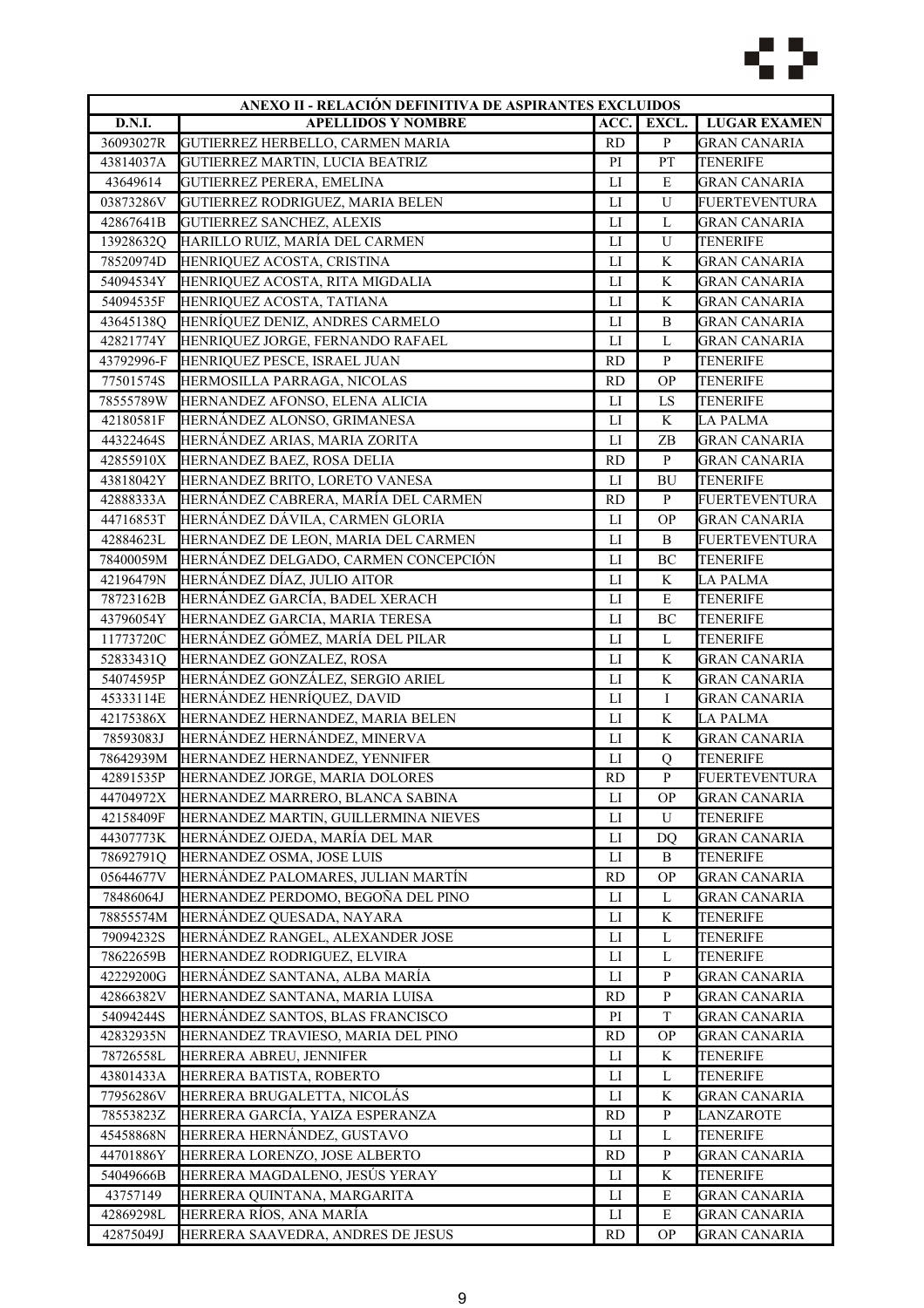

| ANEXO II - RELACIÓN DEFINITIVA DE ASPIRANTES EXCLUIDOS |                                     |                |                |                      |
|--------------------------------------------------------|-------------------------------------|----------------|----------------|----------------------|
| <b>D.N.I.</b>                                          | <b>APELLIDOS Y NOMBRE</b>           | ACC.           | EXCL.          | <b>LUGAR EXAMEN</b>  |
| Y1397390Q                                              | HERRERA, MATIAS                     | $_{\text{LI}}$ | D <sub>O</sub> | <b>FUERTEVENTURA</b> |
| 42809060B                                              | HIDALGO FALCON, JOSEFA ELADIA       | ${\rm LI}$     | BC             | <b>GRAN CANARIA</b>  |
| 78704888S                                              | HUETE ORTIZ, DÁMARIS                | LI             | L              | <b>TENERIFE</b>      |
| 36125965A                                              | <b>IGLESIAS BERNARDEZ, SONIA</b>    | ${\rm LI}$     | A              |                      |
| 76954700N                                              | IGLESIAS GALLEGO, LUCÍA             | <b>RD</b>      | LP             | <b>TENERIFE</b>      |
| 43757741B                                              | <b>INFANTE REYES, MARIA LOURDES</b> | LI             | $\, {\bf B}$   | <b>GRAN CANARIA</b>  |
| 78542939D                                              | <b>INFANTE SANCHEZ, ANA</b>         | LI             | BC             | <b>LANZAROTE</b>     |
| 72499199W                                              | IZQUIERDO LOZANO, ROBERTO           | <b>RD</b>      | $\mathbf{P}$   | <b>TENERIFE</b>      |
| 43827929A                                              | JAVIER ARMAS, MARIA ANGELES         | $_{\rm LI}$    | K              | <b>TENERIFE</b>      |
| 78400391S                                              | JEREZ ARTEAGA, TERESA MARIA         | LI             | B              | LA GOMERA            |
| 15843017L                                              | JIMÉNEZ GÓMEZ, FRANCISCO            | $_{\text{LI}}$ | K              | <b>GRAN CANARIA</b>  |
| 31858685M                                              | JIMENEZ MADERAL, MARIA JOSE         | LI             | K              | <b>FUERTEVENTURA</b> |
| 45767336G                                              | JIMENEZ MARRERO, JESSICA            | $_{\rm LI}$    | A              |                      |
| 45440783M                                              | JIMENEZ MARTIN, FRANCISCO DAVID     | <b>RD</b>      | ${\bf P}$      | <b>TENERIFE</b>      |
| 43752001K                                              | JIMENEZ MARTIN, MARIA ISABEL        | LI             | M              | <b>GRAN CANARIA</b>  |
| 42857002K                                              | JIMENEZ MEDINA, ALCORAC CARMELO     | <b>RD</b>      | $\mathbf{P}$   | <b>GRAN CANARIA</b>  |
| 78475260L                                              | <b>JIMÉNEZ NAVARRO, LOURDES</b>     | <b>RD</b>      | ${\bf P}$      | <b>GRAN CANARIA</b>  |
| 43771209R                                              | JIMENEZ PADILLA, MARIA MAGDALENA    | <b>RD</b>      | $\mathbf{P}$   | <b>TENERIFE</b>      |
| 78526232T                                              | JIMÉNEZ RAMOS, CLAUDIO JAVIER       | <b>RD</b>      | <b>OP</b>      | <b>FUERTEVENTURA</b> |
| 54162982Y                                              | <b>JIMENÉZ VIERA, ELISA</b>         | $_{\rm LI}$    | <b>DOPQ</b>    | <b>GRAN CANARIA</b>  |
| 43653374                                               | JORGE TREMPS, ALEJANDRO             | LI             | E              | <b>GRAN CANARIA</b>  |
| 78556668F                                              | LADO MARCOTE, GUACIMARA             | LI             | A              |                      |
| 31260529                                               | LAGARES GARCIA, FRANCISCO JOSE      | <b>RD</b>      | EOP            | <b>LANZAROTE</b>     |
| 33853065D                                              | LAMAS CARREIRA, JOSE MANUEL         | LI             | B              | <b>FUERTEVENTURA</b> |
| 51205410G                                              | LAMHAMDI EL FOUNTI, LAILA           | LI             | $\, {\bf B}$   | <b>TENERIFE</b>      |
| 52858637Z                                              | LANG-LENTON LÓPEZ, JORGE            | LI             | L              | <b>GRAN CANARIA</b>  |
| 45762042T                                              | LASSO MARTINEZ, RITA ESTHER         | LI             | K              | <b>GRAN CANARIA</b>  |
| 46901951Y                                              | LATA MOSQUERA, ANA BELEN            | $\mathbf{L}$   | $\mathbf M$    | <b>TENERIFE</b>      |
| 43657319F                                              | LÁZARO RAMÍREZ, CARMEN DELIA        | LI             | K              | <b>GRAN CANARIA</b>  |
| 43668915B                                              | LEÓN ÁLVAREZ, MARÍA LUISA           | <b>RD</b>      | ${\bf P}$      | <b>GRAN CANARIA</b>  |
| 42167565D                                              | LEON GARCIA, CARMEN MARIA           | LI             | K              | <b>LA PALMA</b>      |
| 52673324N                                              | LEÓN GARCÍA-GANGO, JESÚS            | ${\rm LI}$     | $\mathbf L$    | <b>TENERIFE</b>      |
| 43284792B                                              | LEÓN GON, ANTONIO NICOLÁS           | LI             | U              | <b>GRAN CANARIA</b>  |
| 42866825T                                              | LEÓN GONZÁLEZ, RAMÓN JESUS          | <b>RD</b>      | P              | <b>GRAN CANARIA</b>  |
| 42090921R                                              | LEÓN PADRÓN, SANTIAGO JOSÉ          | LI             | P              | TENERIFE             |
| 43657278N                                              | LEON SANTANA, JUAN JESUS            | ${\rm LI}$     | BC             | <b>GRAN CANARIA</b>  |
| 45769880H                                              | LEON TAVIO, MONEIBA                 | <b>RD</b>      | <b>OP</b>      | <b>GRAN CANARIA</b>  |
| 27439581Y                                              | LERÍN PÉREZ, MARIA TERESA           | LI             | ZB             | <b>TENERIFE</b>      |
| 20159458G                                              | LIDON GARCIA, MARIA DALILA          | <b>RD</b>      | P              | <b>GRAN CANARIA</b>  |
| 35444991J                                              | LIMERES FREIRE, MARÍA DEL ROSARIO   | <b>RD</b>      | ${\bf P}$      | <b>TENERIFE</b>      |
| 78707428W                                              | LLABRÉS BORGES, MARÍA LUISA         | LI             | L              | TENERIFE             |
| 78565222M                                              | LLAMAS ACOSTA, LEONCIO ALBERTO      | LI             | B              | TENERIFE             |
| 78588680A                                              | LLARENA HERNANDEZ, JOSE MIGUEL      | <b>RD</b>      | $\mathbf{P}$   | LANZAROTE            |
| 43785889F                                              | LLEBRY MARRERO, ANA LUISA           | LI             | M              | <b>TENERIFE</b>      |
| 44794424S                                              | LLORENTE BORIA, NEREA               | LI             | K              | <b>GRAN CANARIA</b>  |
| 72887370W                                              | LLORENTE MATEO, DIEGO               | <b>RD</b>      | <b>OP</b>      | LANZAROTE            |
| 45762470Z                                              | LOPEZ AGUIAR, RAUL                  | $_{\rm LI}$    | K              | <b>GRAN CANARIA</b>  |
| 78487808D                                              | LOPEZ ASCANIO, DAVINIA AROA         | <b>RD</b>      | P              | GRAN CANARIA         |
| 45765089B                                              | LOPEZ CHIRIVELLA, GLORIA            | RD             | ОP             | GRAN CANARIA         |
| 44303047X                                              | LOPEZ DOS SANTOS, CARMEN JULIA      | LI             | М              | GRAN CANARIA         |
| 78505373W                                              | LÓPEZ FABELO, IRA NAOMI             | <b>RD</b>      | <b>OP</b>      | <b>GRAN CANARIA</b>  |
| 43778773K                                              | LÓPEZ GARCIA, FUENSANTA MARÍA       | <b>RD</b>      | <b>KOP</b>     | <b>TENERIFE</b>      |
| 76251909D                                              | LOPEZ GONZALEZ, AGUSTIN             | LI             | K              | <b>TENERIFE</b>      |
| 43820586C                                              | LOPEZ HERNANDEZ, CANDELARIA NOEMI   | LI             | KL             | TENERIFE             |
| 33327627Y                                              | LÓPEZ JÁCOME, MARÍA LORETO          | <b>RD</b>      | ${\bf P}$      | TENERIFE             |
| 76618822A                                              | LOPEZ LOPEZ, MARIA DEL CARMEN       | <b>RD</b>      | P              | TENERIFE             |
|                                                        |                                     |                |                |                      |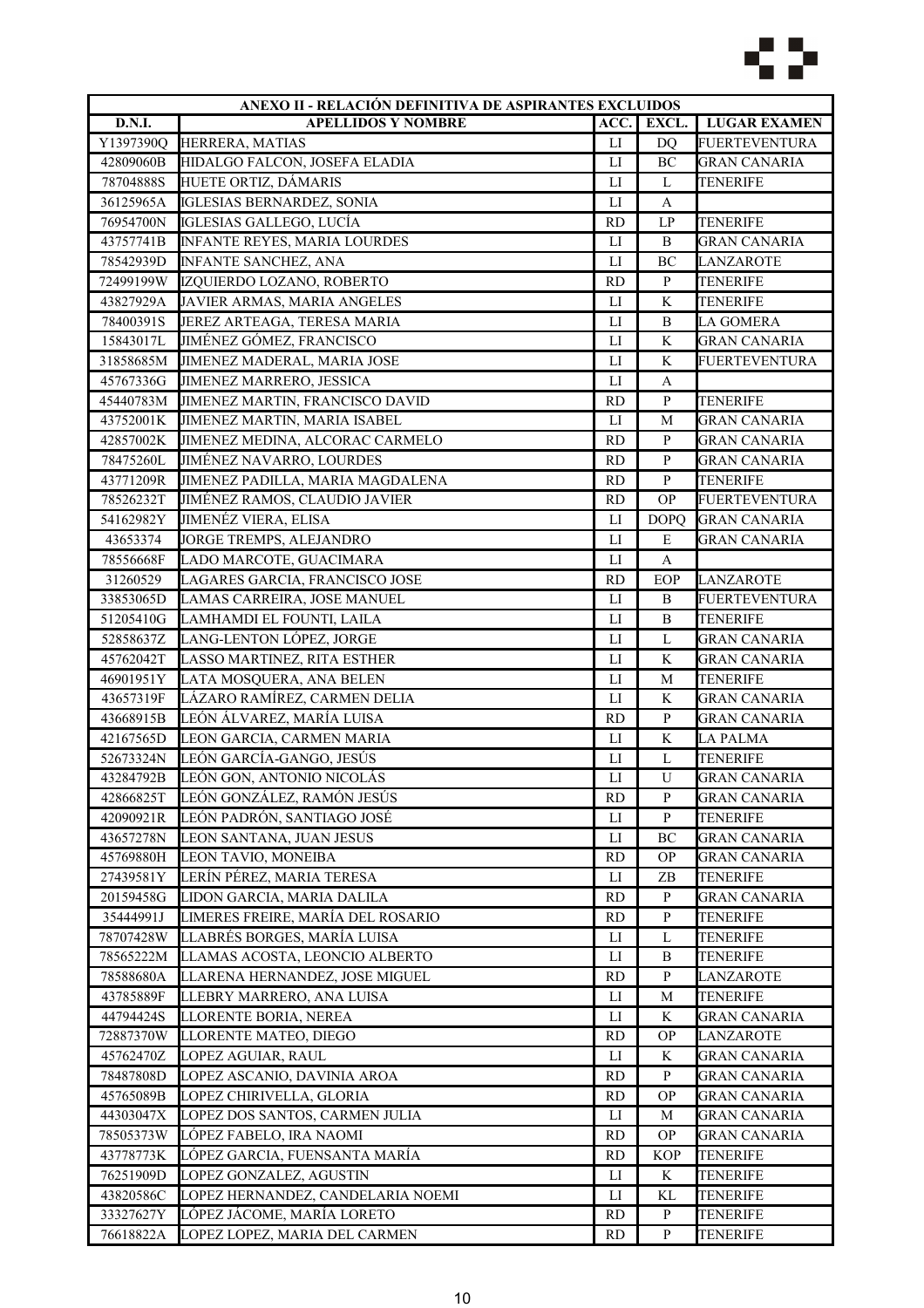

| ANEXO II - RELACIÓN DEFINITIVA DE ASPIRANTES EXCLUIDOS |                                       |                |              |                              |
|--------------------------------------------------------|---------------------------------------|----------------|--------------|------------------------------|
| D.N.I.                                                 | <b>APELLIDOS Y NOMBRE</b>             | ACC.           | EXCL.        | <b>LUGAR EXAMEN</b>          |
| 78636608E                                              | LÓPEZ MARTÍN, MERCEDES                | LI             | K            | <b>TENERIFE</b>              |
| 78531964M                                              | LÓPEZ MARTÍN, OMAR                    | <b>RD</b>      | <b>OP</b>    | <b>FUERTEVENTURA</b>         |
| 54148391C                                              | LÓPEZ MONTESDEOCA, KEVIN JESÚS        | LI             | L            | <b>GRAN CANARIA</b>          |
| 43791712B                                              | LOPEZ PACHECO, MARGARITA DE LORETO    | LI             | $\rm K$      | <b>TENERIFE</b>              |
| 78519021-B                                             | LOPEZ PEÑA, MARIA DEL ROSARIO         | $_{\text{LI}}$ | BC           | <b>GRAN CANARIA</b>          |
| 45453726E                                              | LOPEZ RAMOS, ANA ELBA                 | $_{\rm LI}$    | L            | <b>TENERIFE</b>              |
| 43801209D                                              | LÓPEZ ROJAS, ELENA MARIA              | <b>RD</b>      | <b>OP</b>    | <b>TENERIFE</b>              |
| 48499238N                                              | LÓPEZ VALERA, JESÚS                   | $_{\text{LI}}$ | U            | <b>FUERTEVENTURA</b>         |
| 45755679P                                              | LOPEZ VEGA, BETULIA DOLORES           | LI             | Q            | <b>GRAN CANARIA</b>          |
| 43760060F                                              | LORA MENDEZ, ANA ELENA                | <b>RD</b>      | $\, {\bf P}$ | <b>GRAN CANARIA</b>          |
| 29178913D                                              | LORENTE MORENO, MARÍA FRANCISCA       | <b>RD</b>      | $\mathbf{P}$ | <b>GRAN CANARIA</b>          |
| 42177785V                                              | LORENZO ACOSTA, MARÍA CATIA           | $_{\text{LI}}$ | K            | <b>TENERIFE</b>              |
| 42867892D                                              | LORENZO CALVO, MARIA TERESA           | LI             | $\, {\bf B}$ | <b>GRAN CANARIA</b>          |
| 42162211Z                                              | LORENZO DIAZ, PILAR                   | <b>RD</b>      | $\, {\bf p}$ | <b>LA PALMA</b>              |
| 78674859R                                              | LORENZO GARCÍA, JUANA                 | $_{\text{LI}}$ | K            | <b>TENERIFE</b>              |
| 42091257S                                              | LORENZO GARCIA, MARIA PILAR           | <b>RD</b>      | $\, {\bf p}$ | <b>TENERIFE</b>              |
| 45353408F                                              | LORENZO HERNÁNDEZ, LUCÍA              | <b>RD</b>      | $\, {\bf P}$ | <b>GRAN CANARIA</b>          |
| 42190438C                                              | LORENZO HERNÁNDEZ, OMAR               | LI             | K            | <b>TENERIFE</b>              |
| 42186205L                                              | LORENZO HERNÁNDEZ, ROSA               | <b>RD</b>      | $\mathbf{P}$ | <b>TENERIFE</b>              |
| 52852618K                                              | LORENZO MARRERO, ENRIQUE              | <b>RD</b>      | $\, {\bf p}$ | <b>GRAN CANARIA</b>          |
| 43819993W                                              | LORENZO MARTIN, CARLOS JAVIER         | LI             | <b>BCK</b>   | <b>TENERIFE</b>              |
| 28633758T                                              | LOZANO GARCÍA, MARIO                  | LI             | L            | <b>GRAN CANARIA</b>          |
| 43796998F                                              | LOZSÁN GARCÍA, KATHERINA              | $_{\rm LI}$    | ${\bf P}$    | <b>TENERIFE</b>              |
| 54053799G                                              | LUCAS HERNANDEZ, VANESSA              | $_{\text{LI}}$ | $\mathbf L$  | <b>TENERIFE</b>              |
| 79072474S                                              | LUENGO MARRERO, VICTORIA              | П              | K            | TENERIFE                     |
| 49797567Z                                              | LUGO CASTILLO, NELSON FERNANDO        | $_{\text{LI}}$ | Ι            | <b>GRAN CANARIA</b>          |
| 49511913C                                              | LUGO RODRIGUEZ, SHTEFANI PAOLA        | ${\rm LI}$     | I            | <b>TENERIFE</b>              |
| 42069862X                                              | LUIS GONZÁLEZ, MARIA MARGARITA        | $_{\text{LI}}$ | ${\bf P}$    | <b>TENERIFE</b>              |
| 78692133W                                              | LUIS PEREZ, MARIA RUTH                | LI             | L            | <b>TENERIFE</b>              |
| 43800735H                                              | MACEIRA GARCÍA, DACIL                 | <b>RD</b>      | $\, {\bf p}$ | <b>TENERIFE</b>              |
| 44706860N                                              | MACHADO CABALLERO, DIANA MARÍA        | $_{\text{LI}}$ | $\mathbf L$  | <b>GRAN CANARIA</b>          |
| 42876198N                                              | MACHIN BETANCORT, MARÍA PALOMA        | ${\rm LI}$     | $\mathbf U$  | <b>GRAN CANARIA</b>          |
| 45553237N                                              | MACHIN RODRIGUEZ, ANA DELIA           | <b>RD</b>      | <b>OP</b>    |                              |
|                                                        |                                       |                |              | LANZAROTE<br><b>TENERIFE</b> |
| 42237154T<br>28945412G                                 | MADRIGAL RODRIGUEZ, SARA              | ${\rm LI}$     | $\, {\bf B}$ |                              |
|                                                        | MAESTRE BARRERO, JOSE ESTEBAN         | $_{\text{LI}}$ | L            | <b>TENERIFE</b>              |
| 03474739Z                                              | MAESTRO RODRIGUEZ, MARTA              | LI             | <b>OP</b>    | <b>TENERIFE</b>              |
| 72025397T                                              | MAGALDI TRECEÑO, Mª TERESA            | $_{\rm LI}$    | L            | LANZAROTE<br><b>TENERIFE</b> |
| 54055983A                                              | MAGDALENO CABRERA, CELIA NAYADE       | LI             | BC           |                              |
| 78712266X                                              | MAGDALENO CABRERA, GEMA SOLEDAD       | $_{\rm LI}$    | BC           | TENERIFE                     |
| 32631963T                                              | MALAXECHEVARRIA SUAREZ, FERNANDO JOSÉ | $_{\rm LI}$    | <b>OP</b>    | GRAN CANARIA                 |
| 22138056G                                              | MALLEBRERA ALBEROLA, RUTH             | <b>RD</b>      | P            | TENERIFE                     |
| 78734028Z                                              | MALLO CAMAÑO, ROSA MARIA              | <b>RD</b>      | $\mathbf{P}$ | <b>GRAN CANARIA</b>          |
| 75011078M                                              | MALLOL GOYTRE, MARIA ISABEL           | <b>RD</b>      | P            | <b>GRAN CANARIA</b>          |
| 44303154W                                              | MANZANO ALVAREZ, EDUARDO              | <b>RD</b>      | <b>OP</b>    | <b>GRAN CANARIA</b>          |
| 00393034X                                              | MARAZUELA CARRASCOSA, ARACELI         | LI             | K            | <b>TENERIFE</b>              |
| 79083053Z                                              | MARÍN GONZÁLEZ, ROXANA                | П              | L            | TENERIFE                     |
| 79083054S                                              | MARÍN GONZÁLEZ, YASMIN AINOA          | LI             | L            | TENERIFE                     |
| 78853017R                                              | MARÍN HOYOS, JOHN BRIAN               | <b>RD</b>      | P            | TENERIFE                     |
| 78855084K                                              | MARÍN HOYOS, KHRISSTIL EVELIN         | <b>RD</b>      | P            | TENERIFE                     |
| 44322674H                                              | MARIN PAZ, ADONAI                     | LI             | <b>OP</b>    | <b>GRAN CANARIA</b>          |
| 10079276D                                              | MARIÑAS DELGADO, MARIA CRUZ           | LI             | L            | TENERIFE                     |
| 42196463L                                              | MARRERO CALERO, CLAUDIA               | LI             | B            | <b>LA PALMA</b>              |
| 78520215D                                              | MARRERO DIAZ, FERNANDO                | PI             | T            | <b>GRAN CANARIA</b>          |
| 43618664S                                              | MARRERO EXPÓSITO, BEATRIZ             | <b>RD</b>      | $\, {\bf P}$ | <b>TENERIFE</b>              |
| 43376629D                                              | MARRERO HDEZ, Mª MONTSERRAT           | LI             | K            | TENERIFE                     |
| 43261909J                                              | MARRERO PERDOMO, AMABILIA DEL PINO    | <b>RD</b>      | P            | <b>GRAN CANARIA</b>          |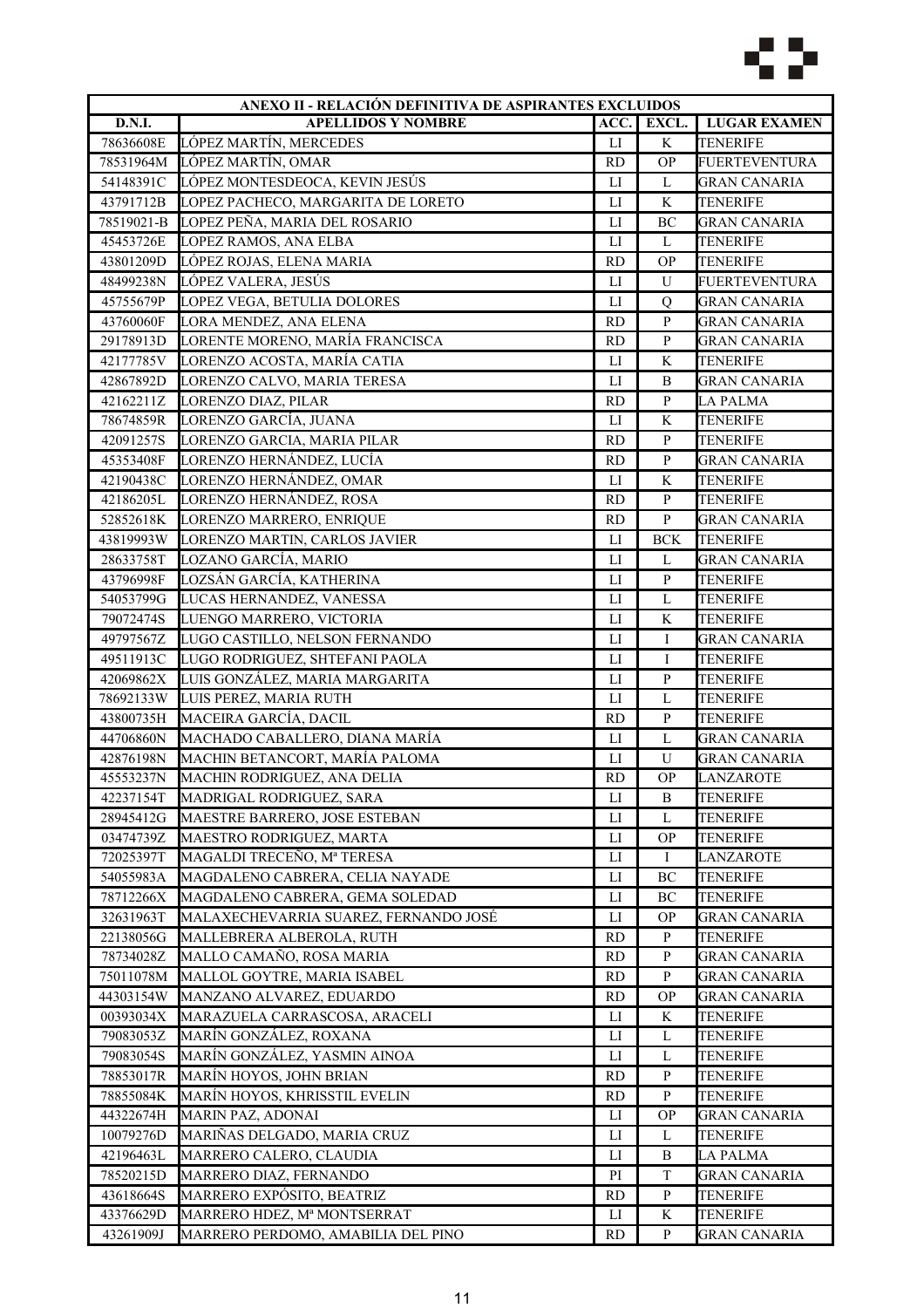

|                        | ANEXO II - RELACIÓN DEFINITIVA DE ASPIRANTES EXCLUIDOS |                |              |                     |  |
|------------------------|--------------------------------------------------------|----------------|--------------|---------------------|--|
| <b>D.N.I.</b>          | <b>APELLIDOS Y NOMBRE</b>                              | ACC.           | EXCL.        | <b>LUGAR EXAMEN</b> |  |
| 43751068P              | MARRERO PERDOMO, ELISA ISABEL                          | RD             | <b>OP</b>    | <b>GRAN CANARIA</b> |  |
| 45770869H              | MARTEL ÁLAMO, YLENIA                                   | RD             | $\mathbf{P}$ | <b>GRAN CANARIA</b> |  |
| 45780435Q              | MARTEL ARTILES, PATRICIA                               | LI             | BC           | <b>GRAN CANARIA</b> |  |
| 78508116P              | MARTEL GONZALEZ, SINDIA MARIA                          | $\mathbf{L}$   | B            | <b>GRAN CANARIA</b> |  |
| 43652279G              | MARTEL MARTINEZ, CARLOS                                | $_{\text{LI}}$ | B            | <b>GRAN CANARIA</b> |  |
| 54079856W              | MARTEL MEDINA, MIGUEL ANGEL                            | LI             | KL           | <b>GRAN CANARIA</b> |  |
| 52838728T              | MARTEL NOBREGAS, TERESA DE JESÚS                       | <b>RD</b>      | ${\bf P}$    | <b>GRAN CANARIA</b> |  |
| 45729397S              | MARTÍN ALONSO, HÉCTOR                                  | LI             | L            | <b>TENERIFE</b>     |  |
| 43776583Q              | MARTÍN ÁLVAREZ, BEATRIZ                                | LI             | K            | TENERIFE            |  |
| 78728423K              | MARTÍN ARTEAGA, AMANDA                                 | LI             | L            | <b>TENERIFE</b>     |  |
| 44307202W              | MARTÍN BAEZA, JOSE LUIS                                | $_{\text{LI}}$ | U            | <b>GRAN CANARIA</b> |  |
| 45726114K              | MARTÍN BELTRÁN, TIMANFAYA                              | ${\rm LI}$     | A            |                     |  |
| 42878863D              | MARTÍN BOLAÑOS, MARÍA JOSÉ                             | <b>RD</b>      | ${\bf P}$    | <b>GRAN CANARIA</b> |  |
| 48976740B              | MARTÍN BRENES, SAINZA                                  | LI             | $\mathbf K$  | <b>GRAN CANARIA</b> |  |
| 43364233X              | MARTIN CABRERA, MARIA                                  | <b>RD</b>      | $\mathbf{P}$ | <b>TENERIFE</b>     |  |
| 44317118M              | MARTIN COLOMA, DAVID                                   | <b>RD</b>      | ${\bf P}$    | <b>GRAN CANARIA</b> |  |
| 78554742J              | MARTÍN CURBELO, BRENDA TIZIANA                         | LI             | B            | LANZAROTE           |  |
| 78554741N              | MARTÍN CURBELO, ITHAISA MARÍA                          | <b>RD</b>      | $\mathbf{P}$ | LANZAROTE           |  |
| 43777664Q              | MARTÍN DE LA ROSA, MARIA APOLONIA                      | <b>RD</b>      | ${\bf P}$    | <b>TENERIFE</b>     |  |
| 23794868B              | MARTIN ESCRIBANO, JOSEFA                               | LI             | ${\bf U}$    | <b>TENERIFE</b>     |  |
| 52838434M              | MARTÍN ESTUPIÑÁN, JUAN CARLOS                          | LI             | K            | <b>GRAN CANARIA</b> |  |
| 45058630C              | MARTÍN FERNÁNDEZ, JUAN JESÚS                           | <b>RD</b>      | <b>OP</b>    | <b>TENERIFE</b>     |  |
| 78673244L              | MARTIN HERNANDEZ, INMACULADA CONCEPCION                | $_{\text{LI}}$ | K            | <b>TENERIFE</b>     |  |
| 43372883N              | MARTIN LEON, ELSA Mª                                   | $\mathbf{L}$   | <b>DQ</b>    | TENERIFE            |  |
| 42874296L              | MARTÍN MEDEL, ANTONIO                                  | LI             | L            | <b>GRAN CANARIA</b> |  |
| 42839923P              | MARTIN MELIAN, CONCEPCIÒN DE LOS DOLORES               | <b>RD</b>      | $\mathbf{P}$ | <b>GRAN CANARIA</b> |  |
| 45446851R              | MARTÍN MESA, NIEVES                                    | ${\rm LI}$     | K            | <b>TENERIFE</b>     |  |
| 78491199L              | MARTÍN MIRANDA, JENNIFER DEL MAR                       | LI             | B            | <b>GRAN CANARIA</b> |  |
| 50125866B              | MARTIN NOGALES, DANIEL                                 | LI             | LS           | <b>TENERIFE</b>     |  |
| 43286109V              | MARTIN PALOMINO, RAQUEL                                | $_{\text{LI}}$ | A            |                     |  |
| 42192012F              | MARTÍN PEREZ, ANABEL                                   | $\mathbf{L}$   | B            | <b>LA PALMA</b>     |  |
| 54093222M              | MARTÍN PÉREZ, ESTEFANÍA                                | RD             | ${\bf P}$    | <b>GRAN CANARIA</b> |  |
| 43788189F              | <b>MARTIN PEREZ, JAVIER</b>                            | <b>RD</b>      | ${\bf P}$    | <b>TENERIFE</b>     |  |
|                        | MARTIN PLACERES, ALBY                                  |                |              |                     |  |
| 42205039Q<br>54048786M |                                                        | ${\rm LI}$     | L            | <b>GRAN CANARIA</b> |  |
|                        | MARTIN RODRIGUEZ, CRISTOBAL                            | LI             | J            | <b>TENERIFE</b>     |  |
| 42814028B              | MARTÍN RODRIGUEZ, MARÍA LUISA                          | LI             | U            | <b>GRAN CANARIA</b> |  |
| 78565261               | MARTIN RODRIGUEZ, YANIRA                               | $_{\rm LI}$    | EU           | <b>TENERIFE</b>     |  |
| 78573778M              | MARTÍN SANTANA, YÉSSICA M <sup>a</sup>                 | <b>RD</b>      | P            | TENERIFE            |  |
| 43790239X              | MARTIN TEJERA, MONICA                                  | $_{\rm LI}$    | ZB           | TENERIFE            |  |
| 04627188W              | MARTINEZ AGUDO, SANDRA                                 | <b>RD</b>      | <b>OP</b>    | GRAN CANARIA        |  |
| 78471437Z              | MARTINEZ BALLESTA, ANA LORENA                          | <b>RD</b>      | P            | GRAN CANARIA        |  |
| 78533680L              | MARTINEZ BRITO, ZEBENSUI CUNACEN                       | LI             | K            | <b>GRAN CANARIA</b> |  |
| 21643981S              | MARTINEZ GARCIA, MARIA ADELA                           | ${\rm LI}$     | U            | <b>GRAN CANARIA</b> |  |
| 45448452S              | MARTINEZ GOLMAYO, ESTER                                | LI             | B            | <b>LANZAROTE</b>    |  |
| 44910088N              | MARTINEZ MARTINEZ, MARIA JESUS                         | LI             | <b>OP</b>    | <b>GRAN CANARIA</b> |  |
| 35304186Z              | MARTINEZ PADIN, FRANCISCO                              | $_{\rm LI}$    | L            | <b>GRAN CANARIA</b> |  |
| 07967958E              | MARTINEZ RAMOS, VICTORIA EUGENIA                       | ${\rm LI}$     | K            | TENERIFE            |  |
| 35286824V              | MARTINEZ SANCHEZ, Mª MERCEDES                          | RD             | P            | TENERIFE            |  |
| 74192145X              | MARTINEZ VILLAGRASA, MANUEL VICENTE                    | <b>RD</b>      | <b>OP</b>    | GRAN CANARIA        |  |
| X3031297N              | MARTINS BARBOSA SEMEDO MOREIRA, MONICA SOFIA           | $_{\rm LI}$    | K            | LANZAROTE           |  |
| 26458762E              | MARTOS REYES, MARIA ANTONIA                            | <b>RD</b>      | <b>OP</b>    | <b>TENERIFE</b>     |  |
| 78619983A              | MASA HERRON, MARÍA GORETTI                             | $_{\rm LI}$    | M            | <b>TENERIFE</b>     |  |
| 45366082P              | MASUTTI KATZ, NADIR                                    | <b>RD</b>      | $\mathbf{P}$ | <b>GRAN CANARIA</b> |  |
| 52844160G              | MATEOS ESPINO, CAYETANO                                | LI             | K            | <b>GRAN CANARIA</b> |  |
| 29170897C              | MATEOS JIMÉNEZ, RAFAEL                                 | <b>RD</b>      | <b>OP</b>    | TENERIFE            |  |
| X1749471E              | MATIAS LOURENÇO, ORQUIDEA MARISA                       | <b>RD</b>      | P            | LANZAROTE           |  |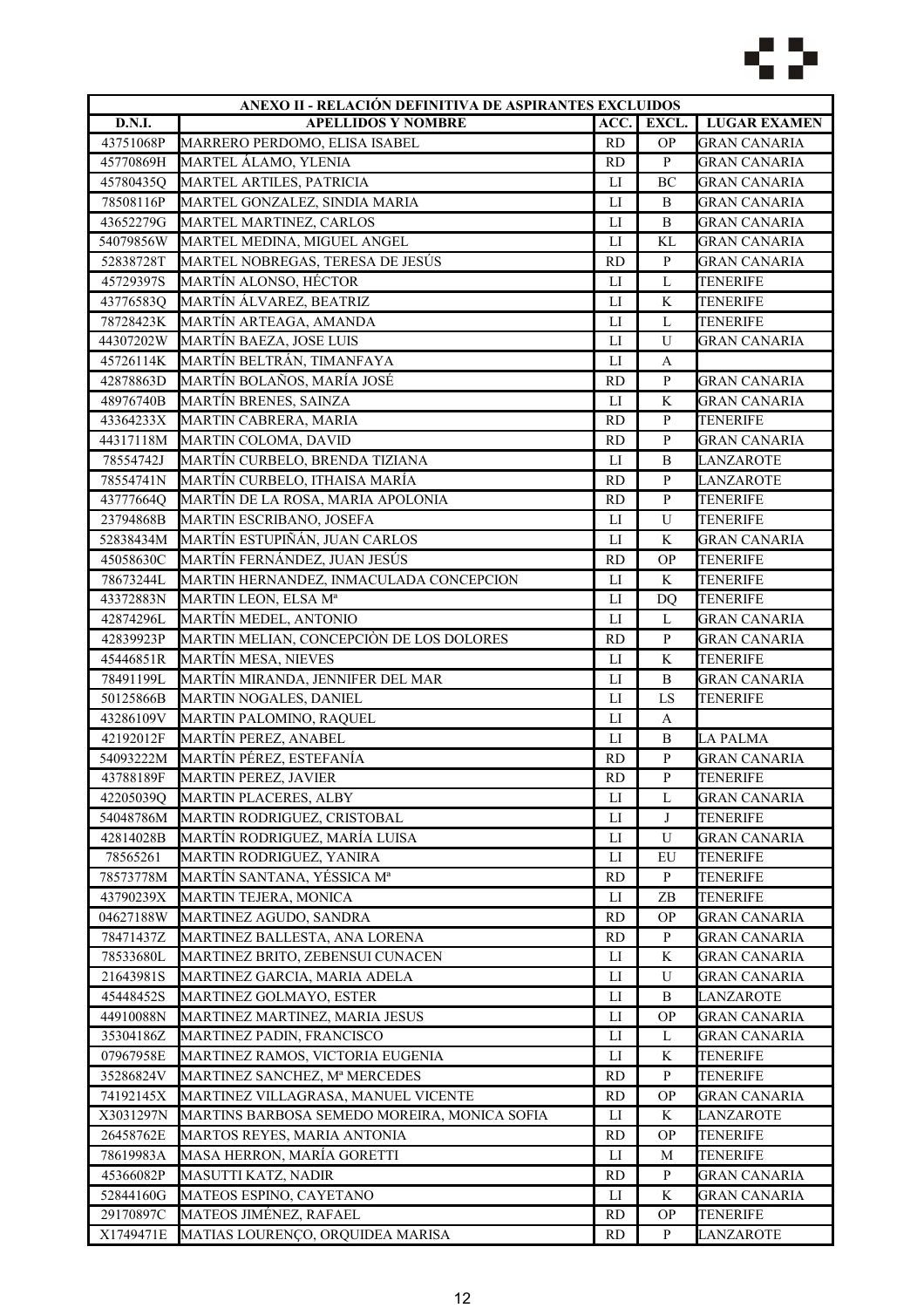

| ANEXO II - RELACIÓN DEFINITIVA DE ASPIRANTES EXCLUIDOS |                                       |                        |              |                      |
|--------------------------------------------------------|---------------------------------------|------------------------|--------------|----------------------|
| D.N.I.                                                 | <b>APELLIDOS Y NOMBRE</b>             | ACC.                   | EXCL.        | <b>LUGAR EXAMEN</b>  |
| 44708194N                                              | MATOS SANTANA, NELIDA                 | $_{\text{LI}}$         | DQ           | <b>GRAN CANARIA</b>  |
| 78500303S                                              | MATOSO ARANSAY, Mª YURENA             | $_{\text{LI}}$         | B            | <b>GRAN CANARIA</b>  |
| 79060428K                                              | MEDEROS CASTELLANO, SONIA             | LI                     | ${\bf S}$    | TENERIFE             |
| 54052240D                                              | MEDINA CRUZ, DESIRE                   | LI                     | L            | <b>TENERIFE</b>      |
| 54108241M                                              | MEDINA CRUZ, TAMARA                   | $_{\text{LI}}$         | L            | <b>TENERIFE</b>      |
| 44310684B                                              | MEDINA HENRÍQUEZ, MARTA               | LI                     | L            | <b>GRAN CANARIA</b>  |
| 43286753V                                              | MEDINA HERRERA, DOLORES RAQUEL        | <b>RD</b>              | <b>OP</b>    | <b>GRAN CANARIA</b>  |
| 52839824S                                              | MEDINA MEDINA, MARIA ANGELICA         | PI                     | T            | <b>GRAN CANARIA</b>  |
| 54050270V                                              | MEDINA NAVARRO, JOANA                 | $\mathbf{L}\mathbf{I}$ | K            | <b>TENERIFE</b>      |
| 43275777N                                              | MEDINA PÉREZ, ANTONIA                 | <b>RD</b>              | <b>OP</b>    | <b>GRAN CANARIA</b>  |
| 52847242G                                              | MEDINA PÉREZ, MARTINA                 | <b>RD</b>              | <b>OP</b>    | GRAN CANARIA         |
| 43252179N                                              | MEDINA RAMIREZ, MARIA DEL ROSARIO     | PI                     | $\mathbf T$  | <b>GRAN CANARIA</b>  |
| 42064115J                                              | MEDINA SANTOS, MARGARITA              | <b>RD</b>              | ${\bf P}$    | <b>TENERIFE</b>      |
| 45332006H                                              | MEDINA TRAVIESO, ELOÍSA               | LI                     | B            | <b>GRAN CANARIA</b>  |
| 36159863E                                              | MELCHOR GUILLERMO, SUSANA             | LI                     | L            | <b>TENERIFE</b>      |
| 44709151A                                              | MELENDO ORTEGA, ESTHER MARIA          | <b>RD</b>              | $\mathbf{P}$ | <b>GRAN CANARIA</b>  |
| 44712038S                                              | MELIAN ARENCIBIA, SALVADOR            | $_{\rm LI}$            | K            | <b>GRAN CANARIA</b>  |
| 42807387V                                              | MELIAN MEDINA, MILAGROS ISABEL        | <b>RD</b>              | $\mathbf{P}$ | <b>GRAN CANARIA</b>  |
| 78724530S                                              | MENA FUENTES, ANGELES DESIRE          | LI                     | K            | TENERIFE             |
| 42184312N                                              | MÉNDEZ ACOSTA, NIEVES ELENA           | LI                     | K            | <b>LA PALMA</b>      |
| 54089656G                                              | MENDEZ LOPEZ, YURENA MARIA            | $\mathbf{L}$           | K            | <b>GRAN CANARIA</b>  |
| 43281660F                                              | MENDEZ MESA, BENEDICTA                | LI                     | DO           | <b>GRAN CANARIA</b>  |
| 09205994Z                                              | MENDEZ MURILLO, VICENTE               | <b>RD</b>              | <b>OP</b>    | <b>GRAN CANARIA</b>  |
| 42852696Q                                              | MENDOZA BORGES, RAMÓN                 | LI                     | K            | <b>GRAN CANARIA</b>  |
| 42844254S                                              | MENDOZA GUILLÉN, ANTONIO ROBERTO      | <b>RD</b>              | <b>OP</b>    | <b>GRAN CANARIA</b>  |
| X4005626S                                              | MENDOZA RODRIGUEZ, JOHANA ALEJANDRA   | LI                     | L            | LA PALMA             |
| 42849584D                                              | MENDOZA SOSA, LUZ MARINA              | LI                     | K            | <b>GRAN CANARIA</b>  |
| 52857139B                                              | MENDOZA VEGA, EMMA                    | $\mathbf{L}$           | B            | <b>GRAN CANARIA</b>  |
| 78515215T                                              | MENTADO QUINTANA, VERÓNICA            | $_{\rm LI}$            | BC           | <b>GRAN CANARIA</b>  |
| 78859690G                                              | MERINO GONZALEZ, PATRICIA AMELIA      | <b>RD</b>              | <b>OP</b>    | <b>TENERIFE</b>      |
| 24267159C                                              | MESA AREVALO, JUAN JOSE               | <b>RD</b>              | $\mathbf{P}$ | <b>FUERTEVENTURA</b> |
| 78619988P                                              | MESA BUSH, DIEGO                      | $_{\rm LI}$            | K            | <b>TENERIFE</b>      |
| 54067088E                                              | MESA ROMERO, SHEILA YURENA            | LI                     | L            | <b>GRAN CANARIA</b>  |
| 76742864Y                                              | MESTANZA ALFARO, DIANA -AZUCENA       | LI                     | K            | <b>GRAN CANARIA</b>  |
| 42857036D                                              | MIELGO RAMÍREZ, CRISTINA DEL PINO     | <b>RD</b>              | P            | <b>GRAN CANARIA</b>  |
| 78610489P                                              | MIMOUN LAMHANDI, NADIA                | ${\rm LI}$             | DQ           | <b>TENERIFE</b>      |
| 06241890N                                              | MINAYA SALAS, ALFREDO                 | <b>RD</b>              | $\mathbf{P}$ | <b>GRAN CANARIA</b>  |
| 73261733V                                              | MIRO BORRAZ, RAUL ALFONSO             | <b>RD</b>              | <b>OP</b>    | <b>GRAN CANARIA</b>  |
| 42214982T                                              | MOLINA LÓPEZ, NATIVIDAD MARÍA         | LI                     | K            | <b>GRAN CANARIA</b>  |
| 43771206K                                              | MOLINA LUIS, BEATRIZ BELEN            | LI                     | K            | TENERIFE             |
| 46989269Q                                              | MOLINO TORTAJADA, LYDIA               | LI                     | B            | GRAN CANARIA         |
| 43291897D                                              | MONROY VEIGA, IDAIRA                  | LI                     | L            | <b>GRAN CANARIA</b>  |
| 44316733B                                              | MONTENEGRO OLIVA, GRIMANESA DE JESUS  | ${\rm LI}$             | K            | <b>GRAN CANARIA</b>  |
| 44717647N                                              | MONTESDEOCA AFONSO, DAVINIA           | ${\rm LI}$             | U            | <b>GRAN CANARIA</b>  |
| 43767151Z                                              | MONTESDEOCA CABRERA, MARIA CANDELARIA | LI                     | L            | <b>GRAN CANARIA</b>  |
| 42842204N                                              | MONTESDEOCA NARANJO, ROSA DELIA       | <b>RD</b>              | $\mathbf{P}$ | <b>GRAN CANARIA</b>  |
| 43817656B                                              | MONTESINOS SANCHEZ, JOSÉ LUIS         | RD                     | P            | TENERIFE             |
| 21408790E                                              | MONTOYA RUIZ, MARINA                  | LI                     | <b>OP</b>    | GRAN CANARIA         |
| 42848791K                                              | MONZON SANTANA, LOURDES               | LI                     | DO           | GRAN CANARIA         |
| 54065146N                                              | MONZON SANTANA, MARIA ANGELES         | <b>RD</b>              | P            | GRAN CANARIA         |
| 42887732T                                              | MORALES BELLO, AMERICA                | $_{\rm LI}$            | A            |                      |
| 78522302A                                              | MORALES DIAZ, DESIRE DE LOS ANGELES   | LI                     | L            | <b>GRAN CANARIA</b>  |
| 78624920H                                              | MORALES GONZALEZ, JUAN CARLOS         | $_{\rm LI}$            | KU           | <b>TENERIFE</b>      |
| 78854926R                                              | MORALES SANDOVAL, MARIA VICTORIA      | LI                     | K            | TENERIFE             |
| 09191015P                                              | MORAN ESTEVEZ, DAMASO ALONSO          | $_{\text{LI}}$         | L            | <b>GRAN CANARIA</b>  |
| 44307671B                                              | MORÁN SUÁREZ, EVELYN                  | LI                     | P            | GRAN CANARIA         |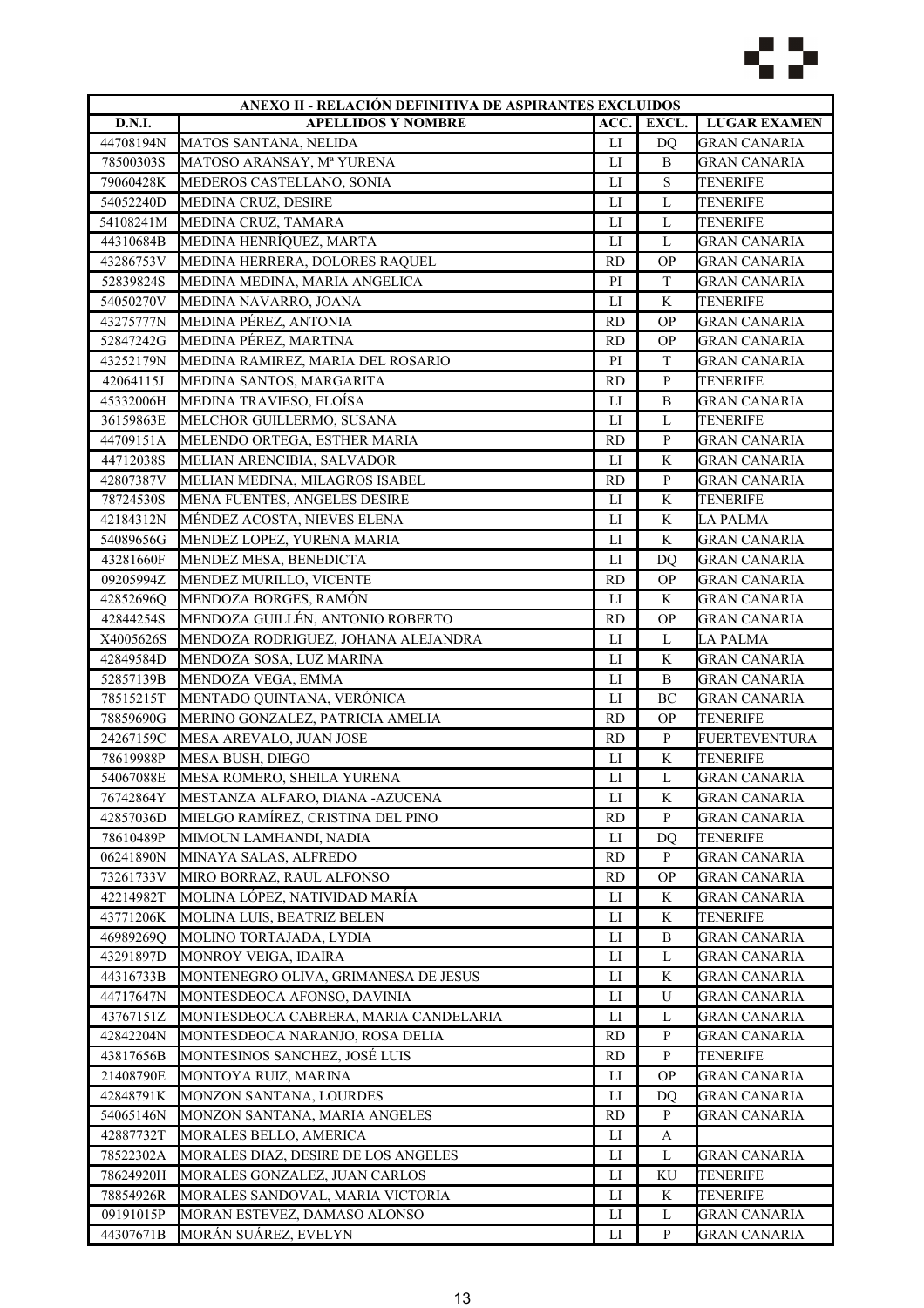

| ANEXO II - RELACIÓN DEFINITIVA DE ASPIRANTES EXCLUIDOS |                                                     |                |                   |                                 |
|--------------------------------------------------------|-----------------------------------------------------|----------------|-------------------|---------------------------------|
| D.N.I.                                                 | <b>APELLIDOS Y NOMBRE</b>                           | ACC.           | EXCL.             | <b>LUGAR EXAMEN</b>             |
| 44718982J                                              | MORENO DIAZ, AYMEDEYACOAN                           | LI             | $\, {\bf p}$      | <b>GRAN CANARIA</b>             |
| 78475807Z                                              | MORENO GUERRA, MANUEL DE LOS REYES                  | RD             | $\, {\bf P}$      | <b>GRAN CANARIA</b>             |
| 42208629H                                              | MORENO MEJÍAS, CAROLINA MAGDALENA                   | <b>RD</b>      | <b>OP</b>         | GRAN CANARIA                    |
| 78402389N                                              | MORENO MELIAN, JOSEFA                               | LI             | BC                | <b>LA GOMERA</b>                |
| 42237882S                                              | MORÍN ENCINOSO, JUAN PABLO                          | <b>RD</b>      | <b>OP</b>         | <b>TENERIFE</b>                 |
| 32835789T                                              | MOURELO NOVO, PABLO                                 | <b>RD</b>      | $\, {\bf P}$      | <b>TENERIFE</b>                 |
| 52843871Z                                              | MUJICA MORALES, JOSE EUGENIO                        | <b>RD</b>      | $\mathbf{P}$      | <b>GRAN CANARIA</b>             |
| 44302277E                                              | MUJICA PEREZ, JUANA MARIA                           | $_{\rm LI}$    | <b>OP</b>         | <b>GRAN CANARIA</b>             |
| 48469087Z                                              | MUÑOZ CANTO, JOSE ANTONIO                           | <b>RD</b>      | $\mathbf{P}$      | <b>TENERIFE</b>                 |
| 43773636J                                              | MUÑOZ DE LA ROSA, CRISTINA                          | <b>RD</b>      | <b>OP</b>         | TENERIFE                        |
| 52507037S                                              | MUÑOZ GALLEGO, Mª ANGELES                           | <b>RD</b>      | <b>OP</b>         | GRAN CANARIA                    |
| 48704806Y                                              | MURCIA GUZMAN, MARIA                                | LI             | K                 | <b>TENERIFE</b>                 |
| 78493062L                                              | NARANJO MARTIN, BEATRIZ                             | $_{\text{LI}}$ | U                 | <b>GRAN CANARIA</b>             |
| 78521570F                                              | NARANJO MARTIN, YOLANDA                             | LI             | U                 | <b>GRAN CANARIA</b>             |
| 71565300H                                              | NARVAEZ SAREZ, ROBERTO NELSON                       | LI             | D <sub>O</sub>    | <b>FUERTEVENTURA</b>            |
| 78722007E                                              | NAVARRO GARCIA, ALICIA                              | $_{\text{LI}}$ | L                 | <b>TENERIFE</b>                 |
| 78722428Y                                              | NAVARRO HERNANDEZ, FRANCISCO JAVIER                 | $_{\text{LI}}$ | L                 | TENERIFE                        |
| 45781605J                                              | NAVARRO MUJICA, HERMA DEL PINO                      | $_{\rm LI}$    | Q                 | GRAN CANARIA                    |
| 45436469S                                              | NAVARRO PABSDORF, ALICIA ANA                        | LI             | L                 | <b>TENERIFE</b>                 |
| 42857107B                                              | NAVARRO QUINTANA, MARIA DEL CARMEN                  | $_{\text{LI}}$ | B                 | <b>GRAN CANARIA</b>             |
| 44705469R                                              | NAVARRO SUAREZ, ALICIA LAURA                        | $_{\text{LI}}$ | L                 | <b>GRAN CANARIA</b>             |
| 48358232L                                              | NICOLAS JUAN, FRANCISCO JOSE                        | <b>RD</b>      | $\, {\bf p}$      | <b>TENERIFE</b>                 |
| 09341744H                                              | NIELFA PASCUAL, NURIA                               | $_{\rm LI}$    | I                 | <b>TENERIFE</b>                 |
| 45729812Q                                              | NODA GARCIA, ADAYA                                  | $_{\text{LI}}$ | U                 | <b>TENERIFE</b>                 |
| 54046132L                                              | NÚÑEZ GALVÁN, RAFAEL LUIS                           | LI             | K                 | TENERIFE                        |
| 54042747S                                              | NUÑEZ IZQUIERDO, MARIA CECILIA                      | LI             | A                 |                                 |
| 78553142T                                              | NUÑEZ ONCINA, EDGAR                                 | LI             | B                 | <b>LANZAROTE</b>                |
| 78696252G                                              | OCHARAN ESTELLE, LUIS CARLOS                        | $_{\text{LI}}$ | I                 | <b>TENERIFE</b>                 |
| 47230604N                                              | OCHOA PECI, ESTHER                                  | LI             | K                 | <b>LANZAROTE</b>                |
| 45759826S                                              | OJEDA GUERRA, FÉLIX DANIEL                          | LI             | $\, {\bf P}$      | <b>GRAN CANARIA</b>             |
| 70887191H                                              | OJEDA MARTIN, YAIZA DEL CARMEN                      | <b>RD</b>      | <b>OP</b>         | <b>GRAN CANARIA</b>             |
| 44700105L                                              | OJEDA MONTESDEOCA, MARIA GLORIA                     | $_{\text{LI}}$ | L                 | <b>GRAN CANARIA</b>             |
| 43290134V                                              | OJEDA RAMOS, EZEQUIEL                               | LI             | B                 | <b>GRAN CANARIA</b>             |
|                                                        |                                                     | LI             | L                 | <b>GRAN CANARIA</b>             |
| 52838756M<br>44722628W                                 | OLIVARES CARRENO, NOELIA<br>OLIVARES DELGADO, JOSUÉ | $_{\rm LI}$    | L                 | <b>GRAN CANARIA</b>             |
| 44712241B                                              | OLIVARES GUTIERREZ, OFELIA                          | ${\rm LI}$     | K                 | <b>GRAN CANARIA</b>             |
| 43276408E                                              | OLIVARES RIVERO, JOSÉ ALFREDO                       |                | $\mathbf{P}$      |                                 |
|                                                        |                                                     | <b>RD</b>      |                   | GRAN CANARIA<br><b>TENERIFE</b> |
| 46244525N                                              | OLIVERO CONTRERAS, MARÍA BEATRIZ                    | $_{\rm LI}$    | K                 |                                 |
| 78680213L                                              | ONA BORIESA, INOCENCIO                              | <b>RD</b>      | L<br>$\mathbf{P}$ | TENERIFE                        |
| 45458705X                                              | ORAMAS MENDOZA, MARIA ISABEL                        | <b>RD</b>      |                   | <b>TENERIFE</b>                 |
| 78523788V                                              | ORTEGA ACOSTA, LORENA                               | LI             | BC                | GRAN CANARIA                    |
| 52845742E                                              | ORTEGA ARBELO, MONICA ESTHER                        | <b>RD</b>      | P                 | FUERTEVENTURA                   |
| 43750326W                                              | ORTEGA CURBELO, JUAN RAUL                           | <b>RD</b>      | $\mathbf{P}$      | <b>GRAN CANARIA</b>             |
| 45780172Y                                              | ORTEGA DIAZ, OLIVER                                 | LI             | DQ                | <b>GRAN CANARIA</b>             |
| 76144178X                                              | ORTEGA FLORENTIN, VANESA                            | LI             | K                 | <b>TENERIFE</b>                 |
| 27303573C                                              | ORTEGA GARCIA, MARIA DOLORES                        | LI             | L                 | <b>GRAN CANARIA</b>             |
| 42213956D                                              | ORTEGA GONZALEZ, ISAAC RENE                         | П              | K                 | LANZAROTE                       |
| 54132480W                                              | ORTEGA OJEDA, ESTIBALIZ                             | LI             | L                 | GRAN CANARIA                    |
| 78511243F                                              | ORTEGA RINCON, PALOMA                               | П              | J                 | GRAN CANARIA                    |
| 45757009G                                              | ORTEGA RODRIGUEZ, FRANCISCO MANUEL                  | <b>RD</b>      | <b>OP</b>         | GRAN CANARIA                    |
| 51153346N                                              | ORTEGA ROMERO, ROSA MARIA                           | LI             | K                 | <b>TENERIFE</b>                 |
| 43797419Z                                              | ORTEGA SANCHEZ, MARIA DEL PILAR                     | LI             | K                 | <b>TENERIFE</b>                 |
| 44712877A                                              | ORTEGA SANTANA, JUAN CARLOS                         | LI             | <b>OP</b>         | <b>GRAN CANARIA</b>             |
| 44717003N                                              | ORTEGA SUÁREZ, OMAIRA DE LA CRUZ                    | <b>RD</b>      | $\mathbf{P}$      | GRAN CANARIA                    |
| 43284715A                                              | ORTIZ ALMEIDA, NURIA DEL ROSARIO                    | П              | K                 | <b>GRAN CANARIA</b>             |
| 47094556D                                              | ORTIZ DEL EGIDO, ANA ISABEL                         | <b>RD</b>      | $\mathbf{P}$      | TENERIFE                        |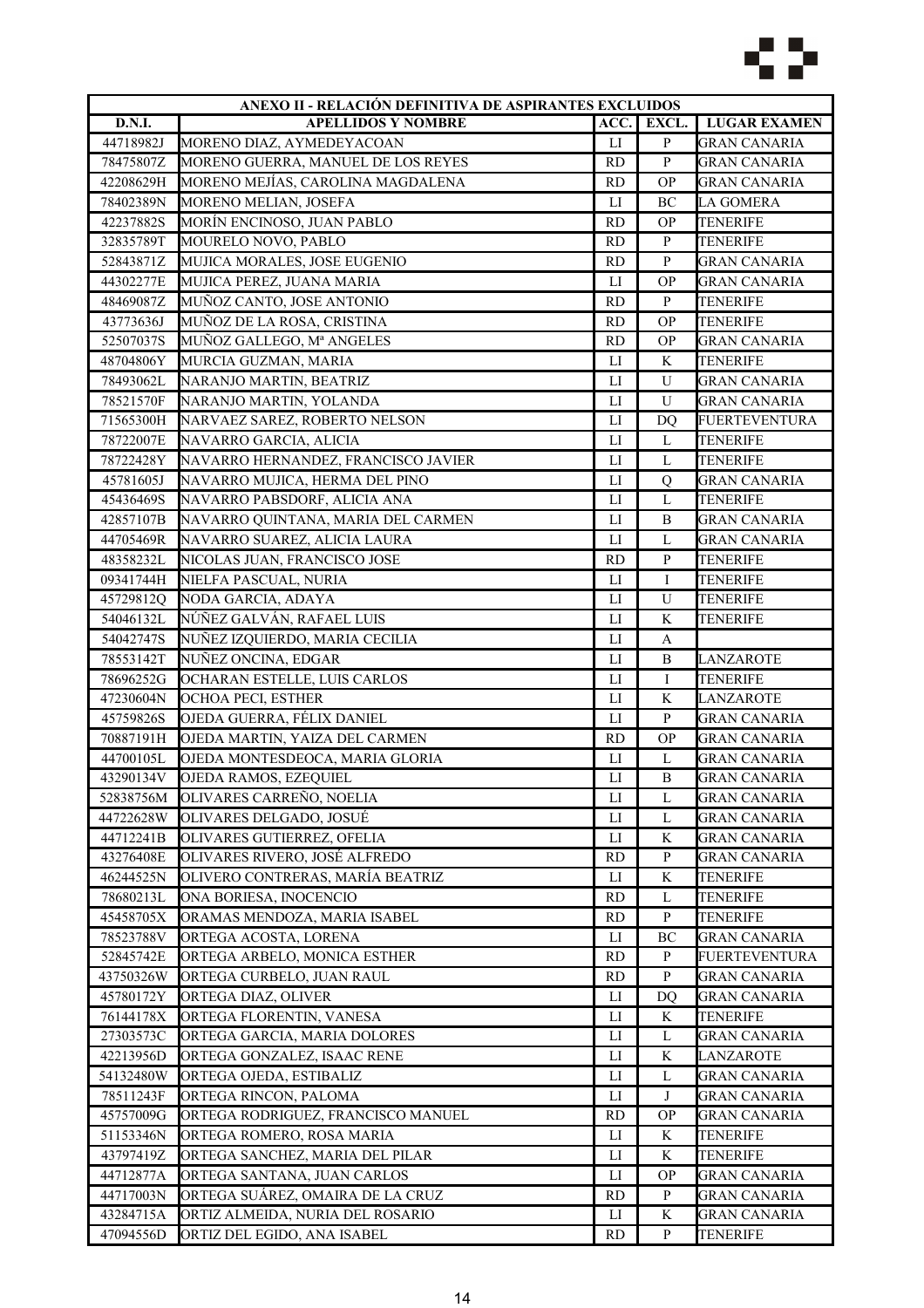

| ANEXO II - RELACIÓN DEFINITIVA DE ASPIRANTES EXCLUIDOS |                                     |                |               |                      |
|--------------------------------------------------------|-------------------------------------|----------------|---------------|----------------------|
| D.N.I.                                                 | <b>APELLIDOS Y NOMBRE</b>           | ACC.           | EXCL.         | <b>LUGAR EXAMEN</b>  |
| 07955835C                                              | ORTIZ FUENTES, SUSANA               | <b>RD</b>      | <b>OP</b>     | <b>FUERTEVENTURA</b> |
| 20188546C                                              | ORTIZ GOMEZ, MARIA ELENA            | LI             | K             | <b>TENERIFE</b>      |
| 32621742Z                                              | OTERO YAÑEZ, MARIA CELSA            | $_{\text{LI}}$ | K             | <b>TENERIFE</b>      |
| 33523535T                                              | OUZOUNOFF FERNÁNDEZ, MIGUEL AGUSTÍN | <b>RD</b>      | $\mathbf{P}$  | <b>TENERIFE</b>      |
| 45709825Q                                              | PADILLA CRUZ, ANA LUCIA             | ${\rm LI}$     | <b>DQ</b>     | <b>TENERIFE</b>      |
| 51149240T                                              | PADILLA FRAGA, JOSHUA               | LI             | L             | <b>TENERIFE</b>      |
| 42223270P                                              | PADILLA LÓPEZ, BRENDA MARÍA         | LI             | K             | <b>TENERIFE</b>      |
| 43821881G                                              | PADILLA RANCEL, ANTONIO JOSÉ        | $_{\rm LI}$    | Q             | <b>TENERIFE</b>      |
| 78699079W                                              | PADRINO LUGO, RAYCO MANUEL          | ${\rm LI}$     | $\rm K$       | <b>TENERIFE</b>      |
| 78523816E                                              | PADRON FLORES, VIRGILIO             | LI             | DO            | <b>GRAN CANARIA</b>  |
| 03439825Z                                              | PALACIOS SANZ, MIGUEL ANGEL         | <b>RD</b>      | ${\bf P}$     | TENERIFE             |
| 44311273W                                              | PALEO MELIAN, CATALINA              | <b>RD</b>      | ${\bf P}$     | <b>GRAN CANARIA</b>  |
| 35287627S                                              | PALLARES MARTINEZ, INES             | LI             | $\, {\bf p}$  | <b>TENERIFE</b>      |
| 72463506M                                              | PARDAVILA SARDON, MAIDER            | LI             | L             | <b>GRAN CANARIA</b>  |
| 33857012T                                              | PARDO SUTIL, MARTA                  | <b>RD</b>      | <b>OP</b>     | <b>GRAN CANARIA</b>  |
| 23247996X                                              | PAREDES LOPEZ, JULIA                | <b>RD</b>      | ${\bf P}$     | <b>TENERIFE</b>      |
| 43669001M                                              | PAREDES RODRIGUEZ, MARÍA DEL CARMEN | <b>RD</b>      | ${\bf P}$     | <b>GRAN CANARIA</b>  |
|                                                        | PARRILLA MEDINA, BENITO JOSÉ        | LI             | L             |                      |
| 70350420K                                              |                                     |                |               | <b>GRAN CANARIA</b>  |
| 53163040N                                              | PAZ RUIDO, BEGOÑA                   | LI             | L             | <b>TENERIFE</b>      |
| X5522373G                                              | PEDICINI, GAETANO                   | <b>RD</b>      | ${\bf P}$     | <b>TENERIFE</b>      |
| 21485454G                                              | PELLON BERNARDINO, JOSEFINA         | LI             | KQ            | <b>TENERIFE</b>      |
| 44301672S                                              | PEÑA FALCÓN, JOSÉ CARLOS            | LI             | $\, {\bf B}$  | <b>GRAN CANARIA</b>  |
| 54067343R                                              | PEÑATE LOPEZ, FRANCISCO JAVIER      | <b>RD</b>      | <b>OP</b>     | <b>GRAN CANARIA</b>  |
| 44322042F                                              | PEÑATE WALLE, YANIRA MIRIAM         | $\mathbf{L}$   | K             | <b>GRAN CANARIA</b>  |
| 07564061M                                              | PERAL BALBASTRE, JUAN RAMON         | <b>RD</b>      | ${\bf P}$     | LANZAROTE            |
| 44316421K                                              | PERDOMO BETANCOR, MARIA VICTORIA    | <b>RD</b>      | $\mathbf{P}$  | <b>GRAN CANARIA</b>  |
| 45767615F                                              | PERDOMO CASTELLANO, DAVID JESUS     | $_{\rm LI}$    | K             | <b>GRAN CANARIA</b>  |
| 43760601L                                              | PERDOMO MONTESDEOCA, MARIA TERESA   | $\mathbf{L}$   | $\mathbf K$   | <b>GRAN CANARIA</b>  |
| 78554199E                                              | PERDOMO NIEVES, ALICIA              | LI             | L             | <b>LANZAROTE</b>     |
| 10838789Q                                              | PEREIRAS GARCIA, SUSANA             | LI             | K             | <b>GRAN CANARIA</b>  |
| 42197588V                                              | PERERA CAMACHO, ALEJANDRO           | LI             | K             | <b>LA PALMA</b>      |
| 78541820V                                              | PERERA GUILLEN, JUANA LUCIA         | ${\rm LI}$     | DQ            | LANZAROTE            |
| 09195606E                                              | PÉREZ ANDÚJAR, ANA MARÍA            | LI             | L             | <b>TENERIFE</b>      |
| 54077958J                                              | PEREZ ARMAS, AGUEDA MARIA           | LI             | K             | <b>GRAN CANARIA</b>  |
| 42824245Q                                              | PÉREZ CABALLERO, MARÍA DOLORES      | <b>RD</b>      | P             | <b>GRAN CANARIA</b>  |
| 20216811H                                              | PÉREZ CORVERA, SONIA                | <b>RD</b>      | $\mathbf{P}$  | <b>TENERIFE</b>      |
| 42097499R                                              | PEREZ DIAZ, ERNESTINA               | RD             | <b>OP</b>     | <b>TENERIFE</b>      |
| 44714787G                                              | PÉREZ DOMÍNGUEZ, SERGIO             | LI             | B             | <b>GRAN CANARIA</b>  |
| 54113270C                                              | PÉREZ EXPOSITO, ANA ISABEL          | <b>RD</b>      | P             | <b>TENERIFE</b>      |
| 52845868X                                              | PÉREZ GARCÍA, JOSÉ NELSON           | LI             | <b>OP</b>     | <b>GRAN CANARIA</b>  |
| 45746589A                                              | PÉREZ GARCÍA, MARÍA JOSÉ            | <b>RD</b>      | P             | GRAN CANARIA         |
| 13920866R                                              | PEREZ GARRIDO, MARGARITA            | <b>RD</b>      | P             | <b>TENERIFE</b>      |
| 52859865T                                              | PEREZ HERNANDEZ, JUAN JESUS         | <b>RD</b>      | <b>OP</b>     | <b>GRAN CANARIA</b>  |
| 43824084E                                              | PÉREZ HERRERA, DANIEL               | LI             | K             | TENERIFE             |
| 52458777D                                              | PEREZ LEMA, ANTONIO                 | <b>RD</b>      | $\mathbf{P}$  | <b>GRAN CANARIA</b>  |
| 44713148K                                              | PÉREZ LÓPEZ, JOSÉ ALBERTO           | $_{\rm LI}$    | L             | <b>GRAN CANARIA</b>  |
| 42009887L                                              | PEREZ MACHADO, MARIA VICTORIA       | $_{\rm LI}$    | LS            | TENERIFE             |
| 43255094Y                                              | PEREZ MEJIAS, NORBERTO              | LI             | K             | GRAN CANARIA         |
|                                                        |                                     |                |               |                      |
| 71129271T                                              | PEREZ PEREZ, ARANZAZU               | LI             | DO            | GRAN CANARIA         |
| 44715835V                                              | PEREZ PEREZ, ISMAEL                 | <b>RD</b>      | <b>OP</b>     | <b>GRAN CANARIA</b>  |
| 78613631E                                              | PÉREZ PÉREZ, MARÍA BRENDA           | ${\rm LI}$     | L             | <b>TENERIFE</b>      |
| 54109296W                                              | PEREZ RIVERO, DANIEL                | LI             | $\mathcal{C}$ | <b>TENERIFE</b>      |
| 77534047N                                              | PÉREZ RODRÍGUEZ, ANA MARÍA          | <b>RD</b>      | <b>OP</b>     | <b>GRAN CANARIA</b>  |
| 42095859V                                              | PEREZ RODRIGUEZ, FRANCISCO JAVIER   | $_{\rm LI}$    | J             | <b>TENERIFE</b>      |
| 54132426V                                              | PÉREZ RODRIGUEZ, JUAN SAMUEL        | $_{\rm LI}$    | DQ            | <b>GRAN CANARIA</b>  |
| 78586332R                                              | PÉREZ RODRÍGUEZ, YANIRA             | <b>RD</b>      | P             | LANZAROTE            |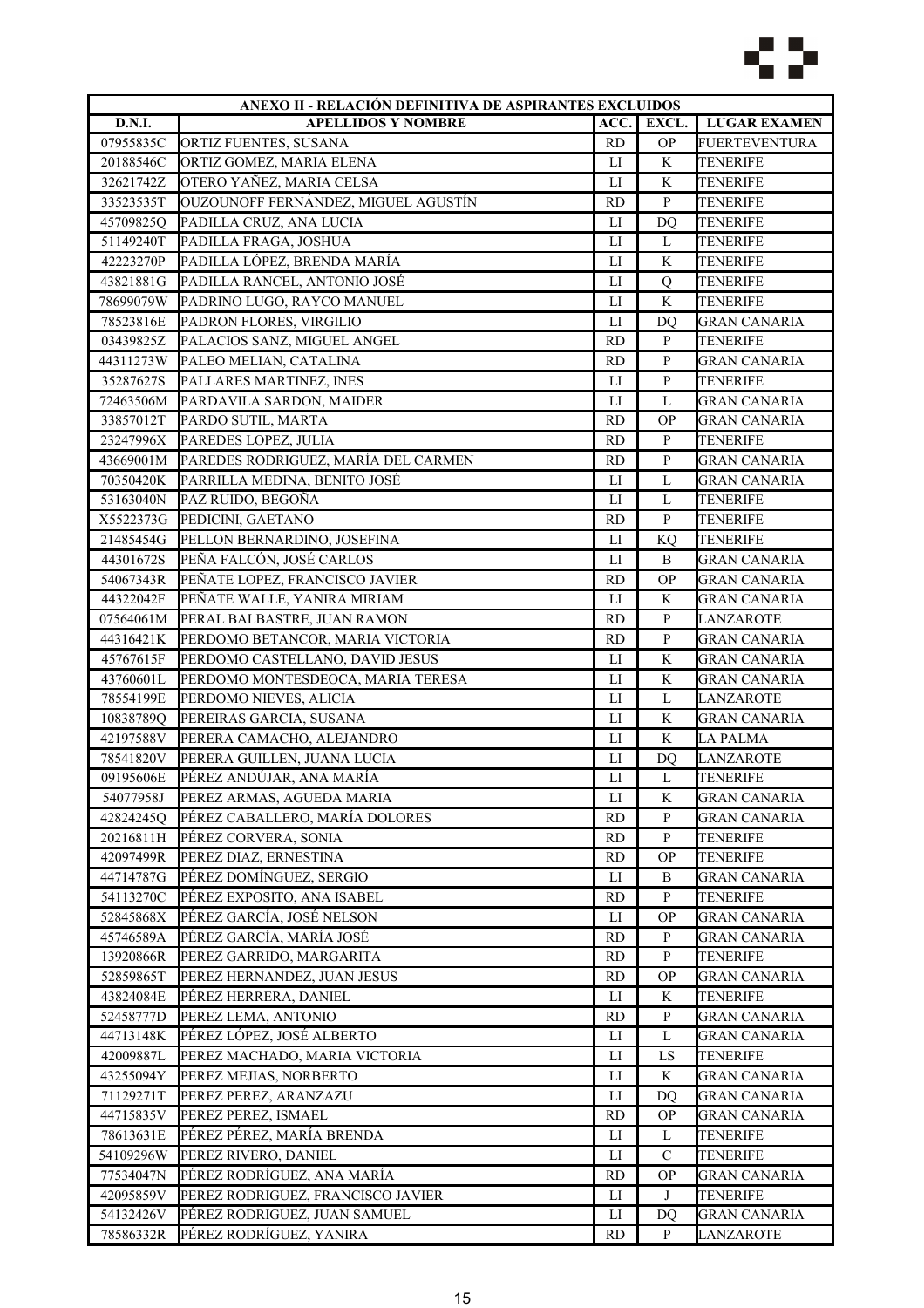

| ANEXO II - RELACIÓN DEFINITIVA DE ASPIRANTES EXCLUIDOS |                                     |                        |                |                      |
|--------------------------------------------------------|-------------------------------------|------------------------|----------------|----------------------|
| <b>D.N.I.</b>                                          | <b>APELLIDOS Y NOMBRE</b>           | ACC.                   | EXCL.          | <b>LUGAR EXAMEN</b>  |
| 45771695Q                                              | PÉREZ SANTANA, ESTER VICTORIA       | LI                     | K              | <b>GRAN CANARIA</b>  |
| 44305890R                                              | PEREZ SANTANA, MARIA ARANZAZU       | $_{\text{LI}}$         | K              | GRAN CANARIA         |
| 78713637R                                              | PÉREZ SOSA, EDUARDO                 | LI                     | A              |                      |
| 40964534Q                                              | PEREZ SUAREZ, MANUEL                | $\mathbf{L}\mathbf{I}$ | $\rm K$        | <b>TENERIFE</b>      |
| 42238906G                                              | PÉREZ TRAVIESO, KARINA              | $_{\text{LI}}$         | K              | <b>LA PALMA</b>      |
| 43293121Z                                              | PÉREZ VEGA, IDAIRA MARÍA            | LI                     | K              | <b>FUERTEVENTURA</b> |
| 71461016Q                                              | PÉREZ VIEJO, MARINA                 | $_{\text{LI}}$         | D <sub>O</sub> | <b>TENERIFE</b>      |
| 20805976S                                              | PERIS PICOT, ISABEL CLARA           | <b>RD</b>              | $\mathbf{P}$   | <b>GRAN CANARIA</b>  |
| 13979894B                                              | PEROMINGO TEJERO, ROSA ANA          | LI                     | K              | TENERIFE             |
| 78853405K                                              | PIMIENTA OGANDO, AYOZE              | LI                     | U              | TENERIFE             |
| 78853407T                                              | PIMIENTA OGANDO, JUDIT              | LI                     | U              | <b>TENERIFE</b>      |
| 52841884M                                              | PINEDA GONZÁLEZ, MARIA              | <b>RD</b>              | <b>OP</b>      | <b>GRAN CANARIA</b>  |
| 76406854A                                              | PININ PALEO, FABIOLA                | <b>RD</b>              | $\mathbf{P}$   | <b>GRAN CANARIA</b>  |
| 11438471L                                              | PIÑERA ALVAREZ, JUAN RUBEN          | LI                     | $\mathbf K$    | <b>GRAN CANARIA</b>  |
| 45442500C                                              | PIÑERO PADILLA, ANA DELIA           | <b>RD</b>              | $\mathbf{P}$   | <b>TENERIFE</b>      |
|                                                        | PIZARRO NOGUÉS, JOSÉ ÁNGEL          |                        | $\mathbf I$    |                      |
| 09346450D                                              |                                     | $_{\rm LI}$            |                | TENERIFE             |
| 42879423V                                              | PLAZA AGUILERA, MARIA LUZ           | LI                     | L              | GRAN CANARIA         |
| 42086637H                                              | PONCE BRITO, DULCE MARIA            | LI                     | K              | <b>TENERIFE</b>      |
| 54136204T                                              | PONCE LEON, DANIEL                  | LI                     | I              | <b>GRAN CANARIA</b>  |
| 54071343E                                              | PONCE LEON, MIGUEL YONATHAN         | LI                     | I              | <b>GRAN CANARIA</b>  |
| 43814288R                                              | PONCE VERGARA, MARIA LUISA          | LI                     | <b>OP</b>      | <b>TENERIFE</b>      |
| 43822845W                                              | PORTUGUES CHICO, BEATRIZ            | <b>RD</b>              | <b>OP</b>      | <b>TENERIFE</b>      |
| 51982919K                                              | PRADALES MENOR, DAVINIA             | LI                     | B              | <b>GRAN CANARIA</b>  |
| 36105030K                                              | PRIETO MARTINEZ, JUAN ANTONIO       | <b>RD</b>              | <b>KOP</b>     | TENERIFE             |
| 78567772W                                              | PUIG PEREZ, DANIEL                  | LI                     | A              |                      |
| 43655838K                                              | PULIDO MACHIN, MARIA JESUS          | LI                     | L              | <b>GRAN CANARIA</b>  |
| 45767134D                                              | PULIDO MARTÍN, JUAN ALEJANDRO       | ${\rm LI}$             | $\mathbf{OP}$  | <b>GRAN CANARIA</b>  |
| 78507571S                                              | QUEVEDO FERNÁNDEZ, LORENA           | LI                     | K              | <b>GRAN CANARIA</b>  |
| 42190048K                                              | QUEVEDO RODRÍGUEZ, MARÍA JESÚS      | <b>RD</b>              | ${\bf P}$      | <b>LA PALMA</b>      |
| 52649900W                                              | <b>QUILIS REAL, YOLANDA</b>         | LI                     | $\mathbf L$    | <b>GRAN CANARIA</b>  |
| 45755333F                                              | QUINTANA ALEMÁN, TEXENERY           | <b>RD</b>              | ${\bf P}$      | <b>GRAN CANARIA</b>  |
| 78466627B                                              | QUINTANA BOLAÑOS, PILAR             | RD                     | ${\bf P}$      | <b>GRAN CANARIA</b>  |
| 43759111R                                              | QUINTANA JIMENEZ, MARÍA MERCEDES    | LI                     | <b>OP</b>      | GRAN CANARIA         |
| 42859319S                                              | QUINTANA RODRIGUEZ, SONIA           | ${\rm LI}$             | K              | <b>GRAN CANARIA</b>  |
| 78553428X                                              | QUINTERO DEL ROSARIO, TANAUSU       | <b>RD</b>              | <b>OP</b>      | LANZAROTE            |
| 78714945K                                              | QUINTERO JORGE, PATRICIA MARIA      | LI                     | L              | <b>TENERIFE</b>      |
| 43647298Z                                              | QUINTERO MARRERO, MANUEL SALVADOR   | LI                     | D <sub>O</sub> | <b>FUERTEVENTURA</b> |
| 71809875B                                              | QUINTERO MORENO, KARLA GUADALUPE    | LI                     | B              | TENERIFE             |
| 44302570Q                                              | QUINTINO SUAREZ, MARIA DEL PINO     | $_{\rm LI}$            | BC             | <b>GRAN CANARIA</b>  |
| 14262734C                                              | QUIÑONES GONZALEZ, MARIA CONCEPCION | <b>RD</b>              | ${\bf P}$      | GRAN CANARIA         |
| 78721354J                                              | RAMA GUERRA, CRISTIAN JESÚS         | <b>RD</b>              | P              | TENERIFE             |
| 54060034Y                                              | RAMALLO GIL, JAIRO ALEXIS           | <b>RD</b>              | P              | <b>TENERIFE</b>      |
| 33284785J                                              | RAMAS NOYA, JOSE                    | RD                     | $\mathbf{P}$   | <b>TENERIFE</b>      |
| 54089068Z                                              | RAMÍREZ ALEMÁN, ACORÁN JOSÉ         | <b>RD</b>              | P              | <b>GRAN CANARIA</b>  |
| 43796910B                                              | RAMIREZ ALVAREZ, FRANCISCO JAVIER   | <b>RD</b>              | <b>OP</b>      | <b>TENERIFE</b>      |
|                                                        |                                     |                        |                |                      |
| 78543185W                                              | RAMÍREZ BRITO, VERÓNICA             | $_{\rm LI}$            | DO             | LANZAROTE            |
| 43288520J                                              | RAMÍREZ GODOY, YAIZA                | LI                     | K              | <b>GRAN CANARIA</b>  |
| 43283710X                                              | RAMIREZ HERNANDEZ, MARTA            | LI                     | K              | GRAN CANARIA         |
| 44734076L                                              | RAMIREZ MARRERO, ELENA              | <b>RD</b>              | <b>OP</b>      | GRAN CANARIA         |
| 43262756D                                              | RAMIREZ MARTIN, SEBASTIAN           | $_{\rm LI}$            | B              | <b>GRAN CANARIA</b>  |
| 54090262N                                              | RAMÍREZ PEREZ, FRANCISCO JAVIER     | LI                     | U              | <b>GRAN CANARIA</b>  |
| 45555448S                                              | RAMÍREZ PIÑERO, NADIA MARÍA         | LI                     | K              | <b>LANZAROTE</b>     |
| 45330946Q                                              | RAMÍREZ REYES, LAURA ESTER          | LI                     | DO             | <b>GRAN CANARIA</b>  |
| 42915077K                                              | RAMÍREZ TORRES, MARÍA ARCALY        | $_{\rm LI}$            | L              | LANZAROTE            |
| 71128826S                                              | RAMON FERNANDEZ, NATALIA            | П                      | DQ             | TENERIFE             |
| 78469670H                                              | RAMOS GONZALEZ, CELESTINA YOLANDA   | <b>RD</b>              | P              | <b>GRAN CANARIA</b>  |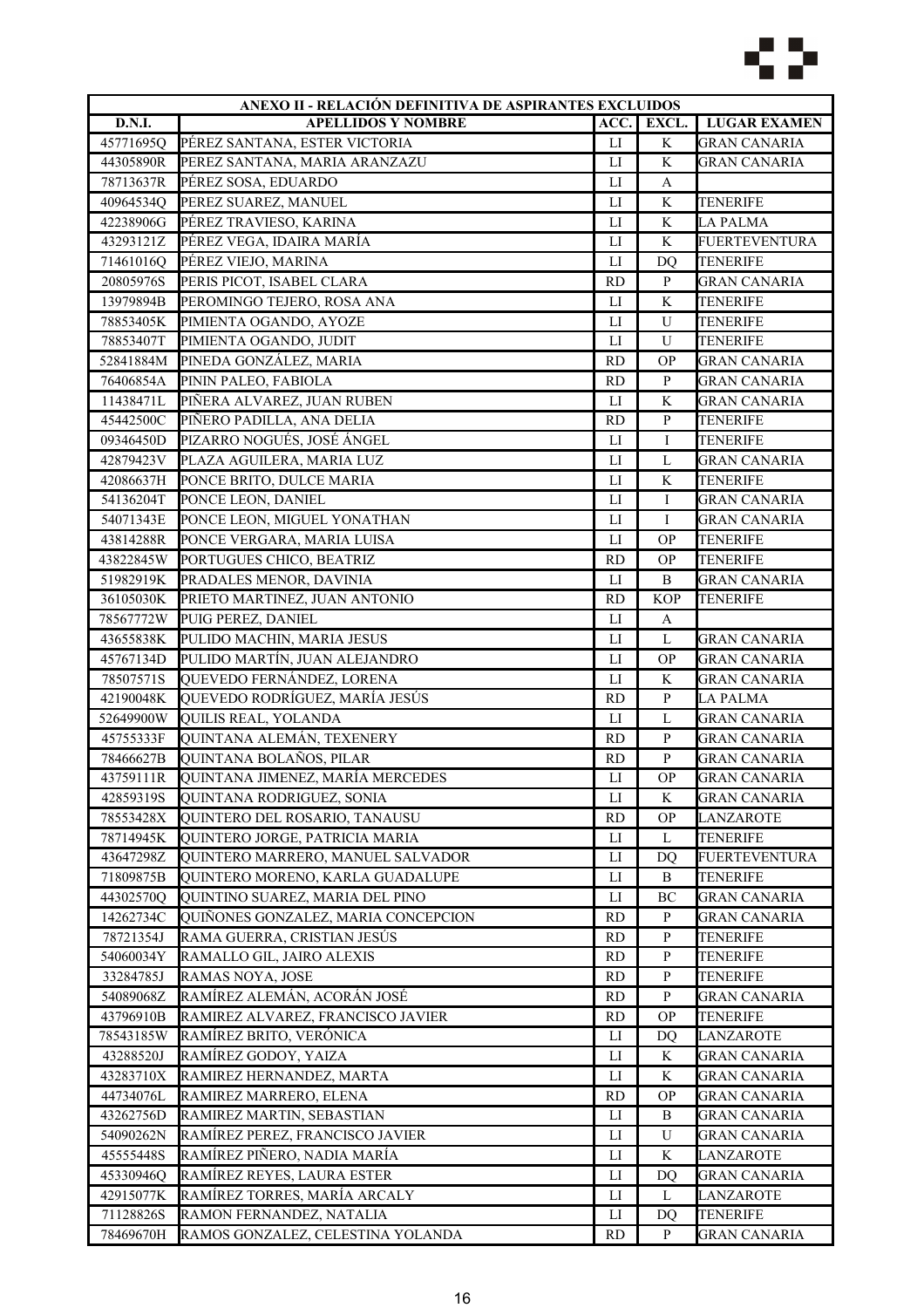

| ANEXO II - RELACIÓN DEFINITIVA DE ASPIRANTES EXCLUIDOS |                                      |                        |                |                      |
|--------------------------------------------------------|--------------------------------------|------------------------|----------------|----------------------|
| D.N.I.                                                 | <b>APELLIDOS Y NOMBRE</b>            | ACC.                   | EXCL.          | <b>LUGAR EXAMEN</b>  |
| 45452610X                                              | RAMOS GONZALEZ, MARIA VANESA         | LI                     | L              | <b>TENERIFE</b>      |
| 78615332K                                              | RAMOS HERNANDEZ, FRANCISCO JAVIER    | <b>RD</b>              | ${\bf P}$      | <b>TENERIFE</b>      |
| 43283072Q                                              | RAMOS HERRERA, MARCO                 | <b>RD</b>              | ${\bf P}$      | <b>GRAN CANARIA</b>  |
| 54048369W                                              | RAMOS JORGE, JUAN FERNANDO           | LI                     | A              |                      |
| 78533254F                                              | RAMOS MARTIN, INDIRA DEL PINO        | ${\rm LI}$             | DQ             | <b>FUERTEVENTURA</b> |
| 43754768M                                              | RAMOS MENDEZ, FRANCISCO JOSE         | <b>RD</b>              | <b>OP</b>      | <b>GRAN CANARIA</b>  |
| 50307057P                                              | RAMOS RAMOS, OLGA                    | LI                     | D <sub>O</sub> | <b>TENERIFE</b>      |
| 78470887Q                                              | RAMOS RIVERO, ALEJANDRO MANUEL       | $_{\rm LI}$            | B              | <b>GRAN CANARIA</b>  |
| 45435217M                                              | RAMOS RODRIGUEZ, Mª BELEN            | $\mathbf{L}\mathbf{I}$ | KL             | TENERIFE             |
| 43811229R                                              | RAMOS ROMERO, EDUARDO GUILLERMO      | LI                     | B              | <b>TENERIFE</b>      |
| 44312419K                                              | RAMOS SANTORIO, LUZ RAQUEL           | LI                     | K              | <b>GRAN CANARIA</b>  |
| 78620459L                                              | RAPOLD VERA, DENISE                  | $_{\text{LI}}$         | I              | <b>TENERIFE</b>      |
| 78767341T                                              | RASMUSSEN VENTUPI, TERESITA CECILIA  | LI                     | K              | <b>LANZAROTE</b>     |
| 43284629D                                              | RAVELO JIMENEZ, JUAN MIGUEL          | <b>RD</b>              | <b>OP</b>      | <b>GRAN CANARIA</b>  |
| 28731232T                                              | REALES MARTINEZ, AMERICA             | LI                     | L              | <b>GRAN CANARIA</b>  |
| 71942086H                                              | REBOLLAR PEREZ, ANA ISABEL           | $_{\text{LI}}$         | A              |                      |
| 42834136V                                              | REINA REYES, CAROLINA                | <b>RD</b>              | ${\bf P}$      | <b>GRAN CANARIA</b>  |
| 78403035Z                                              | REVERON ALAYON, MARIA JULIA          | LI                     | L              | <b>TENERIFE</b>      |
| 48292781A                                              | REY GILABERT, INMACULADA             | <b>RD</b>              | $\mathbf{P}$   | <b>GRAN CANARIA</b>  |
| 78570021C                                              | REYES DIAZ, MARIA JOSE               | <b>RD</b>              | <b>OP</b>      | <b>TENERIFE</b>      |
|                                                        | REYES GUZMÁN, ISABEL                 | <b>RD</b>              | P              | <b>LA PALMA</b>      |
| 45101764Y                                              |                                      |                        | <b>OP</b>      |                      |
| 44300635J                                              | REYES LANTIGUA, DAVINIA CANDELARIA   | <b>RD</b>              |                | <b>GRAN CANARIA</b>  |
| 78725464Y                                              | REYES TOLEDO, TANIA DESIREE          | LI                     | L              | <b>TENERIFE</b>      |
| 34989814Y                                              | RIVAS GÓMEZ, MARÍA MARGOT            | $\mathbf{L}\mathbf{I}$ | L              | <b>TENERIFE</b>      |
| 42828466M                                              | RIVERO GARCIA, MARIA AUXILIADORA     | <b>RD</b>              | $\mathbf{P}$   | GRAN CANARIA         |
| 42860630S                                              | RIVERO MARRERO, GISELA ISABEL        | <b>RD</b>              | <b>OP</b>      | <b>GRAN CANARIA</b>  |
| 43270228Y                                              | RIVERO MARTEL, MARIA DESEADA         | LI                     | <b>OP</b>      | <b>GRAN CANARIA</b>  |
| 45756339R                                              | RIVERO PETTERSSON, IDAIRA            | $\mathbf{L}$           | <b>OP</b>      | <b>GRAN CANARIA</b>  |
| 42809167A                                              | RIVERO SANTANA, ZENEIDA              | LI                     | L              | <b>GRAN CANARIA</b>  |
| 78571915M                                              | RIVERO SIMO, MIRIAM                  | <b>RD</b>              | ${\bf P}$      | <b>TENERIFE</b>      |
| 52833071R                                              | RIVERO SUÁREZ, JUAN MANUEL           | LI                     | $\mathbf C$    | <b>GRAN CANARIA</b>  |
| 52835990E                                              | RIVERO SUÁREZ, MARINA                | <b>RD</b>              | ${\bf P}$      | <b>GRAN CANARIA</b>  |
| 254603030                                              | ROBLAS GÓMEZ, MARIA DEL PILAR        | <b>RD</b>              | ${\bf P}$      | TENERIFE             |
| 44727508Y                                              | ROBLES SANTANA, ROBERTO              | <b>RD</b>              | <b>OP</b>      | <b>GRAN CANARIA</b>  |
| 78716919V                                              | ROCHA LUIS, FERMÍN ANTONIO           | $_{\rm LI}$            | J              |                      |
| 52823551A                                              | RODRIGUEZ ACOSTA, JORGE MARCOS       | <b>RD</b>              | <b>OP</b>      | <b>TENERIFE</b>      |
| 78561338P                                              | RODRIGUEZ ACOSTA, MARIA SONIA        | RD                     | P              | <b>TENERIFE</b>      |
| 54051017M                                              | RODRIGUEZ ACOSTA, YENIFER MILAGROS   | <b>RD</b>              | $\mathbf{P}$   | <b>TENERIFE</b>      |
| 44317394M                                              | RODRIGUEZ AMADOR, OFELIA ALICIA      | $_{\rm LI}$            | K              | <b>GRAN CANARIA</b>  |
| 78562719D                                              | RODRIGUEZ BAEZ, NAYRA                | $_{\rm LI}$            | B              | TENERIFE             |
| 44450048H                                              | RODRIGUEZ BANDE, JOSÉ MANUEL         | <b>RD</b>              | P              | TENERIFE             |
| 44307033V                                              | RODRIGUEZ BARRERA, MARIA ANTONIA     | <b>RD</b>              | <b>OP</b>      | <b>GRAN CANARIA</b>  |
| 78499280G                                              | RODRIGUEZ CABRERA, PATRICIA RITA     | <b>RD</b>              | <b>OP</b>      | <b>GRAN CANARIA</b>  |
| 42875855Z                                              | RODRIGUEZ CAMACHO, MARIA ISABEL      | LI                     | K              | <b>GRAN CANARIA</b>  |
| 78506939                                               | RODRÍGUEZ CÁRDENES, MIGUEL           | LI                     | EU             | <b>GRAN CANARIA</b>  |
| 42889006D                                              | RODRIGUEZ CLAVIJO, ROSA DELIA        | LI                     | В              | <b>FUERTEVENTURA</b> |
| 42192736H                                              | RODRIGUEZ CRUZ, NIEVES NAIRA         | $_{\rm LI}$            | Ι              | LA PALMA             |
| X5784003D                                              | RODRÍGUEZ DE AZAMBUJA, ELENA MARIANA | <b>RD</b>              | ОP             | GRAN CANARIA         |
| 42072005Z                                              | RODRIGUEZ DELGADO, ESTRELLA MARIA    | LI                     | <b>OP</b>      | TENERIFE             |
| 44747586M                                              | RODRIGUEZ FELIPE, BLANCA DEL MAR     | $_{\rm LI}$            | K              | <b>GRAN CANARIA</b>  |
| 43761751L                                              | RODRIGUEZ FEO, MARIA ELENA           | ${\rm LI}$             | K              | <b>GRAN CANARIA</b>  |
| 05401026M                                              | RODRIGUEZ FRESNO, MANUEL             | LI                     | LS             | <b>GRAN CANARIA</b>  |
| 28761692P                                              | RODRIGUEZ FUENTES, FRANCISCO DE ASIS | <b>RD</b>              | $\mathbf{P}$   | <b>GRAN CANARIA</b>  |
| 44701517M                                              | RODRIGUEZ GALINDO, LORENZO           | <b>RD</b>              | <b>OP</b>      | <b>GRAN CANARIA</b>  |
| 43343399Z                                              | RODRIGUEZ GARCIA, VICENTE MANUEL     | <b>RD</b>              | ${\bf P}$      | TENERIFE             |
| 42190266D                                              | RODRIGUEZ GONZALEZ, ADA CRUZ         | LI                     | K              | LA PALMA             |
|                                                        |                                      |                        |                |                      |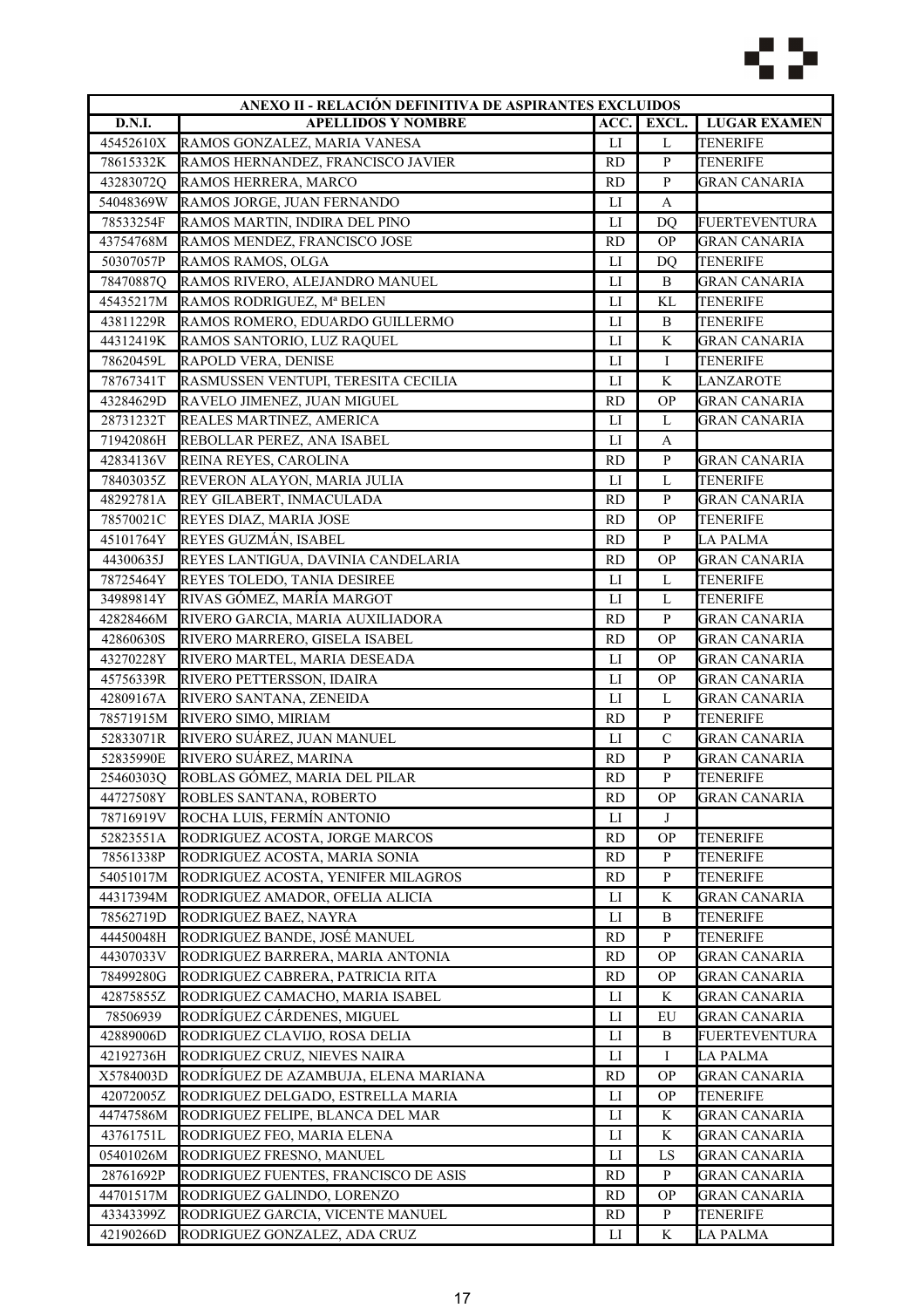

| ANEXO II - RELACIÓN DEFINITIVA DE ASPIRANTES EXCLUIDOS |                                       |                        |                |                      |
|--------------------------------------------------------|---------------------------------------|------------------------|----------------|----------------------|
| D.N.I.                                                 | <b>APELLIDOS Y NOMBRE</b>             | ACC.                   | EXCL.          | <b>LUGAR EXAMEN</b>  |
| 78557628R                                              | RODRIGUEZ GONZALEZ, FRANCISCO DAVID   | <b>RD</b>              | $\mathbf{OP}$  | TENERIFE             |
| 43365731J                                              | RODRIGUEZ GONZALEZ, JUAN RAMON        | LI                     | $\mathbf{P}$   | <b>TENERIFE</b>      |
| 09281306R                                              | RODRÍGUEZ GONZÁLEZ, MARIA JESÚS       | <b>RD</b>              | <b>OP</b>      | <b>TENERIFE</b>      |
| 45762807Y                                              | RODRIGUEZ GONZALEZ, YURENA PATRICIA   | $\mathbf{L}$           | BC             | <b>GRAN CANARIA</b>  |
| 45730487R                                              | RODRIGUEZ GORRIN, ALICIA              | LI                     | L              | <b>TENERIFE</b>      |
| 42850241E                                              | RODRÍGUEZ HANNA, GEORGETTE            | $_{\text{LI}}$         | B              | <b>GRAN CANARIA</b>  |
| 78416115F                                              | RODRÍGUEZ HERNÁNDEZ, ALEJANDRO        | $\mathbf{L}\mathbf{I}$ | K              | <b>LA PALMA</b>      |
| 42172758G                                              | RODRIGUEZ HERNANDEZ, MARIA ELOISA     | $\mathbf{L}$           | K              | <b>LA PALMA</b>      |
| 52857980R                                              | RODRÍGUEZ HERNÁNDEZ, MARÍA ESTHER     | <b>RD</b>              | ${\bf P}$      | <b>GRAN CANARIA</b>  |
| 34949462L                                              | RODRÍGUEZ IGLESIAS, MARÍA             | LI                     | U              | <b>TENERIFE</b>      |
| 10083316R                                              | RODRIGUEZ LOPEZ, NIEVES               | ${\rm LI}$             | $\rm K$        | <b>GRAN CANARIA</b>  |
| 42804641P                                              | RODRIGUEZ MARTIN, JOSEFA              | $_{\rm LI}$            | ${\bf P}$      | <b>GRAN CANARIA</b>  |
| 42876968T                                              | RODRIGUEZ MARTIN, SANDRA              | LI                     | <b>DQ</b>      | <b>LANZAROTE</b>     |
| 54042175H                                              | RODRIGUEZ MENDEZ, MARIA DEL AMOR      | $_{\text{LI}}$         | B              | <b>TENERIFE</b>      |
| 78856154X                                              | RODRÍGUEZ MENDOZA, ANA YANETTE        | $\mathbf{L}$           | $\mathbf L$    | <b>TENERIFE</b>      |
| 78476508W                                              | RODRIGUEZ OJEDA, JOSEFA MARIA         | <b>RD</b>              | <b>OP</b>      | GRAN CANARIA         |
| 43753970N                                              | RODRIGUEZ ORTEGA, MARIA DE PILAR      | LI                     | <b>OP</b>      | <b>GRAN CANARIA</b>  |
| 78708340V                                              | RODRIGUEZ PEÑA, ALBERTO               | <b>RD</b>              | $\mathbf{P}$   | <b>TENERIFE</b>      |
| 42163894H                                              | RODRÍGUEZ PEREZ, CARMEN NIEVES        | <b>RD</b>              | $\, {\bf p}$   | <b>LA PALMA</b>      |
| 45450504C                                              | RODRÍGUEZ PÉREZ, JUAN PEDRO           | <b>RD</b>              | ${\bf P}$      | <b>TENERIFE</b>      |
| 42193832X                                              | RODRIGUEZ PEREZ, LETICIA              | LI                     | $\rm K$        | <b>LA PALMA</b>      |
| 45759803S                                              | RODRIGUEZ PEREZ, MARGARITA            | <b>RD</b>              | ${\bf P}$      | <b>GRAN CANARIA</b>  |
| 78476559F                                              | RODRIGUEZ PEREZ, PATRICIA DEL CARMEN  | $\mathbf{L}$           | B              | <b>GRAN CANARIA</b>  |
|                                                        |                                       |                        |                |                      |
| 43657092X                                              | RODRIGUEZ PEREZ, SANTIAGO             | $\mathbf{L}$           | K              | <b>GRAN CANARIA</b>  |
| 33291271J                                              | RODRIGUEZ PUERTAS, ALBERTO CARLOS     | $_{\rm LI}$            | L              | <b>TENERIFE</b>      |
| 43290904M                                              | RODRIGUEZ RAMOS, EDUARDO              | $\mathbf{L}$           | L              | <b>GRAN CANARIA</b>  |
| 34266170B                                              | RODRIGUEZ REGUEIRO, RAQUEL            | $_{\rm LI}$            | L              | <b>GRAN CANARIA</b>  |
| 09729854A                                              | RODRIGUEZ ROBLES, ARSENIO             | <b>RD</b>              | <b>OP</b>      | <b>TENERIFE</b>      |
| 35477079Q                                              | RODRIGUEZ RODRIGUEZ, DANIEL           | LI                     | K              | <b>TENERIFE</b>      |
| 78521201Y                                              | RODRIGUEZ RODRIGUEZ, KILIAN           | LI                     | <b>OP</b>      | <b>GRAN CANARIA</b>  |
| 35471218C                                              | RODRIGUEZ RODRIGUEZ, MARÍA            | LI                     | K              | <b>TENERIFE</b>      |
| 78479030V                                              | RODRÍGUEZ RODRÍGUEZ, MIGUEL ÁNGEL     | <b>RD</b>              | ${\bf P}$      | <b>GRAN CANARIA</b>  |
| 42879975V                                              | RODRIGUEZ SAAVEDRA, JUAN FRANCISCO    | <b>RD</b>              | <b>OP</b>      | <b>GRAN CANARIA</b>  |
| 43756452X                                              | RODRIGUEZ SÀNCHEZ, FABIOLA DEL CARMEN | LI                     | K              | <b>GRAN CANARIA</b>  |
| 42189094X                                              | RODRIGUEZ SANCHEZ, JOSE CARLOS        | <b>RD</b>              | $\mathbf{P}$   | <b>LA PALMA</b>      |
| 45438991F                                              | RODRIGUEZ SOSA, MARIA DE LOS ANGELES  | LI                     | D <sub>O</sub> | <b>TENERIFE</b>      |
| 43828138M                                              | RODRIGUEZ SUAREZ, MANUEL RAMON        | $_{\rm LI}$            | B              | LA GOMERA            |
| 54073766F                                              | RODRIGUEZ TORRES, CARMEN NIEVES       | $_{\rm LI}$            | K              | <b>GRAN CANARIA</b>  |
| 11435156Q                                              | ROIZ BAZTÁN, DANIEL                   | <b>RD</b>              | ${\bf P}$      | LANZAROTE            |
| 78677843H                                              | ROJAS MARTIN, AYTHAMI                 | <b>RD</b>              | <b>KOP</b>     | TENERIFE             |
| 08986032R                                              | ROMÁN POLO, MARÍA NURIA               |                        | <b>JOP</b>     | TENERIFE             |
| 78480961Q                                              | ROMERA ANTUNEZ, NAYRA ALICIA          | ${\rm LI}$             | B              | <b>GRAN CANARIA</b>  |
| 03878274Z                                              | ROMERAL MORALEDA, FATIMA              | LI                     | K              | <b>GRAN CANARIA</b>  |
| 33298051P                                              | ROMERO BUSTELO, ÁNGEL                 | LI                     | B              | <b>LANZAROTE</b>     |
| 78679699B                                              | ROMERO CALERO, MARIA ISABEL           | <b>RD</b>              | P              | TENERIFE             |
| 78585071M                                              | ROMERO CARABALLO, ACORAIDA            | LI                     | U              | LANZAROTE            |
| 43785178D                                              | ROMERO MELCHOR, ESPERANZA             | RD                     | ОP             | TENERIFE             |
| 78828943P                                              | ROMERO MENDOZA, JUAN CARLOS           | <b>RD</b>              | P              | LANZAROTE            |
| 18450959Z                                              | ROMERO VICENTE, ROCIO                 | LI                     | IK             | <b>FUERTEVENTURA</b> |
| 42781185N                                              | ROQUE ROSALES, MARIA DEL PINO         | <b>RD</b>              | $\mathbf{P}$   | <b>GRAN CANARIA</b>  |
| 42845072M                                              | RUANO MARTIN, ALBERTO JAVIER          | $_{\rm LI}$            | $\mathbf{P}$   | <b>FUERTEVENTURA</b> |
| 78503948A                                              | RUBIO VELEZ, ÁNGEL DAVID              | <b>RD</b>              | $\mathbf{P}$   | <b>GRAN CANARIA</b>  |
| 42888695C                                              | RUIZ ESTEVEZ, NATIVIDAD               | $_{\rm LI}$            | Q              | FUERTEVENTURA        |
| 42826796Z                                              | RUIZ MARTINEZ, MARIA ANGUSTIAS        | LI                     | K              | LA PALMA             |
| 25453956V                                              | RUIZ MORENO, GEMMA MARÍA              | $_{\rm LI}$            | K              | GRAN CANARIA         |
| 78559983X                                              | RUIZ REIG, VÍCTOR MANUEL              | LI                     | K              | TENERIFE             |
|                                                        |                                       |                        |                |                      |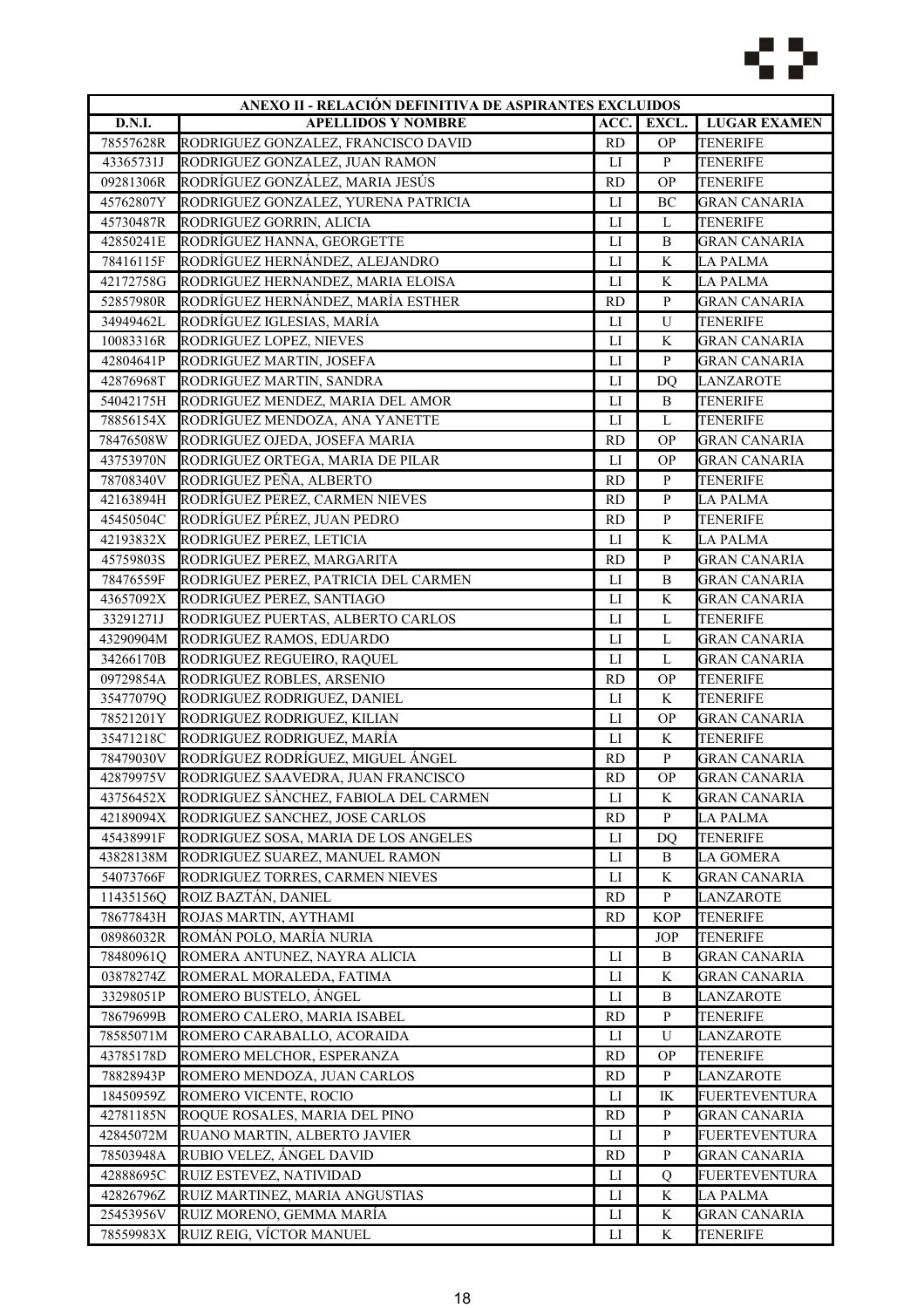

| ANEXO II - RELACIÓN DEFINITIVA DE ASPIRANTES EXCLUIDOS |                                               |                |                |                      |
|--------------------------------------------------------|-----------------------------------------------|----------------|----------------|----------------------|
| <b>D.N.I.</b>                                          | <b>APELLIDOS Y NOMBRE</b>                     | ACC.           | EXCL.          | <b>LUGAR EXAMEN</b>  |
| 0599523L                                               | RUJANO RAMIREZ, IVETTE                        | $_{\rm LI}$    | E              | <b>TENERIFE</b>      |
| 36118369C                                              | SAAVEDRA GONZÁLEZ, CRISTINA                   | LI             | $\, {\bf B}$   | LANZAROTE            |
| 43290388H                                              | SAAVEDRA SARMIENTO, CRISTO JOSUÉ              | LI             | K              | <b>GRAN CANARIA</b>  |
| 42838319Z                                              | SAAVEDRA VALENCIA, NIEVES LUISA               | <b>RD</b>      | $\, {\bf p}$   | <b>GRAN CANARIA</b>  |
| 42083655A                                              | SABINA FONTE, DOMINGO AGUSTÍN                 | LI             | K              | <b>TENERIFE</b>      |
| 42848635A                                              | SADHWANI SADHWANI, MOHAN                      | <b>RD</b>      | <b>OP</b>      | <b>GRAN CANARIA</b>  |
| 45770348A                                              | SALMERON HERNANDEZ, ANTONIO JESUS             | <b>RD</b>      | $\, {\bf p}$   | <b>GRAN CANARIA</b>  |
| 47490355R                                              | <b>SAMPER MARTINEZ, DAVID</b>                 | PI             | $\mathbf T$    | <b>GRAN CANARIA</b>  |
| 78621427K                                              | SAN JUAN ROMERO, PEDRO MAXIMILIANO            | <b>RD</b>      | $\mathbf{P}$   | TENERIFE             |
| 35308536V                                              | SAN MARTIN MORENO, ANGELES                    | <b>RD</b>      | $\, {\bf P}$   | TENERIFE             |
| 70812818G                                              | SANCHEZ BLANCO, RAQUEL                        | LI             | LS             | FUERTEVENTURA        |
| 43755259J                                              | SÄNCHEZ DE LA NIETA ARRIBAS, FRANCISCO JAVIER | <b>RD</b>      | ${\bf P}$      | <b>FUERTEVENTURA</b> |
| 42869623S                                              | SANCHEZ DOMINGUEZ, PENELOPE                   | LI             | L              | <b>GRAN CANARIA</b>  |
| 78568835F                                              | SANCHEZ FERNANDEZ, Mª NATIVIDAD               | ${\rm LI}$     | <b>DQ</b>      | <b>TENERIFE</b>      |
| 33401892G                                              | SANCHEZ GARCIA, M DOLORES                     | $_{\text{LI}}$ | L              | <b>TENERIFE</b>      |
| 78475766L                                              | SANCHEZ JORGE, MARIA DE LOS ANGELES           | $_{\rm LI}$    | B              | <b>GRAN CANARIA</b>  |
| 45759527S                                              | SANCHEZ MARRERO, VICTOR MANUEL                | LI             | B              | GRAN CANARIA         |
| 44735262D                                              | SÁNCHEZ MEDINA, CARMEN DUNIA                  | <b>RD</b>      | <b>OP</b>      | <b>GRAN CANARIA</b>  |
| 78477250P                                              | SANCHEZ MENA, MAGDALENA MARIA                 | <b>RD</b>      | <b>OP</b>      | <b>GRAN CANARIA</b>  |
| 52835828K                                              | SANCHEZ MORALES, NATALIA                      | ${\rm LI}$     | L              | <b>GRAN CANARIA</b>  |
| 78495756E                                              | SANCHEZ MOREIRA, ELIZABETH                    | LI             | $\, {\bf B}$   | <b>GRAN CANARIA</b>  |
| 07868413K                                              | SÁNCHEZ PABLOS, MERCEDES                      | <b>RD</b>      | LP             | <b>LANZAROTE</b>     |
| 50038938T                                              | SANCHEZ PASCUAL, GREGORIO RAMÓN               | <b>RD</b>      | <b>OP</b>      | <b>GRAN CANARIA</b>  |
| 43644386T                                              | SANCHEZ PEREZ, BERNARDO YOSHIO                | $_{\text{LI}}$ | A              |                      |
| 78409868Q                                              | SÁNCHEZ PEREZ, MARÍA DE LAS NIEVES            | П              | DQ             | <b>TENERIFE</b>      |
| 39467893P                                              | SÁNCHEZ PÉREZ, SARA PATRICIA                  | <b>RD</b>      | $\, {\bf P}$   | <b>FUERTEVENTURA</b> |
| 80057466D                                              | SÁNCHEZ REALES, OLIVIA DEL MAR                | ${\rm LI}$     | L              | <b>GRAN CANARIA</b>  |
| 42179175G                                              | SANCHEZ RODRIGUEZ, ISIDRO TOMAS               | <b>RD</b>      | <b>OP</b>      | <b>LA PALMA</b>      |
| 44707637F                                              | SÁNCHEZ RODRÍGUEZ, MARÍA DOLORES              | LI             | K              | <b>GRAN CANARIA</b>  |
| 05671843C                                              | SANCHEZ ROMERO, BEATRIZ                       | $_{\text{LI}}$ | $\mathbf L$    | <b>GRAN CANARIA</b>  |
| 42876501Q                                              | SANCHEZ SAAVEDRA, LAURA MARIA                 | <b>RD</b>      | ${\bf P}$      | <b>GRAN CANARIA</b>  |
| 21507256W                                              | SANCHIZ LILLO, VICTORIA                       | LI             | <b>BCJ</b>     | TENERIFE             |
| 70868879Z                                              | SANDOVAL CALVO, JUAN AGUSTIN                  | LI             | <b>OP</b>      | <b>GRAN CANARIA</b>  |
|                                                        |                                               |                |                |                      |
| 42225101E                                              | SANTANA AGUIAR, MARIA ESTEFANIA               | ${\rm LI}$     | A<br>${\bf P}$ |                      |
| 43283270F                                              | SANTANA CABRERA, FÁTIMA                       | <b>RD</b>      |                | <b>GRAN CANARIA</b>  |
| 54164236H                                              | SANTANA CABRERA, ZULEIDA                      | <b>RD</b>      | $\, {\bf P}$   | <b>GRAN CANARIA</b>  |
| 54107519L                                              | SANTANA DÍAZ, IRIS MARÍA                      | $_{\rm LI}$    | K              | <b>GRAN CANARIA</b>  |
| 45764518S                                              | SANTANA DIAZ, ISMAEL                          | LI             | L              | <b>GRAN CANARIA</b>  |
| 42831818E                                              | SANTANA DIAZ, LYDIA ESTHER                    | П              | <b>DEOPQ</b>   | <b>GRAN CANARIA</b>  |
| 54045380A                                              | SANTANA FEBLES, PILAR                         | $_{\rm LI}$    | L              | TENERIFE             |
| 44733325G                                              | SANTANA FLEITAS, RAUL                         | LI             | B              | GRAN CANARIA         |
| 78512534X                                              | SANTANA GARCIA, SILVIA                        | <b>RD</b>      | $\mathbf{P}$   | <b>GRAN CANARIA</b>  |
| 52845837W                                              | SANTANA GONZÁLEZ, ANA                         | $_{\rm LI}$    | A              |                      |
| 78522152Z                                              | SANTANA GONZALEZ, JOSE MANUEL                 | LI             | DQ             | <b>GRAN CANARIA</b>  |
| 54089706P                                              | SANTANA GONZÁLEZ, MARÍA DEL ROSARIO           | <b>RD</b>      | $\mathbf{P}$   | <b>GRAN CANARIA</b>  |
| 54074073S                                              | SANTANA GONZALEZ, NEREIDA DE JESUS            | RD             | ОP             | <b>GRAN CANARIA</b>  |
| 42851210W                                              | SANTANA GUEDES, EMILIA MARIA                  | <b>RD</b>      | P              | GRAN CANARIA         |
| 54050885B                                              | SANTANA HERNANDEZ, JORGE                      | LI             | ZA             | TENERIFE             |
| 42201794Z                                              | SANTANA MARTEL, DÁMARIS CARMEN                | LI             | K              | GRAN CANARIA         |
| 45363627Z                                              | SANTANA MEDINA, PATRICIA                      | <b>RD</b>      | <b>OP</b>      | <b>GRAN CANARIA</b>  |
| 43804061D                                              | SANTANA MENDEZ, ANA LUISA                     | LI             | B              | TENERIFE             |
| 78486546N                                              | SANTANA MONTESDEOCA, SHAILA                   | LI             | L              | <b>GRAN CANARIA</b>  |
| 78502456Y                                              | SANTANA MORALES, ISABEL YULEIMI               | LI             | L              | <b>GRAN CANARIA</b>  |
| 78500209J                                              | SANTANA PEREZ, Mª ARANTZAZU                   | $_{\rm LI}$    | B              | <b>GRAN CANARIA</b>  |
| 54079894V                                              | SANTANA RAMÍREZ, MONTSERRAT                   | <b>RD</b>      | P              | GRAN CANARIA         |
| 45774751J                                              | SANTANA RIVERO, CRISTIAN JONATHAN             | LI             | L              | <b>GRAN CANARIA</b>  |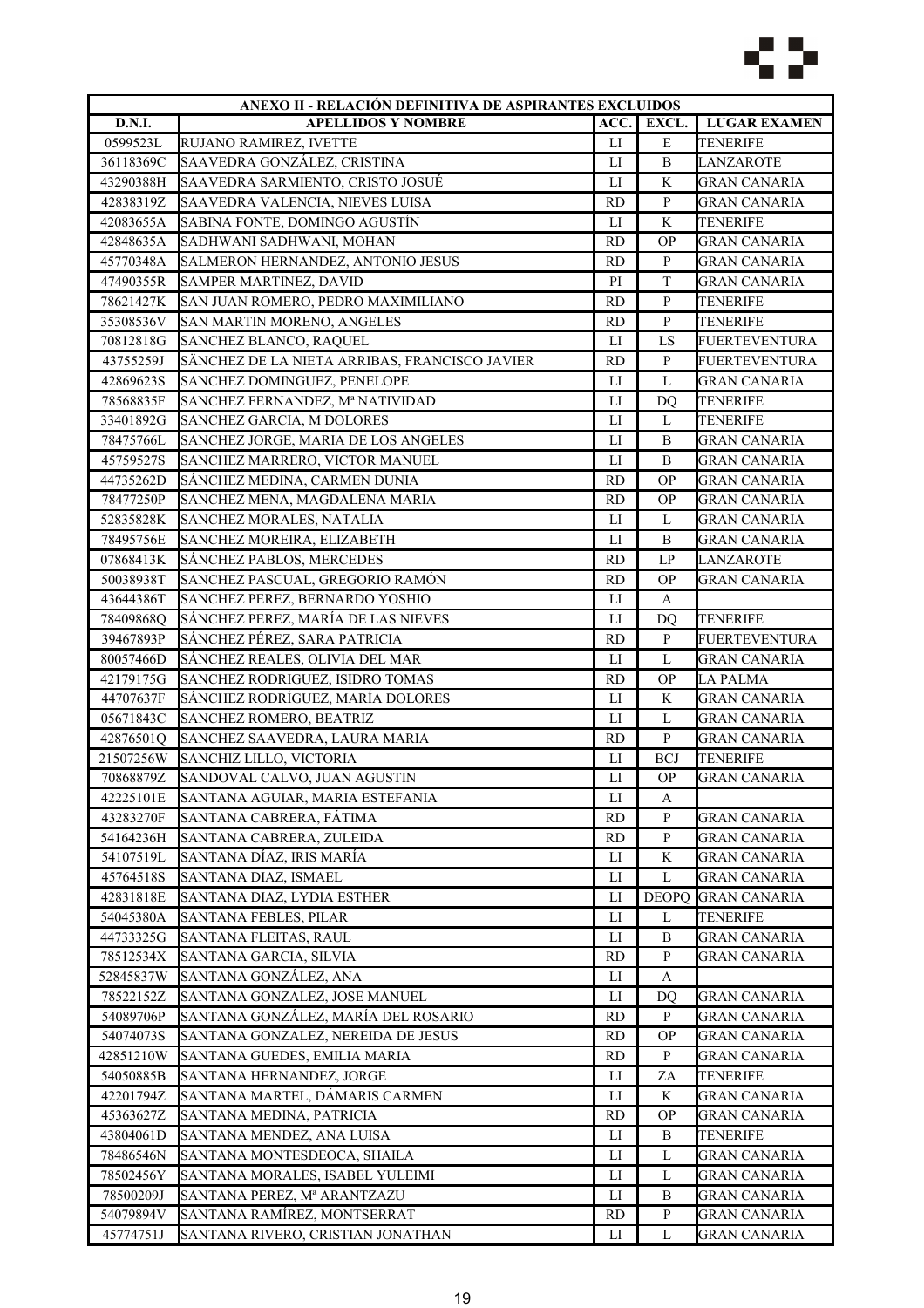

| D.N.I.<br><b>LUGAR EXAMEN</b><br><b>APELLIDOS Y NOMBRE</b><br>ACC.<br>EXCL.<br>54106891N<br>SANTANA RODRÍGUEZ, ZAIDA RITA<br>$\mathbf U$<br><b>TENERIFE</b><br>LI<br><b>RD</b><br><b>OP</b><br><b>GRAN CANARIA</b><br>78519484Z<br>SANTANA ROSALES, MIRIAN ELENA<br>43773938Q<br>$\mathbf{P}$<br><b>TENERIFE</b><br>SANTANA SANCHEZ, EDUARDO<br>LI<br>SANTANA SANTANA, MANUEL JESUS<br>LI<br><b>OP</b><br><b>GRAN CANARIA</b><br>44306639Z<br>SANTANA SANTANA, SERGIO JESUS<br>K<br><b>GRAN CANARIA</b><br>78473539T<br>LI<br>$\rm K$<br><b>GRAN CANARIA</b><br>45756107E<br>SANTANA SANTANA, SOFIA MILWIDA<br>LI<br>$\mathbf{P}$<br>SANTANA VEGA, FRANCISCO JAVIER<br><b>GRAN CANARIA</b><br>52839260A<br><b>RD</b><br>$\mathcal{C}$<br>SANTANA VEGA, PEDRO MIGUEL<br><b>FUERTEVENTURA</b><br>43650451Q<br>LI<br><b>RD</b><br>$\, {\bf P}$<br>52841267D<br>SANTIAGO CASTELLANO, EDELVIRA<br><b>GRAN CANARIA</b><br>E<br>45354044<br>SANTIAGO GARCÍA, ESTER MARÍA<br>LI<br>GRAN CANARIA<br>78521203P<br>SANTIAGO MARTIN, SARA MARIA<br>$_{\text{LI}}$<br>K<br><b>GRAN CANARIA</b><br>$\rm K$<br>32627933H<br>SANTIAGO REY, MARIA DE LOS ANGELES<br>$_{\text{LI}}$<br><b>TENERIFE</b><br>SANZ GONZÁLEZ, REYES<br><b>OP</b><br>09285692V<br><b>RD</b><br><b>GRAN CANARIA</b><br>$\mathbf{P}$<br>SARMIENTO FLEITAS, ESTEFANIA<br><b>RD</b><br><b>GRAN CANARIA</b><br>45773934R<br>54135118H<br>SARMIENTO SANTANA, EDUARDO<br>$_{\rm LI}$<br><b>GRAN CANARIA</b><br>DQ<br>SEGURA GARCÍA, Mª DEL CARMEN<br>78470129V<br>$_{\text{LI}}$<br><b>GRAN CANARIA</b><br>L<br>SEGURA MONZÓN, LUZ MARINA<br>$_{\rm LI}$<br>43285913M<br>A<br>42178503E<br>SENTÍS RODRÍGUEZ, RAQUEL<br><b>RD</b><br>$\mathbf{P}$<br><b>LA PALMA</b><br>09313287A<br>SERNA VERGARA, JUAN CARLOS<br>$_{\text{LI}}$<br><b>BEU</b><br><b>FUERTEVENTURA</b><br>21656697N<br>SERRA PEREZ, RAFAEL ANTONIO<br>$_{\text{LI}}$<br>K<br><b>TENERIFE</b><br>$\mathbf T$<br>43815033X<br>SERVANDO ALBERTO, MARIA RAQUEL<br>PI<br><b>TENERIFE</b><br>SEVILLA MARTÍNEZ, ALBERTO<br><b>OP</b><br><b>GRAN CANARIA</b><br>72988007Z<br><b>RD</b><br>${\bf P}$<br>78706200Q<br>SICILIA LLANOS, MIRIAM<br><b>RD</b><br><b>TENERIFE</b><br>SIERRA GARCÍA, ANTONIO JESÚS<br>78588249D<br><b>RD</b><br><b>OP</b><br>LANZAROTE<br><b>SILES PEREZ, SONIA</b><br>50077195P<br>$_{\rm LI}$<br>LU<br><b>GRAN CANARIA</b><br>54070430Y<br>SILVA MARRERO, LUCIA VICTORIA<br>$\mathbf{P}$<br><b>GRAN CANARIA</b><br><b>RD</b><br>SIVERIO BORGES, CATHAYSA<br>$\, {\bf B}$<br>78850455S<br>${\rm LI}$<br><b>TENERIFE</b><br>SIVERIO MONTERO, YAUCI DANIEL<br>42221970L<br>LI<br><b>ADQ</b><br>SOCAS HERNÁNDEZ, JUANA MARÍA<br>78609931W<br><b>TENERIFE</b><br><b>RD</b><br><b>OP</b><br>SOCORRO PADRÓN, CARMEN<br>$_{\text{LI}}$<br>U<br><b>GRAN CANARIA</b><br>78507340Z<br>K<br>45598749F<br>SOLA ENCINAS, JOSE ANTONIO<br>$_{\text{LI}}$<br><b>GRAN CANARIA</b><br>14611269J<br>SORIANO DE LERA, RAÚL<br><b>RD</b><br><b>OP</b><br>GRAN CANARIA<br>${\bf P}$<br>44314624H<br>SOSA HERNÁNDEZ, MARÍA ALEJANDRA<br><b>RD</b><br><b>GRAN CANARIA</b><br>52820287M<br>SOSA HERNANDEZ, MARIA CANDELARIA<br>$_{\rm LI}$<br><b>TENERIFE</b><br><b>DPQ</b><br>43766679W<br>SOTO MONTESDEOCA, ALFONSO<br><b>RD</b><br><b>OP</b><br><b>GRAN CANARIA</b><br>45761712S<br>SOTO TOLEDO, CAROLINA<br>$_{\rm LI}$<br>U<br><b>GRAN CANARIA</b><br>$\, {\bf P}$<br>43285290A<br>SUÁREZ AFONSO, THANIA<br><b>RD</b><br><b>GRAN CANARIA</b><br>SUÁREZ ÁLVAREZ, MARÍA ALEXANDRA<br>$\mathbf{P}$<br><b>GRAN CANARIA</b><br>42872375F<br><b>RD</b><br>43836207R<br>SUÁREZ BARRERA, YESICA<br>$_{\rm LI}$<br>B<br>TENERIFE<br>52568380V<br><b>SUAREZ FLORES, ALEJANDRO</b><br><b>RD</b><br><b>KOP</b><br><b>GRAN CANARIA</b><br>54041196M<br>SUAREZ GARCIA, ANA DELIA<br>LI<br>TENERIFE<br>L<br>44302929F<br>SUÁREZ GARCÍA, VICTOR MANUEL<br><b>RD</b><br>${\bf P}$<br><b>GRAN CANARIA</b><br>SUÁREZ GONZÁLEZ, PEDRO<br>$\mathbf{P}$<br><b>TENERIFE</b><br>45437509C<br><b>RD</b><br>SUAREZ LECUONA, ELENA<br>78677455K<br>LI<br>B<br><b>TENERIFE</b><br>44300447D<br><b>SUAREZ MORALES, JOSE PEDRO</b><br>LI<br>A<br>SUÁREZ RAMÍREZ, ALBERTO<br>42782607P<br>$\mathbf T$<br>PI<br><b>GRAN CANARIA</b><br>SUÁREZ RODRÍGUEZ, IDAIRA MACARENA<br>54091282C<br>LI<br><b>OP</b><br>GRAN CANARIA<br>52844778R<br>SUAREZ RODRIGUEZ, JUAN FRANCISCO<br><b>RD</b><br>P<br>GRAN CANARIA<br>42879998V<br><b>SUAREZ SABINA, NOELIA</b><br>LI<br>K<br><b>GRAN CANARIA</b><br><b>SUAREZ SUAREZ, GAEL</b><br><b>RD</b><br><b>OP</b><br><b>TENERIFE</b><br>78677759A<br>43665513J<br>SUAREZ TRUJILLO, MARIA ELSA<br>JT<br><b>GRAN CANARIA</b><br>LI<br>K<br>50466036B<br>TABLERO CRESPO, YOLANDA<br><b>GRAN CANARIA</b><br>45420071Q<br>TEIJEIRO CASTRO, OSCAR<br><b>RD</b><br><b>OP</b><br><b>GRAN CANARIA</b><br>43773535G<br><b>TENERIFE</b><br>TEIXEIRA MERRIEN, MONICA MARIA<br><b>RD</b><br>ZA<br>54089129Y<br>TEJERA BÁEZ, SANTIAGO<br>GRAN CANARIA<br><b>RD</b><br><b>OP</b><br>45555320W<br>TEJERA DE LEON, SERGIO<br><b>RD</b><br>P<br>LANZAROTE | ANEXO II - RELACIÓN DEFINITIVA DE ASPIRANTES EXCLUIDOS |  |  |  |  |
|---------------------------------------------------------------------------------------------------------------------------------------------------------------------------------------------------------------------------------------------------------------------------------------------------------------------------------------------------------------------------------------------------------------------------------------------------------------------------------------------------------------------------------------------------------------------------------------------------------------------------------------------------------------------------------------------------------------------------------------------------------------------------------------------------------------------------------------------------------------------------------------------------------------------------------------------------------------------------------------------------------------------------------------------------------------------------------------------------------------------------------------------------------------------------------------------------------------------------------------------------------------------------------------------------------------------------------------------------------------------------------------------------------------------------------------------------------------------------------------------------------------------------------------------------------------------------------------------------------------------------------------------------------------------------------------------------------------------------------------------------------------------------------------------------------------------------------------------------------------------------------------------------------------------------------------------------------------------------------------------------------------------------------------------------------------------------------------------------------------------------------------------------------------------------------------------------------------------------------------------------------------------------------------------------------------------------------------------------------------------------------------------------------------------------------------------------------------------------------------------------------------------------------------------------------------------------------------------------------------------------------------------------------------------------------------------------------------------------------------------------------------------------------------------------------------------------------------------------------------------------------------------------------------------------------------------------------------------------------------------------------------------------------------------------------------------------------------------------------------------------------------------------------------------------------------------------------------------------------------------------------------------------------------------------------------------------------------------------------------------------------------------------------------------------------------------------------------------------------------------------------------------------------------------------------------------------------------------------------------------------------------------------------------------------------------------------------------------------------------------------------------------------------------------------------------------------------------------------------------------------------------------------------------------------------------------------------------------------------------------------------------------------------------------------------------------------------------------------------------------------------------------------------------------------------------------------------------------------------------------------------------------------------------------------------------------------------------------------------------------------------------------------------------------------------------------------------------------------------------------------------------------------------------------------------------------------------------------------------------------------------------------------------------------------------------------------------------------------------------------------------------------------------------------------------------------------------------------------------------------------------------------------------------------------------------------------------------------------------------------------------------------------------------------------------|--------------------------------------------------------|--|--|--|--|
|                                                                                                                                                                                                                                                                                                                                                                                                                                                                                                                                                                                                                                                                                                                                                                                                                                                                                                                                                                                                                                                                                                                                                                                                                                                                                                                                                                                                                                                                                                                                                                                                                                                                                                                                                                                                                                                                                                                                                                                                                                                                                                                                                                                                                                                                                                                                                                                                                                                                                                                                                                                                                                                                                                                                                                                                                                                                                                                                                                                                                                                                                                                                                                                                                                                                                                                                                                                                                                                                                                                                                                                                                                                                                                                                                                                                                                                                                                                                                                                                                                                                                                                                                                                                                                                                                                                                                                                                                                                                                                                                                                                                                                                                                                                                                                                                                                                                                                                                                                                                                                                         |                                                        |  |  |  |  |
|                                                                                                                                                                                                                                                                                                                                                                                                                                                                                                                                                                                                                                                                                                                                                                                                                                                                                                                                                                                                                                                                                                                                                                                                                                                                                                                                                                                                                                                                                                                                                                                                                                                                                                                                                                                                                                                                                                                                                                                                                                                                                                                                                                                                                                                                                                                                                                                                                                                                                                                                                                                                                                                                                                                                                                                                                                                                                                                                                                                                                                                                                                                                                                                                                                                                                                                                                                                                                                                                                                                                                                                                                                                                                                                                                                                                                                                                                                                                                                                                                                                                                                                                                                                                                                                                                                                                                                                                                                                                                                                                                                                                                                                                                                                                                                                                                                                                                                                                                                                                                                                         |                                                        |  |  |  |  |
|                                                                                                                                                                                                                                                                                                                                                                                                                                                                                                                                                                                                                                                                                                                                                                                                                                                                                                                                                                                                                                                                                                                                                                                                                                                                                                                                                                                                                                                                                                                                                                                                                                                                                                                                                                                                                                                                                                                                                                                                                                                                                                                                                                                                                                                                                                                                                                                                                                                                                                                                                                                                                                                                                                                                                                                                                                                                                                                                                                                                                                                                                                                                                                                                                                                                                                                                                                                                                                                                                                                                                                                                                                                                                                                                                                                                                                                                                                                                                                                                                                                                                                                                                                                                                                                                                                                                                                                                                                                                                                                                                                                                                                                                                                                                                                                                                                                                                                                                                                                                                                                         |                                                        |  |  |  |  |
|                                                                                                                                                                                                                                                                                                                                                                                                                                                                                                                                                                                                                                                                                                                                                                                                                                                                                                                                                                                                                                                                                                                                                                                                                                                                                                                                                                                                                                                                                                                                                                                                                                                                                                                                                                                                                                                                                                                                                                                                                                                                                                                                                                                                                                                                                                                                                                                                                                                                                                                                                                                                                                                                                                                                                                                                                                                                                                                                                                                                                                                                                                                                                                                                                                                                                                                                                                                                                                                                                                                                                                                                                                                                                                                                                                                                                                                                                                                                                                                                                                                                                                                                                                                                                                                                                                                                                                                                                                                                                                                                                                                                                                                                                                                                                                                                                                                                                                                                                                                                                                                         |                                                        |  |  |  |  |
|                                                                                                                                                                                                                                                                                                                                                                                                                                                                                                                                                                                                                                                                                                                                                                                                                                                                                                                                                                                                                                                                                                                                                                                                                                                                                                                                                                                                                                                                                                                                                                                                                                                                                                                                                                                                                                                                                                                                                                                                                                                                                                                                                                                                                                                                                                                                                                                                                                                                                                                                                                                                                                                                                                                                                                                                                                                                                                                                                                                                                                                                                                                                                                                                                                                                                                                                                                                                                                                                                                                                                                                                                                                                                                                                                                                                                                                                                                                                                                                                                                                                                                                                                                                                                                                                                                                                                                                                                                                                                                                                                                                                                                                                                                                                                                                                                                                                                                                                                                                                                                                         |                                                        |  |  |  |  |
|                                                                                                                                                                                                                                                                                                                                                                                                                                                                                                                                                                                                                                                                                                                                                                                                                                                                                                                                                                                                                                                                                                                                                                                                                                                                                                                                                                                                                                                                                                                                                                                                                                                                                                                                                                                                                                                                                                                                                                                                                                                                                                                                                                                                                                                                                                                                                                                                                                                                                                                                                                                                                                                                                                                                                                                                                                                                                                                                                                                                                                                                                                                                                                                                                                                                                                                                                                                                                                                                                                                                                                                                                                                                                                                                                                                                                                                                                                                                                                                                                                                                                                                                                                                                                                                                                                                                                                                                                                                                                                                                                                                                                                                                                                                                                                                                                                                                                                                                                                                                                                                         |                                                        |  |  |  |  |
|                                                                                                                                                                                                                                                                                                                                                                                                                                                                                                                                                                                                                                                                                                                                                                                                                                                                                                                                                                                                                                                                                                                                                                                                                                                                                                                                                                                                                                                                                                                                                                                                                                                                                                                                                                                                                                                                                                                                                                                                                                                                                                                                                                                                                                                                                                                                                                                                                                                                                                                                                                                                                                                                                                                                                                                                                                                                                                                                                                                                                                                                                                                                                                                                                                                                                                                                                                                                                                                                                                                                                                                                                                                                                                                                                                                                                                                                                                                                                                                                                                                                                                                                                                                                                                                                                                                                                                                                                                                                                                                                                                                                                                                                                                                                                                                                                                                                                                                                                                                                                                                         |                                                        |  |  |  |  |
|                                                                                                                                                                                                                                                                                                                                                                                                                                                                                                                                                                                                                                                                                                                                                                                                                                                                                                                                                                                                                                                                                                                                                                                                                                                                                                                                                                                                                                                                                                                                                                                                                                                                                                                                                                                                                                                                                                                                                                                                                                                                                                                                                                                                                                                                                                                                                                                                                                                                                                                                                                                                                                                                                                                                                                                                                                                                                                                                                                                                                                                                                                                                                                                                                                                                                                                                                                                                                                                                                                                                                                                                                                                                                                                                                                                                                                                                                                                                                                                                                                                                                                                                                                                                                                                                                                                                                                                                                                                                                                                                                                                                                                                                                                                                                                                                                                                                                                                                                                                                                                                         |                                                        |  |  |  |  |
|                                                                                                                                                                                                                                                                                                                                                                                                                                                                                                                                                                                                                                                                                                                                                                                                                                                                                                                                                                                                                                                                                                                                                                                                                                                                                                                                                                                                                                                                                                                                                                                                                                                                                                                                                                                                                                                                                                                                                                                                                                                                                                                                                                                                                                                                                                                                                                                                                                                                                                                                                                                                                                                                                                                                                                                                                                                                                                                                                                                                                                                                                                                                                                                                                                                                                                                                                                                                                                                                                                                                                                                                                                                                                                                                                                                                                                                                                                                                                                                                                                                                                                                                                                                                                                                                                                                                                                                                                                                                                                                                                                                                                                                                                                                                                                                                                                                                                                                                                                                                                                                         |                                                        |  |  |  |  |
|                                                                                                                                                                                                                                                                                                                                                                                                                                                                                                                                                                                                                                                                                                                                                                                                                                                                                                                                                                                                                                                                                                                                                                                                                                                                                                                                                                                                                                                                                                                                                                                                                                                                                                                                                                                                                                                                                                                                                                                                                                                                                                                                                                                                                                                                                                                                                                                                                                                                                                                                                                                                                                                                                                                                                                                                                                                                                                                                                                                                                                                                                                                                                                                                                                                                                                                                                                                                                                                                                                                                                                                                                                                                                                                                                                                                                                                                                                                                                                                                                                                                                                                                                                                                                                                                                                                                                                                                                                                                                                                                                                                                                                                                                                                                                                                                                                                                                                                                                                                                                                                         |                                                        |  |  |  |  |
|                                                                                                                                                                                                                                                                                                                                                                                                                                                                                                                                                                                                                                                                                                                                                                                                                                                                                                                                                                                                                                                                                                                                                                                                                                                                                                                                                                                                                                                                                                                                                                                                                                                                                                                                                                                                                                                                                                                                                                                                                                                                                                                                                                                                                                                                                                                                                                                                                                                                                                                                                                                                                                                                                                                                                                                                                                                                                                                                                                                                                                                                                                                                                                                                                                                                                                                                                                                                                                                                                                                                                                                                                                                                                                                                                                                                                                                                                                                                                                                                                                                                                                                                                                                                                                                                                                                                                                                                                                                                                                                                                                                                                                                                                                                                                                                                                                                                                                                                                                                                                                                         |                                                        |  |  |  |  |
|                                                                                                                                                                                                                                                                                                                                                                                                                                                                                                                                                                                                                                                                                                                                                                                                                                                                                                                                                                                                                                                                                                                                                                                                                                                                                                                                                                                                                                                                                                                                                                                                                                                                                                                                                                                                                                                                                                                                                                                                                                                                                                                                                                                                                                                                                                                                                                                                                                                                                                                                                                                                                                                                                                                                                                                                                                                                                                                                                                                                                                                                                                                                                                                                                                                                                                                                                                                                                                                                                                                                                                                                                                                                                                                                                                                                                                                                                                                                                                                                                                                                                                                                                                                                                                                                                                                                                                                                                                                                                                                                                                                                                                                                                                                                                                                                                                                                                                                                                                                                                                                         |                                                        |  |  |  |  |
|                                                                                                                                                                                                                                                                                                                                                                                                                                                                                                                                                                                                                                                                                                                                                                                                                                                                                                                                                                                                                                                                                                                                                                                                                                                                                                                                                                                                                                                                                                                                                                                                                                                                                                                                                                                                                                                                                                                                                                                                                                                                                                                                                                                                                                                                                                                                                                                                                                                                                                                                                                                                                                                                                                                                                                                                                                                                                                                                                                                                                                                                                                                                                                                                                                                                                                                                                                                                                                                                                                                                                                                                                                                                                                                                                                                                                                                                                                                                                                                                                                                                                                                                                                                                                                                                                                                                                                                                                                                                                                                                                                                                                                                                                                                                                                                                                                                                                                                                                                                                                                                         |                                                        |  |  |  |  |
|                                                                                                                                                                                                                                                                                                                                                                                                                                                                                                                                                                                                                                                                                                                                                                                                                                                                                                                                                                                                                                                                                                                                                                                                                                                                                                                                                                                                                                                                                                                                                                                                                                                                                                                                                                                                                                                                                                                                                                                                                                                                                                                                                                                                                                                                                                                                                                                                                                                                                                                                                                                                                                                                                                                                                                                                                                                                                                                                                                                                                                                                                                                                                                                                                                                                                                                                                                                                                                                                                                                                                                                                                                                                                                                                                                                                                                                                                                                                                                                                                                                                                                                                                                                                                                                                                                                                                                                                                                                                                                                                                                                                                                                                                                                                                                                                                                                                                                                                                                                                                                                         |                                                        |  |  |  |  |
|                                                                                                                                                                                                                                                                                                                                                                                                                                                                                                                                                                                                                                                                                                                                                                                                                                                                                                                                                                                                                                                                                                                                                                                                                                                                                                                                                                                                                                                                                                                                                                                                                                                                                                                                                                                                                                                                                                                                                                                                                                                                                                                                                                                                                                                                                                                                                                                                                                                                                                                                                                                                                                                                                                                                                                                                                                                                                                                                                                                                                                                                                                                                                                                                                                                                                                                                                                                                                                                                                                                                                                                                                                                                                                                                                                                                                                                                                                                                                                                                                                                                                                                                                                                                                                                                                                                                                                                                                                                                                                                                                                                                                                                                                                                                                                                                                                                                                                                                                                                                                                                         |                                                        |  |  |  |  |
|                                                                                                                                                                                                                                                                                                                                                                                                                                                                                                                                                                                                                                                                                                                                                                                                                                                                                                                                                                                                                                                                                                                                                                                                                                                                                                                                                                                                                                                                                                                                                                                                                                                                                                                                                                                                                                                                                                                                                                                                                                                                                                                                                                                                                                                                                                                                                                                                                                                                                                                                                                                                                                                                                                                                                                                                                                                                                                                                                                                                                                                                                                                                                                                                                                                                                                                                                                                                                                                                                                                                                                                                                                                                                                                                                                                                                                                                                                                                                                                                                                                                                                                                                                                                                                                                                                                                                                                                                                                                                                                                                                                                                                                                                                                                                                                                                                                                                                                                                                                                                                                         |                                                        |  |  |  |  |
|                                                                                                                                                                                                                                                                                                                                                                                                                                                                                                                                                                                                                                                                                                                                                                                                                                                                                                                                                                                                                                                                                                                                                                                                                                                                                                                                                                                                                                                                                                                                                                                                                                                                                                                                                                                                                                                                                                                                                                                                                                                                                                                                                                                                                                                                                                                                                                                                                                                                                                                                                                                                                                                                                                                                                                                                                                                                                                                                                                                                                                                                                                                                                                                                                                                                                                                                                                                                                                                                                                                                                                                                                                                                                                                                                                                                                                                                                                                                                                                                                                                                                                                                                                                                                                                                                                                                                                                                                                                                                                                                                                                                                                                                                                                                                                                                                                                                                                                                                                                                                                                         |                                                        |  |  |  |  |
|                                                                                                                                                                                                                                                                                                                                                                                                                                                                                                                                                                                                                                                                                                                                                                                                                                                                                                                                                                                                                                                                                                                                                                                                                                                                                                                                                                                                                                                                                                                                                                                                                                                                                                                                                                                                                                                                                                                                                                                                                                                                                                                                                                                                                                                                                                                                                                                                                                                                                                                                                                                                                                                                                                                                                                                                                                                                                                                                                                                                                                                                                                                                                                                                                                                                                                                                                                                                                                                                                                                                                                                                                                                                                                                                                                                                                                                                                                                                                                                                                                                                                                                                                                                                                                                                                                                                                                                                                                                                                                                                                                                                                                                                                                                                                                                                                                                                                                                                                                                                                                                         |                                                        |  |  |  |  |
|                                                                                                                                                                                                                                                                                                                                                                                                                                                                                                                                                                                                                                                                                                                                                                                                                                                                                                                                                                                                                                                                                                                                                                                                                                                                                                                                                                                                                                                                                                                                                                                                                                                                                                                                                                                                                                                                                                                                                                                                                                                                                                                                                                                                                                                                                                                                                                                                                                                                                                                                                                                                                                                                                                                                                                                                                                                                                                                                                                                                                                                                                                                                                                                                                                                                                                                                                                                                                                                                                                                                                                                                                                                                                                                                                                                                                                                                                                                                                                                                                                                                                                                                                                                                                                                                                                                                                                                                                                                                                                                                                                                                                                                                                                                                                                                                                                                                                                                                                                                                                                                         |                                                        |  |  |  |  |
|                                                                                                                                                                                                                                                                                                                                                                                                                                                                                                                                                                                                                                                                                                                                                                                                                                                                                                                                                                                                                                                                                                                                                                                                                                                                                                                                                                                                                                                                                                                                                                                                                                                                                                                                                                                                                                                                                                                                                                                                                                                                                                                                                                                                                                                                                                                                                                                                                                                                                                                                                                                                                                                                                                                                                                                                                                                                                                                                                                                                                                                                                                                                                                                                                                                                                                                                                                                                                                                                                                                                                                                                                                                                                                                                                                                                                                                                                                                                                                                                                                                                                                                                                                                                                                                                                                                                                                                                                                                                                                                                                                                                                                                                                                                                                                                                                                                                                                                                                                                                                                                         |                                                        |  |  |  |  |
|                                                                                                                                                                                                                                                                                                                                                                                                                                                                                                                                                                                                                                                                                                                                                                                                                                                                                                                                                                                                                                                                                                                                                                                                                                                                                                                                                                                                                                                                                                                                                                                                                                                                                                                                                                                                                                                                                                                                                                                                                                                                                                                                                                                                                                                                                                                                                                                                                                                                                                                                                                                                                                                                                                                                                                                                                                                                                                                                                                                                                                                                                                                                                                                                                                                                                                                                                                                                                                                                                                                                                                                                                                                                                                                                                                                                                                                                                                                                                                                                                                                                                                                                                                                                                                                                                                                                                                                                                                                                                                                                                                                                                                                                                                                                                                                                                                                                                                                                                                                                                                                         |                                                        |  |  |  |  |
|                                                                                                                                                                                                                                                                                                                                                                                                                                                                                                                                                                                                                                                                                                                                                                                                                                                                                                                                                                                                                                                                                                                                                                                                                                                                                                                                                                                                                                                                                                                                                                                                                                                                                                                                                                                                                                                                                                                                                                                                                                                                                                                                                                                                                                                                                                                                                                                                                                                                                                                                                                                                                                                                                                                                                                                                                                                                                                                                                                                                                                                                                                                                                                                                                                                                                                                                                                                                                                                                                                                                                                                                                                                                                                                                                                                                                                                                                                                                                                                                                                                                                                                                                                                                                                                                                                                                                                                                                                                                                                                                                                                                                                                                                                                                                                                                                                                                                                                                                                                                                                                         |                                                        |  |  |  |  |
|                                                                                                                                                                                                                                                                                                                                                                                                                                                                                                                                                                                                                                                                                                                                                                                                                                                                                                                                                                                                                                                                                                                                                                                                                                                                                                                                                                                                                                                                                                                                                                                                                                                                                                                                                                                                                                                                                                                                                                                                                                                                                                                                                                                                                                                                                                                                                                                                                                                                                                                                                                                                                                                                                                                                                                                                                                                                                                                                                                                                                                                                                                                                                                                                                                                                                                                                                                                                                                                                                                                                                                                                                                                                                                                                                                                                                                                                                                                                                                                                                                                                                                                                                                                                                                                                                                                                                                                                                                                                                                                                                                                                                                                                                                                                                                                                                                                                                                                                                                                                                                                         |                                                        |  |  |  |  |
|                                                                                                                                                                                                                                                                                                                                                                                                                                                                                                                                                                                                                                                                                                                                                                                                                                                                                                                                                                                                                                                                                                                                                                                                                                                                                                                                                                                                                                                                                                                                                                                                                                                                                                                                                                                                                                                                                                                                                                                                                                                                                                                                                                                                                                                                                                                                                                                                                                                                                                                                                                                                                                                                                                                                                                                                                                                                                                                                                                                                                                                                                                                                                                                                                                                                                                                                                                                                                                                                                                                                                                                                                                                                                                                                                                                                                                                                                                                                                                                                                                                                                                                                                                                                                                                                                                                                                                                                                                                                                                                                                                                                                                                                                                                                                                                                                                                                                                                                                                                                                                                         |                                                        |  |  |  |  |
|                                                                                                                                                                                                                                                                                                                                                                                                                                                                                                                                                                                                                                                                                                                                                                                                                                                                                                                                                                                                                                                                                                                                                                                                                                                                                                                                                                                                                                                                                                                                                                                                                                                                                                                                                                                                                                                                                                                                                                                                                                                                                                                                                                                                                                                                                                                                                                                                                                                                                                                                                                                                                                                                                                                                                                                                                                                                                                                                                                                                                                                                                                                                                                                                                                                                                                                                                                                                                                                                                                                                                                                                                                                                                                                                                                                                                                                                                                                                                                                                                                                                                                                                                                                                                                                                                                                                                                                                                                                                                                                                                                                                                                                                                                                                                                                                                                                                                                                                                                                                                                                         |                                                        |  |  |  |  |
|                                                                                                                                                                                                                                                                                                                                                                                                                                                                                                                                                                                                                                                                                                                                                                                                                                                                                                                                                                                                                                                                                                                                                                                                                                                                                                                                                                                                                                                                                                                                                                                                                                                                                                                                                                                                                                                                                                                                                                                                                                                                                                                                                                                                                                                                                                                                                                                                                                                                                                                                                                                                                                                                                                                                                                                                                                                                                                                                                                                                                                                                                                                                                                                                                                                                                                                                                                                                                                                                                                                                                                                                                                                                                                                                                                                                                                                                                                                                                                                                                                                                                                                                                                                                                                                                                                                                                                                                                                                                                                                                                                                                                                                                                                                                                                                                                                                                                                                                                                                                                                                         |                                                        |  |  |  |  |
|                                                                                                                                                                                                                                                                                                                                                                                                                                                                                                                                                                                                                                                                                                                                                                                                                                                                                                                                                                                                                                                                                                                                                                                                                                                                                                                                                                                                                                                                                                                                                                                                                                                                                                                                                                                                                                                                                                                                                                                                                                                                                                                                                                                                                                                                                                                                                                                                                                                                                                                                                                                                                                                                                                                                                                                                                                                                                                                                                                                                                                                                                                                                                                                                                                                                                                                                                                                                                                                                                                                                                                                                                                                                                                                                                                                                                                                                                                                                                                                                                                                                                                                                                                                                                                                                                                                                                                                                                                                                                                                                                                                                                                                                                                                                                                                                                                                                                                                                                                                                                                                         |                                                        |  |  |  |  |
|                                                                                                                                                                                                                                                                                                                                                                                                                                                                                                                                                                                                                                                                                                                                                                                                                                                                                                                                                                                                                                                                                                                                                                                                                                                                                                                                                                                                                                                                                                                                                                                                                                                                                                                                                                                                                                                                                                                                                                                                                                                                                                                                                                                                                                                                                                                                                                                                                                                                                                                                                                                                                                                                                                                                                                                                                                                                                                                                                                                                                                                                                                                                                                                                                                                                                                                                                                                                                                                                                                                                                                                                                                                                                                                                                                                                                                                                                                                                                                                                                                                                                                                                                                                                                                                                                                                                                                                                                                                                                                                                                                                                                                                                                                                                                                                                                                                                                                                                                                                                                                                         |                                                        |  |  |  |  |
|                                                                                                                                                                                                                                                                                                                                                                                                                                                                                                                                                                                                                                                                                                                                                                                                                                                                                                                                                                                                                                                                                                                                                                                                                                                                                                                                                                                                                                                                                                                                                                                                                                                                                                                                                                                                                                                                                                                                                                                                                                                                                                                                                                                                                                                                                                                                                                                                                                                                                                                                                                                                                                                                                                                                                                                                                                                                                                                                                                                                                                                                                                                                                                                                                                                                                                                                                                                                                                                                                                                                                                                                                                                                                                                                                                                                                                                                                                                                                                                                                                                                                                                                                                                                                                                                                                                                                                                                                                                                                                                                                                                                                                                                                                                                                                                                                                                                                                                                                                                                                                                         |                                                        |  |  |  |  |
|                                                                                                                                                                                                                                                                                                                                                                                                                                                                                                                                                                                                                                                                                                                                                                                                                                                                                                                                                                                                                                                                                                                                                                                                                                                                                                                                                                                                                                                                                                                                                                                                                                                                                                                                                                                                                                                                                                                                                                                                                                                                                                                                                                                                                                                                                                                                                                                                                                                                                                                                                                                                                                                                                                                                                                                                                                                                                                                                                                                                                                                                                                                                                                                                                                                                                                                                                                                                                                                                                                                                                                                                                                                                                                                                                                                                                                                                                                                                                                                                                                                                                                                                                                                                                                                                                                                                                                                                                                                                                                                                                                                                                                                                                                                                                                                                                                                                                                                                                                                                                                                         |                                                        |  |  |  |  |
|                                                                                                                                                                                                                                                                                                                                                                                                                                                                                                                                                                                                                                                                                                                                                                                                                                                                                                                                                                                                                                                                                                                                                                                                                                                                                                                                                                                                                                                                                                                                                                                                                                                                                                                                                                                                                                                                                                                                                                                                                                                                                                                                                                                                                                                                                                                                                                                                                                                                                                                                                                                                                                                                                                                                                                                                                                                                                                                                                                                                                                                                                                                                                                                                                                                                                                                                                                                                                                                                                                                                                                                                                                                                                                                                                                                                                                                                                                                                                                                                                                                                                                                                                                                                                                                                                                                                                                                                                                                                                                                                                                                                                                                                                                                                                                                                                                                                                                                                                                                                                                                         |                                                        |  |  |  |  |
|                                                                                                                                                                                                                                                                                                                                                                                                                                                                                                                                                                                                                                                                                                                                                                                                                                                                                                                                                                                                                                                                                                                                                                                                                                                                                                                                                                                                                                                                                                                                                                                                                                                                                                                                                                                                                                                                                                                                                                                                                                                                                                                                                                                                                                                                                                                                                                                                                                                                                                                                                                                                                                                                                                                                                                                                                                                                                                                                                                                                                                                                                                                                                                                                                                                                                                                                                                                                                                                                                                                                                                                                                                                                                                                                                                                                                                                                                                                                                                                                                                                                                                                                                                                                                                                                                                                                                                                                                                                                                                                                                                                                                                                                                                                                                                                                                                                                                                                                                                                                                                                         |                                                        |  |  |  |  |
|                                                                                                                                                                                                                                                                                                                                                                                                                                                                                                                                                                                                                                                                                                                                                                                                                                                                                                                                                                                                                                                                                                                                                                                                                                                                                                                                                                                                                                                                                                                                                                                                                                                                                                                                                                                                                                                                                                                                                                                                                                                                                                                                                                                                                                                                                                                                                                                                                                                                                                                                                                                                                                                                                                                                                                                                                                                                                                                                                                                                                                                                                                                                                                                                                                                                                                                                                                                                                                                                                                                                                                                                                                                                                                                                                                                                                                                                                                                                                                                                                                                                                                                                                                                                                                                                                                                                                                                                                                                                                                                                                                                                                                                                                                                                                                                                                                                                                                                                                                                                                                                         |                                                        |  |  |  |  |
|                                                                                                                                                                                                                                                                                                                                                                                                                                                                                                                                                                                                                                                                                                                                                                                                                                                                                                                                                                                                                                                                                                                                                                                                                                                                                                                                                                                                                                                                                                                                                                                                                                                                                                                                                                                                                                                                                                                                                                                                                                                                                                                                                                                                                                                                                                                                                                                                                                                                                                                                                                                                                                                                                                                                                                                                                                                                                                                                                                                                                                                                                                                                                                                                                                                                                                                                                                                                                                                                                                                                                                                                                                                                                                                                                                                                                                                                                                                                                                                                                                                                                                                                                                                                                                                                                                                                                                                                                                                                                                                                                                                                                                                                                                                                                                                                                                                                                                                                                                                                                                                         |                                                        |  |  |  |  |
|                                                                                                                                                                                                                                                                                                                                                                                                                                                                                                                                                                                                                                                                                                                                                                                                                                                                                                                                                                                                                                                                                                                                                                                                                                                                                                                                                                                                                                                                                                                                                                                                                                                                                                                                                                                                                                                                                                                                                                                                                                                                                                                                                                                                                                                                                                                                                                                                                                                                                                                                                                                                                                                                                                                                                                                                                                                                                                                                                                                                                                                                                                                                                                                                                                                                                                                                                                                                                                                                                                                                                                                                                                                                                                                                                                                                                                                                                                                                                                                                                                                                                                                                                                                                                                                                                                                                                                                                                                                                                                                                                                                                                                                                                                                                                                                                                                                                                                                                                                                                                                                         |                                                        |  |  |  |  |
|                                                                                                                                                                                                                                                                                                                                                                                                                                                                                                                                                                                                                                                                                                                                                                                                                                                                                                                                                                                                                                                                                                                                                                                                                                                                                                                                                                                                                                                                                                                                                                                                                                                                                                                                                                                                                                                                                                                                                                                                                                                                                                                                                                                                                                                                                                                                                                                                                                                                                                                                                                                                                                                                                                                                                                                                                                                                                                                                                                                                                                                                                                                                                                                                                                                                                                                                                                                                                                                                                                                                                                                                                                                                                                                                                                                                                                                                                                                                                                                                                                                                                                                                                                                                                                                                                                                                                                                                                                                                                                                                                                                                                                                                                                                                                                                                                                                                                                                                                                                                                                                         |                                                        |  |  |  |  |
|                                                                                                                                                                                                                                                                                                                                                                                                                                                                                                                                                                                                                                                                                                                                                                                                                                                                                                                                                                                                                                                                                                                                                                                                                                                                                                                                                                                                                                                                                                                                                                                                                                                                                                                                                                                                                                                                                                                                                                                                                                                                                                                                                                                                                                                                                                                                                                                                                                                                                                                                                                                                                                                                                                                                                                                                                                                                                                                                                                                                                                                                                                                                                                                                                                                                                                                                                                                                                                                                                                                                                                                                                                                                                                                                                                                                                                                                                                                                                                                                                                                                                                                                                                                                                                                                                                                                                                                                                                                                                                                                                                                                                                                                                                                                                                                                                                                                                                                                                                                                                                                         |                                                        |  |  |  |  |
|                                                                                                                                                                                                                                                                                                                                                                                                                                                                                                                                                                                                                                                                                                                                                                                                                                                                                                                                                                                                                                                                                                                                                                                                                                                                                                                                                                                                                                                                                                                                                                                                                                                                                                                                                                                                                                                                                                                                                                                                                                                                                                                                                                                                                                                                                                                                                                                                                                                                                                                                                                                                                                                                                                                                                                                                                                                                                                                                                                                                                                                                                                                                                                                                                                                                                                                                                                                                                                                                                                                                                                                                                                                                                                                                                                                                                                                                                                                                                                                                                                                                                                                                                                                                                                                                                                                                                                                                                                                                                                                                                                                                                                                                                                                                                                                                                                                                                                                                                                                                                                                         |                                                        |  |  |  |  |
|                                                                                                                                                                                                                                                                                                                                                                                                                                                                                                                                                                                                                                                                                                                                                                                                                                                                                                                                                                                                                                                                                                                                                                                                                                                                                                                                                                                                                                                                                                                                                                                                                                                                                                                                                                                                                                                                                                                                                                                                                                                                                                                                                                                                                                                                                                                                                                                                                                                                                                                                                                                                                                                                                                                                                                                                                                                                                                                                                                                                                                                                                                                                                                                                                                                                                                                                                                                                                                                                                                                                                                                                                                                                                                                                                                                                                                                                                                                                                                                                                                                                                                                                                                                                                                                                                                                                                                                                                                                                                                                                                                                                                                                                                                                                                                                                                                                                                                                                                                                                                                                         |                                                        |  |  |  |  |
|                                                                                                                                                                                                                                                                                                                                                                                                                                                                                                                                                                                                                                                                                                                                                                                                                                                                                                                                                                                                                                                                                                                                                                                                                                                                                                                                                                                                                                                                                                                                                                                                                                                                                                                                                                                                                                                                                                                                                                                                                                                                                                                                                                                                                                                                                                                                                                                                                                                                                                                                                                                                                                                                                                                                                                                                                                                                                                                                                                                                                                                                                                                                                                                                                                                                                                                                                                                                                                                                                                                                                                                                                                                                                                                                                                                                                                                                                                                                                                                                                                                                                                                                                                                                                                                                                                                                                                                                                                                                                                                                                                                                                                                                                                                                                                                                                                                                                                                                                                                                                                                         |                                                        |  |  |  |  |
|                                                                                                                                                                                                                                                                                                                                                                                                                                                                                                                                                                                                                                                                                                                                                                                                                                                                                                                                                                                                                                                                                                                                                                                                                                                                                                                                                                                                                                                                                                                                                                                                                                                                                                                                                                                                                                                                                                                                                                                                                                                                                                                                                                                                                                                                                                                                                                                                                                                                                                                                                                                                                                                                                                                                                                                                                                                                                                                                                                                                                                                                                                                                                                                                                                                                                                                                                                                                                                                                                                                                                                                                                                                                                                                                                                                                                                                                                                                                                                                                                                                                                                                                                                                                                                                                                                                                                                                                                                                                                                                                                                                                                                                                                                                                                                                                                                                                                                                                                                                                                                                         |                                                        |  |  |  |  |
|                                                                                                                                                                                                                                                                                                                                                                                                                                                                                                                                                                                                                                                                                                                                                                                                                                                                                                                                                                                                                                                                                                                                                                                                                                                                                                                                                                                                                                                                                                                                                                                                                                                                                                                                                                                                                                                                                                                                                                                                                                                                                                                                                                                                                                                                                                                                                                                                                                                                                                                                                                                                                                                                                                                                                                                                                                                                                                                                                                                                                                                                                                                                                                                                                                                                                                                                                                                                                                                                                                                                                                                                                                                                                                                                                                                                                                                                                                                                                                                                                                                                                                                                                                                                                                                                                                                                                                                                                                                                                                                                                                                                                                                                                                                                                                                                                                                                                                                                                                                                                                                         |                                                        |  |  |  |  |
|                                                                                                                                                                                                                                                                                                                                                                                                                                                                                                                                                                                                                                                                                                                                                                                                                                                                                                                                                                                                                                                                                                                                                                                                                                                                                                                                                                                                                                                                                                                                                                                                                                                                                                                                                                                                                                                                                                                                                                                                                                                                                                                                                                                                                                                                                                                                                                                                                                                                                                                                                                                                                                                                                                                                                                                                                                                                                                                                                                                                                                                                                                                                                                                                                                                                                                                                                                                                                                                                                                                                                                                                                                                                                                                                                                                                                                                                                                                                                                                                                                                                                                                                                                                                                                                                                                                                                                                                                                                                                                                                                                                                                                                                                                                                                                                                                                                                                                                                                                                                                                                         |                                                        |  |  |  |  |
|                                                                                                                                                                                                                                                                                                                                                                                                                                                                                                                                                                                                                                                                                                                                                                                                                                                                                                                                                                                                                                                                                                                                                                                                                                                                                                                                                                                                                                                                                                                                                                                                                                                                                                                                                                                                                                                                                                                                                                                                                                                                                                                                                                                                                                                                                                                                                                                                                                                                                                                                                                                                                                                                                                                                                                                                                                                                                                                                                                                                                                                                                                                                                                                                                                                                                                                                                                                                                                                                                                                                                                                                                                                                                                                                                                                                                                                                                                                                                                                                                                                                                                                                                                                                                                                                                                                                                                                                                                                                                                                                                                                                                                                                                                                                                                                                                                                                                                                                                                                                                                                         |                                                        |  |  |  |  |
|                                                                                                                                                                                                                                                                                                                                                                                                                                                                                                                                                                                                                                                                                                                                                                                                                                                                                                                                                                                                                                                                                                                                                                                                                                                                                                                                                                                                                                                                                                                                                                                                                                                                                                                                                                                                                                                                                                                                                                                                                                                                                                                                                                                                                                                                                                                                                                                                                                                                                                                                                                                                                                                                                                                                                                                                                                                                                                                                                                                                                                                                                                                                                                                                                                                                                                                                                                                                                                                                                                                                                                                                                                                                                                                                                                                                                                                                                                                                                                                                                                                                                                                                                                                                                                                                                                                                                                                                                                                                                                                                                                                                                                                                                                                                                                                                                                                                                                                                                                                                                                                         |                                                        |  |  |  |  |
|                                                                                                                                                                                                                                                                                                                                                                                                                                                                                                                                                                                                                                                                                                                                                                                                                                                                                                                                                                                                                                                                                                                                                                                                                                                                                                                                                                                                                                                                                                                                                                                                                                                                                                                                                                                                                                                                                                                                                                                                                                                                                                                                                                                                                                                                                                                                                                                                                                                                                                                                                                                                                                                                                                                                                                                                                                                                                                                                                                                                                                                                                                                                                                                                                                                                                                                                                                                                                                                                                                                                                                                                                                                                                                                                                                                                                                                                                                                                                                                                                                                                                                                                                                                                                                                                                                                                                                                                                                                                                                                                                                                                                                                                                                                                                                                                                                                                                                                                                                                                                                                         |                                                        |  |  |  |  |
|                                                                                                                                                                                                                                                                                                                                                                                                                                                                                                                                                                                                                                                                                                                                                                                                                                                                                                                                                                                                                                                                                                                                                                                                                                                                                                                                                                                                                                                                                                                                                                                                                                                                                                                                                                                                                                                                                                                                                                                                                                                                                                                                                                                                                                                                                                                                                                                                                                                                                                                                                                                                                                                                                                                                                                                                                                                                                                                                                                                                                                                                                                                                                                                                                                                                                                                                                                                                                                                                                                                                                                                                                                                                                                                                                                                                                                                                                                                                                                                                                                                                                                                                                                                                                                                                                                                                                                                                                                                                                                                                                                                                                                                                                                                                                                                                                                                                                                                                                                                                                                                         |                                                        |  |  |  |  |
|                                                                                                                                                                                                                                                                                                                                                                                                                                                                                                                                                                                                                                                                                                                                                                                                                                                                                                                                                                                                                                                                                                                                                                                                                                                                                                                                                                                                                                                                                                                                                                                                                                                                                                                                                                                                                                                                                                                                                                                                                                                                                                                                                                                                                                                                                                                                                                                                                                                                                                                                                                                                                                                                                                                                                                                                                                                                                                                                                                                                                                                                                                                                                                                                                                                                                                                                                                                                                                                                                                                                                                                                                                                                                                                                                                                                                                                                                                                                                                                                                                                                                                                                                                                                                                                                                                                                                                                                                                                                                                                                                                                                                                                                                                                                                                                                                                                                                                                                                                                                                                                         |                                                        |  |  |  |  |
|                                                                                                                                                                                                                                                                                                                                                                                                                                                                                                                                                                                                                                                                                                                                                                                                                                                                                                                                                                                                                                                                                                                                                                                                                                                                                                                                                                                                                                                                                                                                                                                                                                                                                                                                                                                                                                                                                                                                                                                                                                                                                                                                                                                                                                                                                                                                                                                                                                                                                                                                                                                                                                                                                                                                                                                                                                                                                                                                                                                                                                                                                                                                                                                                                                                                                                                                                                                                                                                                                                                                                                                                                                                                                                                                                                                                                                                                                                                                                                                                                                                                                                                                                                                                                                                                                                                                                                                                                                                                                                                                                                                                                                                                                                                                                                                                                                                                                                                                                                                                                                                         |                                                        |  |  |  |  |
|                                                                                                                                                                                                                                                                                                                                                                                                                                                                                                                                                                                                                                                                                                                                                                                                                                                                                                                                                                                                                                                                                                                                                                                                                                                                                                                                                                                                                                                                                                                                                                                                                                                                                                                                                                                                                                                                                                                                                                                                                                                                                                                                                                                                                                                                                                                                                                                                                                                                                                                                                                                                                                                                                                                                                                                                                                                                                                                                                                                                                                                                                                                                                                                                                                                                                                                                                                                                                                                                                                                                                                                                                                                                                                                                                                                                                                                                                                                                                                                                                                                                                                                                                                                                                                                                                                                                                                                                                                                                                                                                                                                                                                                                                                                                                                                                                                                                                                                                                                                                                                                         |                                                        |  |  |  |  |
|                                                                                                                                                                                                                                                                                                                                                                                                                                                                                                                                                                                                                                                                                                                                                                                                                                                                                                                                                                                                                                                                                                                                                                                                                                                                                                                                                                                                                                                                                                                                                                                                                                                                                                                                                                                                                                                                                                                                                                                                                                                                                                                                                                                                                                                                                                                                                                                                                                                                                                                                                                                                                                                                                                                                                                                                                                                                                                                                                                                                                                                                                                                                                                                                                                                                                                                                                                                                                                                                                                                                                                                                                                                                                                                                                                                                                                                                                                                                                                                                                                                                                                                                                                                                                                                                                                                                                                                                                                                                                                                                                                                                                                                                                                                                                                                                                                                                                                                                                                                                                                                         |                                                        |  |  |  |  |
|                                                                                                                                                                                                                                                                                                                                                                                                                                                                                                                                                                                                                                                                                                                                                                                                                                                                                                                                                                                                                                                                                                                                                                                                                                                                                                                                                                                                                                                                                                                                                                                                                                                                                                                                                                                                                                                                                                                                                                                                                                                                                                                                                                                                                                                                                                                                                                                                                                                                                                                                                                                                                                                                                                                                                                                                                                                                                                                                                                                                                                                                                                                                                                                                                                                                                                                                                                                                                                                                                                                                                                                                                                                                                                                                                                                                                                                                                                                                                                                                                                                                                                                                                                                                                                                                                                                                                                                                                                                                                                                                                                                                                                                                                                                                                                                                                                                                                                                                                                                                                                                         |                                                        |  |  |  |  |
|                                                                                                                                                                                                                                                                                                                                                                                                                                                                                                                                                                                                                                                                                                                                                                                                                                                                                                                                                                                                                                                                                                                                                                                                                                                                                                                                                                                                                                                                                                                                                                                                                                                                                                                                                                                                                                                                                                                                                                                                                                                                                                                                                                                                                                                                                                                                                                                                                                                                                                                                                                                                                                                                                                                                                                                                                                                                                                                                                                                                                                                                                                                                                                                                                                                                                                                                                                                                                                                                                                                                                                                                                                                                                                                                                                                                                                                                                                                                                                                                                                                                                                                                                                                                                                                                                                                                                                                                                                                                                                                                                                                                                                                                                                                                                                                                                                                                                                                                                                                                                                                         |                                                        |  |  |  |  |
|                                                                                                                                                                                                                                                                                                                                                                                                                                                                                                                                                                                                                                                                                                                                                                                                                                                                                                                                                                                                                                                                                                                                                                                                                                                                                                                                                                                                                                                                                                                                                                                                                                                                                                                                                                                                                                                                                                                                                                                                                                                                                                                                                                                                                                                                                                                                                                                                                                                                                                                                                                                                                                                                                                                                                                                                                                                                                                                                                                                                                                                                                                                                                                                                                                                                                                                                                                                                                                                                                                                                                                                                                                                                                                                                                                                                                                                                                                                                                                                                                                                                                                                                                                                                                                                                                                                                                                                                                                                                                                                                                                                                                                                                                                                                                                                                                                                                                                                                                                                                                                                         |                                                        |  |  |  |  |
|                                                                                                                                                                                                                                                                                                                                                                                                                                                                                                                                                                                                                                                                                                                                                                                                                                                                                                                                                                                                                                                                                                                                                                                                                                                                                                                                                                                                                                                                                                                                                                                                                                                                                                                                                                                                                                                                                                                                                                                                                                                                                                                                                                                                                                                                                                                                                                                                                                                                                                                                                                                                                                                                                                                                                                                                                                                                                                                                                                                                                                                                                                                                                                                                                                                                                                                                                                                                                                                                                                                                                                                                                                                                                                                                                                                                                                                                                                                                                                                                                                                                                                                                                                                                                                                                                                                                                                                                                                                                                                                                                                                                                                                                                                                                                                                                                                                                                                                                                                                                                                                         |                                                        |  |  |  |  |
|                                                                                                                                                                                                                                                                                                                                                                                                                                                                                                                                                                                                                                                                                                                                                                                                                                                                                                                                                                                                                                                                                                                                                                                                                                                                                                                                                                                                                                                                                                                                                                                                                                                                                                                                                                                                                                                                                                                                                                                                                                                                                                                                                                                                                                                                                                                                                                                                                                                                                                                                                                                                                                                                                                                                                                                                                                                                                                                                                                                                                                                                                                                                                                                                                                                                                                                                                                                                                                                                                                                                                                                                                                                                                                                                                                                                                                                                                                                                                                                                                                                                                                                                                                                                                                                                                                                                                                                                                                                                                                                                                                                                                                                                                                                                                                                                                                                                                                                                                                                                                                                         |                                                        |  |  |  |  |
|                                                                                                                                                                                                                                                                                                                                                                                                                                                                                                                                                                                                                                                                                                                                                                                                                                                                                                                                                                                                                                                                                                                                                                                                                                                                                                                                                                                                                                                                                                                                                                                                                                                                                                                                                                                                                                                                                                                                                                                                                                                                                                                                                                                                                                                                                                                                                                                                                                                                                                                                                                                                                                                                                                                                                                                                                                                                                                                                                                                                                                                                                                                                                                                                                                                                                                                                                                                                                                                                                                                                                                                                                                                                                                                                                                                                                                                                                                                                                                                                                                                                                                                                                                                                                                                                                                                                                                                                                                                                                                                                                                                                                                                                                                                                                                                                                                                                                                                                                                                                                                                         |                                                        |  |  |  |  |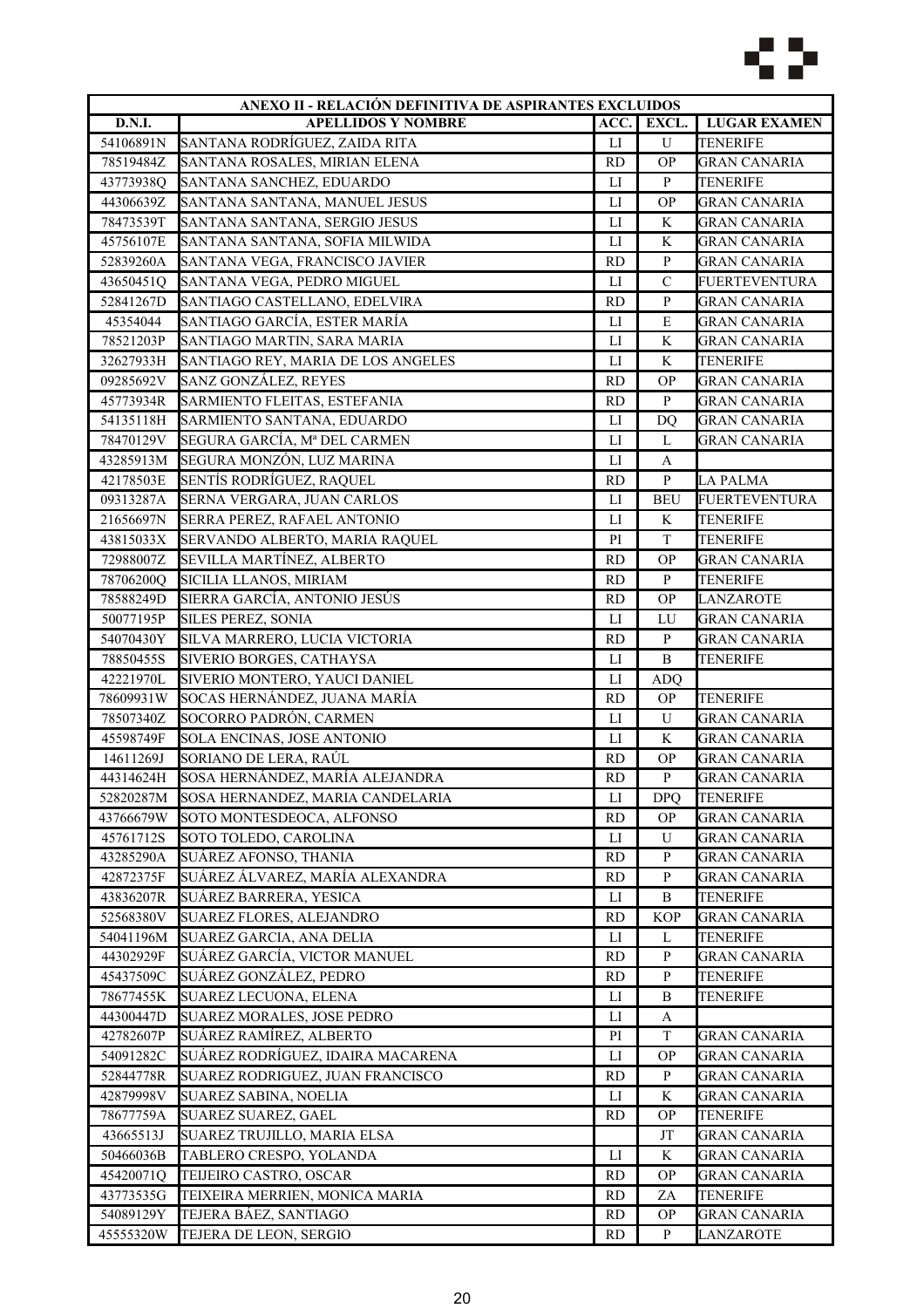

| ANEXO II - RELACIÓN DEFINITIVA DE ASPIRANTES EXCLUIDOS |                                   |                |                |                      |
|--------------------------------------------------------|-----------------------------------|----------------|----------------|----------------------|
| <b>D.N.I.</b>                                          | <b>APELLIDOS Y NOMBRE</b>         | ACC.           | EXCL.          | <b>LUGAR EXAMEN</b>  |
| 78511386                                               | TEJERA HERNANDEZ, JAVIER          | $_{\text{LI}}$ | $\mathbf E$    | <b>GRAN CANARIA</b>  |
| 54387638K                                              | TENORIO ROMANI, MARINA LEDDY      | $_{\rm LI}$    | K              | <b>GRAN CANARIA</b>  |
| 20443420P                                              | TEROL GONZALEZ, MARIA ANGELES     | LI             | L              | <b>TENERIFE</b>      |
| 78598125H                                              | TILVE FATIDICO, OLGA EDITH        | <b>RD</b>      | $\, {\bf p}$   | <b>FUERTEVENTURA</b> |
| 13919550L                                              | TIRADOR PEREZ, MARIA GEMA         | <b>RD</b>      | $\mathbf{P}$   | <b>TENERIFE</b>      |
| Y0008004Z                                              | TIRRI FOSTER, JUAN CARLOS         | <b>RD</b>      | $\, {\bf P}$   | <b>LA PALMA</b>      |
| 42853617V                                              | TIZADO PRADO, MARIA BEGOÑA        | <b>RD</b>      | $\mathbf{P}$   | <b>GRAN CANARIA</b>  |
| 78720639B                                              | TOLEDO GARCÍA, LEIRA MARÍA        | <b>RD</b>      | $\, {\bf p}$   | <b>TENERIFE</b>      |
| 23230494B                                              | TOMAS ABAD, CARMEN                | <b>RD</b>      | ${\bf P}$      | <b>TENERIFE</b>      |
| 21670582M                                              | TOMAS BIECO, CARMEN FRANCISCA     | LI             | IL             | TENERIFE             |
| 44718847Q                                              | TOMAS GALLEGO, DAVID              | <b>RD</b>      | <b>OP</b>      | GRAN CANARIA         |
| 32790595R                                              | TOMÉ VIDAL, JUAN MANUEL           | <b>RD</b>      | <b>OP</b>      | <b>GRAN CANARIA</b>  |
| 54042713G                                              | TORAL MARTÍNEZ, SILVIA MARÍA      | ${\rm LI}$     | K              | <b>TENERIFE</b>      |
| 78620944K                                              | TORRES GARCIA, JAIRA              | LI             | L              | <b>TENERIFE</b>      |
| 78710498J                                              | TORRES RODRIGUEZ, NOEMI           | <b>RD</b>      | $\overline{O}$ | <b>TENERIFE</b>      |
| 42888653R                                              | TORRES SOTO, TOMAS JESUS          | $_{\text{LI}}$ | B              | <b>FUERTEVENTURA</b> |
| 78533557B                                              | TORRES VIZCAINO, YANIRA           | $_{\text{LI}}$ | $\rm K$        | <b>FUERTEVENTURA</b> |
| 78478687L                                              | TRAVIESO DÍAZ, RITA GLORIA        | <b>RD</b>      | $\mathbf{P}$   | GRAN CANARIA         |
| 52857861C                                              | TRAVIESO SUÁREZ, DOLORES A.       | LI             | D <sub>O</sub> | <b>GRAN CANARIA</b>  |
| 45441007E                                              | TRUJILLO BATISTA, MARÍA MACARENA  | $_{\text{LI}}$ | K              | <b>TENERIFE</b>      |
| 78491855P                                              | TRUJILLO FERNANDEZ, OLIVIA ISABEL | $_{\text{LI}}$ | <b>ILPSY</b>   | <b>GRAN CANARIA</b>  |
| 52859893M                                              | TRUJILLO GONZÁLEZ, INMACULADA     | <b>RD</b>      | $\, {\bf P}$   | <b>GRAN CANARIA</b>  |
| 42073956X                                              | TRUJILLO HERNANDEZ, ROSA MARIA    | $_{\rm LI}$    | B              | <b>TENERIFE</b>      |
| 54066290Y                                              | TRUJILLO PEÑA, CARMEN GLORIA      | <b>RD</b>      | <b>OP</b>      | <b>GRAN CANARIA</b>  |
| 78483103L                                              | TRUJILLO RODRIGUEZ, FABIOLA       | <b>RD</b>      | $\, {\bf p}$   | <b>GRAN CANARIA</b>  |
| 43770866A                                              | TURRION SANCHEZ, MARIA YOLANDA    | <b>RD</b>      | P              | TENERIFE             |
| 78526722F                                              | UMPIERREZ SANTANA, TAIDIA         | <b>RD</b>      | $\mathbf{P}$   | FUERTEVENTURA        |
| 27437225L                                              | VALCARCEL LOPEZ, REMEDIOS         | ${\rm LI}$     | ${\bf P}$      | <b>TENERIFE</b>      |
| 44702841H                                              | VALENCIA JIMENEZ, FERNANDO RAFAEL | LI             | K              | <b>GRAN CANARIA</b>  |
| 13767606J                                              | VALERO GONZALEZ, FELIX            | <b>RD</b>      | $\, {\bf B}$   | <b>TENERIFE</b>      |
| 54079563P                                              | VALERÓN PEÑATE, FRANCISCO JAVIER  | $_{\text{LI}}$ | L              | <b>GRAN CANARIA</b>  |
| 79085794H                                              | VALIDO PEREZ, DAIME               | $_{\text{LI}}$ | $\mathbf L$    | <b>TENERIFE</b>      |
| 43755709A                                              | VARELA FARIÑA, GUSTAVO            | <b>RD</b>      | $\, {\bf P}$   | <b>GRAN CANARIA</b>  |
| 34976496M                                              | VARELA GARCIA, JOSE EDUARDO       | RD             | ОP             | <b>GRAN CANARIA</b>  |
| 42196942S                                              | VARGAS MARTIN, NIEVES DELCY       | <b>RD</b>      | P              | LA PALMA             |
| 45765660F                                              | VARGAS SANTANA, CRISTIAN          | ${\rm LI}$     | A              |                      |
| 44813134A                                              | VAZQUEZ BLANCO, IVAN              | <b>RD</b>      | $\, {\bf P}$   | LANZAROTE            |
| 44446298V                                              | VÁZQUEZ DEVESA, SIRA              | $_{\rm LI}$    | $\, {\bf B}$   | <b>TENERIFE</b>      |
| 78631811D                                              | VÁZQUEZ GONZÁLEZ, JESSICA         | <b>RD</b>      | $\mathbf{P}$   | TENERIFE             |
| 33844736Y                                              | VAZQUEZ SOILAN, ROSA ANA          | <b>RD</b>      | $\, {\bf p}$   | TENERIFE             |
| 52845607W                                              | VEGA FLEITAS, OBDULIA             | LI             | $\mathbf{P}$   | <b>GRAN CANARIA</b>  |
| 42821573N                                              | VEGA MORALES, ANGEL               | <b>RD</b>      | <b>OP</b>      | GRAN CANARIA         |
| 54090528W                                              | VEGA SÁNCHEZ, IMOBACH NAUZET      | $_{\rm LI}$    | K              | <b>GRAN CANARIA</b>  |
| 42202453Y                                              | VEGA SUAREZ, ISMAEL               | $_{\rm LI}$    | K              | <b>GRAN CANARIA</b>  |
| 42210861L                                              | VEGA SUAREZ, MIRIAM DEL CARMEN    | LI             | K              | <b>GRAN CANARIA</b>  |
| 42841179E                                              | VELÁZQUEZ ARIAS, JUAN ROBERTO     | <b>RD</b>      | $\mathbf{P}$   | <b>TENERIFE</b>      |
| 78692768Q                                              | VERA CORREA, RUTH                 | П              | Ι              | TENERIFE             |
| 78555965V                                              | VERA RAMOS, ATTENERI              | <b>RD</b>      | <b>OP</b>      | TENERIFE             |
|                                                        |                                   |                |                |                      |
| 78532701Y                                              | VERA ROBAINA, JOSE ANCOR          | $_{\rm LI}$    | M              | <b>FUERTEVENTURA</b> |
| 43369801N                                              | VERDUGO GONZÁLEZ, MARÍA ISABEL    | <b>RD</b>      | P              | TENERIFE             |
| 16575287S                                              | VIANA MARTINEZ, Mª VICTORIA       | <b>RD</b>      | ${\bf P}$      | <b>TENERIFE</b>      |
| 54044953J                                              | VIERA CABRERA, ESTEFANIA          | LI             | L              | <b>TENERIFE</b>      |
| 45782622H                                              | VIERA CARDONA, ALEJANDRO          | LI             | $\rm K$        | <b>GRAN CANARIA</b>  |
| 53162134A                                              | VILASUSO BERGANTIÑOS, VÍCTOR JOSE | $_{\rm LI}$    | Ι              | <b>GRAN CANARIA</b>  |
| 30448687E                                              | VILCHES NAVARRO, CONCEPCION       | <b>RD</b>      | ${\bf P}$      | LANZAROTE            |
| 28794240B                                              | VILCHES NUEVO, GUILLERMO          | LI             | Ι              | GRAN CANARIA         |